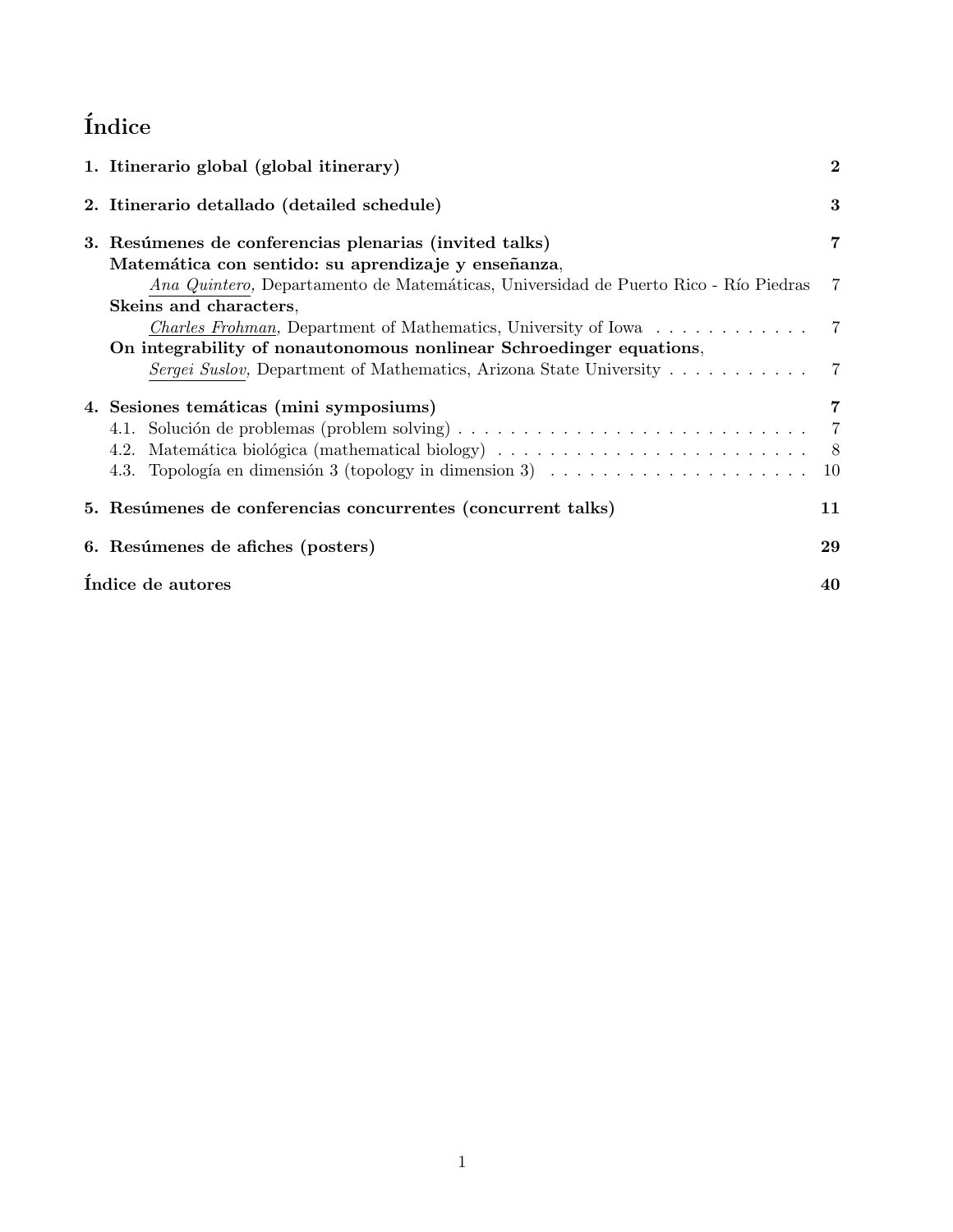| I<br>トランクショナ     |
|------------------|
| מוח              |
|                  |
| tinerario global |
| ١                |

Anf. Enf. es el anfiteatro del edificio de enfermería. Vest. Quim. es el vestíbulo del edificio de química. Anf. Enf. es el anfiteatro del edificio de enfermería. Vest. Quim. es el vestíbulo del edificio de química.  ${\bf Q}$  denota salones en el edificio de química.  $\mathrm Q$  denota salones en el edificio de química.

|                            | 151                     |             |           |                       | X. Yong                     | A. Villanueva      | A. Vélez    |                           |                                                                |                                                  |
|----------------------------|-------------------------|-------------|-----------|-----------------------|-----------------------------|--------------------|-------------|---------------------------|----------------------------------------------------------------|--------------------------------------------------|
|                            | Q150                    |             |           | Sesiones concurrentes | M. Delgado   L. de la Torre | K. Rozga           | W. Dziobiak |                           |                                                                |                                                  |
|                            | Q125                    |             |           |                       |                             | J. Ayala           | Y. Rojas    |                           |                                                                | $\frac{1}{2}$                                    |
| Viernes 2 de marzo de 2012 | Q124                    |             |           | Sesión temática       | A. Portnoy                  | $Cruz \& Martinez$ | L. Cáceres  |                           | Actividad de confraternización - mezzanine - Complejo de Tenis | $\ddot{\cdot}$ , $\ddot{\cdot}$ , $\ddot{\cdot}$ |
|                            | Anf. Enf.   Vest. Quim. | Registro    | Mesas     | Afiches               |                             |                    |             |                           |                                                                |                                                  |
|                            |                         |             |           |                       |                             |                    |             | 7:00-8:00   $A.$ Quintero |                                                                |                                                  |
|                            | Hora                    | $4:30-6:00$ | 5:00-7:00 | $5.00 - 6.00$         | 5:30-5:55                   | $6:00 - 6:25$      | $6:30-6:55$ |                           | $8:00-9:30$                                                    |                                                  |

|                 |            |                               |                         |                       | Sábado 3 de marzo de 2012                |              |                       |                  |            |                 |
|-----------------|------------|-------------------------------|-------------------------|-----------------------|------------------------------------------|--------------|-----------------------|------------------|------------|-----------------|
| Hora            | Anf. Enf.  | Vest. Quim.                   |                         | $\rm Q124$            | Q125                                     | Q150         |                       | Q <sub>151</sub> | Q152       | Q222            |
| $7:00-8:15$     |            | Registro/Desayuno             |                         |                       |                                          |              |                       |                  |            |                 |
| 8:00-10:00      |            | Mesas                         |                         | Sesión temática       |                                          |              | Sesiones concurrentes |                  |            |                 |
| $8:00 - 8:25$   |            |                               | ⋖                       | . Matzavinos          | J. Ayala                                 | E. Suazo     |                       | A. Maldonado     | F. Piñero  | Z. Santiago     |
| $8:30 - 8:55$   |            |                               |                         | J. Rivera             | R. Macchiavelli                          | E. McKiernan |                       | M. Schütz        | D. Bollman | I. Rubio        |
| $9:00 - 9:25$   |            |                               |                         | K. Yong               | Y. Auccaille                             | M. Herrera   |                       |                  | E. Morales | F. Castro       |
| $9:30 - 9:55$   |            |                               | ×                       | Rios - Soto           | C. Barreto                               | P. Negrón    |                       | M. López         | R. Ortiz   | T. Bartoszynski |
| $10:15 - 10:30$ | Bienvenida |                               |                         |                       |                                          |              |                       |                  |            |                 |
| $10:30 - 11:30$ | C. Frohman |                               |                         |                       |                                          |              |                       |                  |            |                 |
| 11:30-1:15      |            |                               |                         |                       | Almuerzo - mezzanine - Complejo de Tenis |              |                       |                  |            |                 |
| $1:30-2:30$     | S. Suslov  |                               |                         |                       |                                          |              |                       |                  |            |                 |
| $2:30 - 3:55$   |            | Mesas                         |                         | Sesión temática       |                                          |              | Sesiones concurrentes |                  |            |                 |
| $2:30 - 2:55$   |            |                               |                         | A. Sikora             | Y. Auccaille                             | W. Quispe    |                       | R. Martinez      | D. Collins | J. La Luz       |
| $3:00 - 3:25$   |            |                               |                         | J. Kania-Bartoszynska | D. Torres                                | A. Alvarado  |                       | J. Rodriguez     | G. Zamba   | H. Salas        |
| $3:30 - 3:55$   |            |                               |                         | O. Dasbach            | G. Vega                                  | H. Perez     |                       | R. Martinez      | G. McKee   | G. Castellini   |
| $4:00-5:00$     |            | Afiches/Merienda              |                         |                       |                                          |              |                       |                  |            |                 |
| 4:30            |            | MBI Award                     |                         |                       |                                          |              |                       |                  |            |                 |
| $4:40 - 5:00$   |            |                               | တိ                      | ssión Admin.          |                                          |              |                       |                  |            |                 |
|                 |            |                               |                         |                       | Afiches - Vestíbulo de Química           |              |                       |                  |            |                 |
|                 |            |                               | W. Colberg<br>K. Lucena | J. Colón              | C. Cortés                                | A. de Jesús  | Y. García             | C. Gratakos      |            |                 |
|                 |            | viernes 2 de marzo, 5:00-6:00 |                         | E. Méndez             | C. Rodríguez                             | N. Santiago  | K. Suliveres          | E. Vázquez       |            |                 |
|                 |            | sábado 3 de marzo, 4:00-5:00  | W. Alvarez              | R. Delgado            | A. Figueroa                              | R. Kvasov    | T. Laboy              | R. López         |            |                 |
|                 |            |                               | N. Luna                 | F. Pabón              | Y. Rivera                                | L. Robles    | J. Vega               | A. Waschka       |            |                 |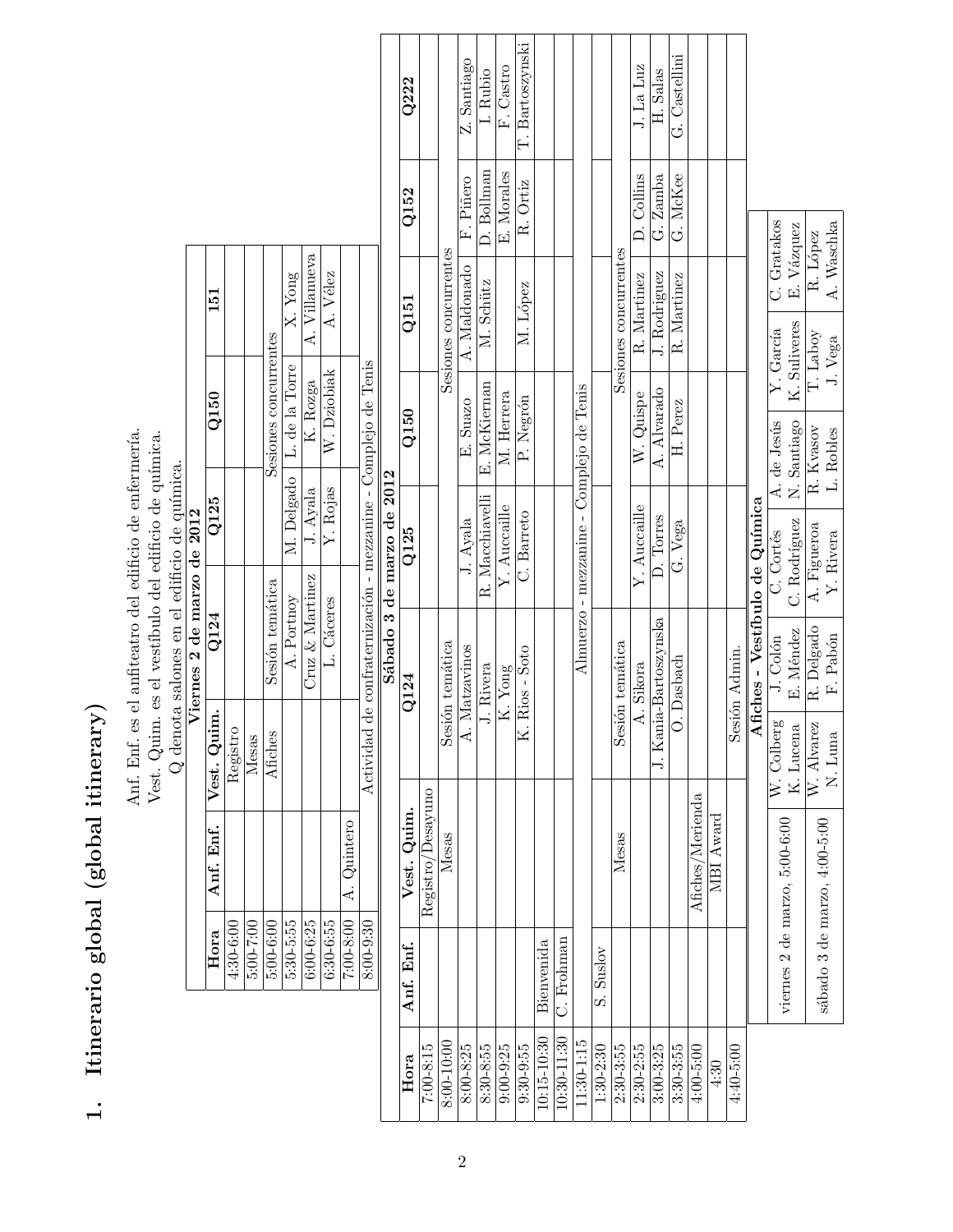# 2. Itinerario detallado (detailed schedule)

| Viernes 2 de marzo de 2012 |                   |                                                                             |  |  |  |
|----------------------------|-------------------|-----------------------------------------------------------------------------|--|--|--|
| Hora                       | Lugar             | Actividad                                                                   |  |  |  |
| 4:30-6:00pm                | Vest. Quim.       | Registro                                                                    |  |  |  |
| 5:00-7:00pm                | Vest. Quim.       | Mesas de auspiciadores                                                      |  |  |  |
| 5:00-6:00pm                | Vest. Quim.       | Afiches                                                                     |  |  |  |
| 5:30-5:55pm                |                   | Conferencias                                                                |  |  |  |
|                            | Q124              | Geometría, olimpiadas matemáticas y educación pre-universitaria             |  |  |  |
|                            |                   | Arturo Portnoy                                                              |  |  |  |
|                            | Q125              | Towards a conjecture of non-linear APN functions                            |  |  |  |
|                            |                   | Moises Delgado Olortegui y Heeralal Janwa                                   |  |  |  |
|                            | Q150              | Scheduling master-worker divisible tasks                                    |  |  |  |
|                            |                   | Luis de la Torre-Quintana                                                   |  |  |  |
|                            | Q151              | Eigenvalues of graphs and their applications: survey and new results        |  |  |  |
|                            |                   | Xuerong Yong                                                                |  |  |  |
| $6:00-6:25$ pm             |                   | Conferencias                                                                |  |  |  |
|                            | Q124              | El problema de resolver ecuaciones trigonométricas: un primer acerca-       |  |  |  |
|                            |                   | miento usando la Teoría APOS                                                |  |  |  |
|                            |                   | Rafael Martinez Planell y Angel Cruz                                        |  |  |  |
|                            | Q125              | Método cuasi-experimental para la evaluación de un proyecto educativo:      |  |  |  |
|                            |                   | AFAMaC matemáticas                                                          |  |  |  |
|                            |                   | Jairo Arturo Ayala Godoy y César Barreto                                    |  |  |  |
|                            | Q150              | On a family of convex solutions for certain hyperbolic PDE                  |  |  |  |
|                            |                   | Krzysztof Rozga                                                             |  |  |  |
|                            | Q151              | Solución de la ecuación de Schroedinger en un espacio no Euclidiano         |  |  |  |
|                            |                   | bidimensional                                                               |  |  |  |
|                            |                   | Alfredo Villanueva Cueva                                                    |  |  |  |
| $6:30-6:55$ pm             |                   | Conferencias                                                                |  |  |  |
|                            | $\overline{Q124}$ | La olimpiada de matemáticas más grande del mundo                            |  |  |  |
|                            |                   | Luis Cáceres Duque                                                          |  |  |  |
|                            | Q125              | Desarrollo profesional para maestros de matemáticas que incluye resolu-     |  |  |  |
|                            |                   | ción de problemas y mentorías                                               |  |  |  |
|                            |                   | Yuri Rojas Ramírez, Luis Cáceres Duque y Raúl E. Macchiavelli               |  |  |  |
|                            | Q150              | Equivalents for a quasivariety of algebraic structures to be generated by a |  |  |  |
|                            |                   | single structure                                                            |  |  |  |
|                            |                   | Wieslaw Dziobiak, A. Kravchenko y Piotr Wojciechowski                       |  |  |  |
|                            | Q151              | Recent results for variable exponent Sobolev and Maz'ya spaces on           |  |  |  |
|                            |                   | non-smooth domains                                                          |  |  |  |
|                            |                   | Alejandro Velez-Santiago                                                    |  |  |  |
| 7:00-8:00pm                | Anf. Enf.         | Matemática con sentido: su aprendizaje y enseñanza                          |  |  |  |
|                            |                   | Ana Quintero                                                                |  |  |  |
| 8:00-9:30pm                | Mezzanine         | Actividad de confraternización                                              |  |  |  |
|                            |                   | Sábado 3 de marzo de 2012                                                   |  |  |  |
| $7:00-8:15am$              | Vest. Quim.       | Registro & Desayuno                                                         |  |  |  |
| $8:00-10:00am$             | Vest. Quim.       | Mesas de auspiciadores                                                      |  |  |  |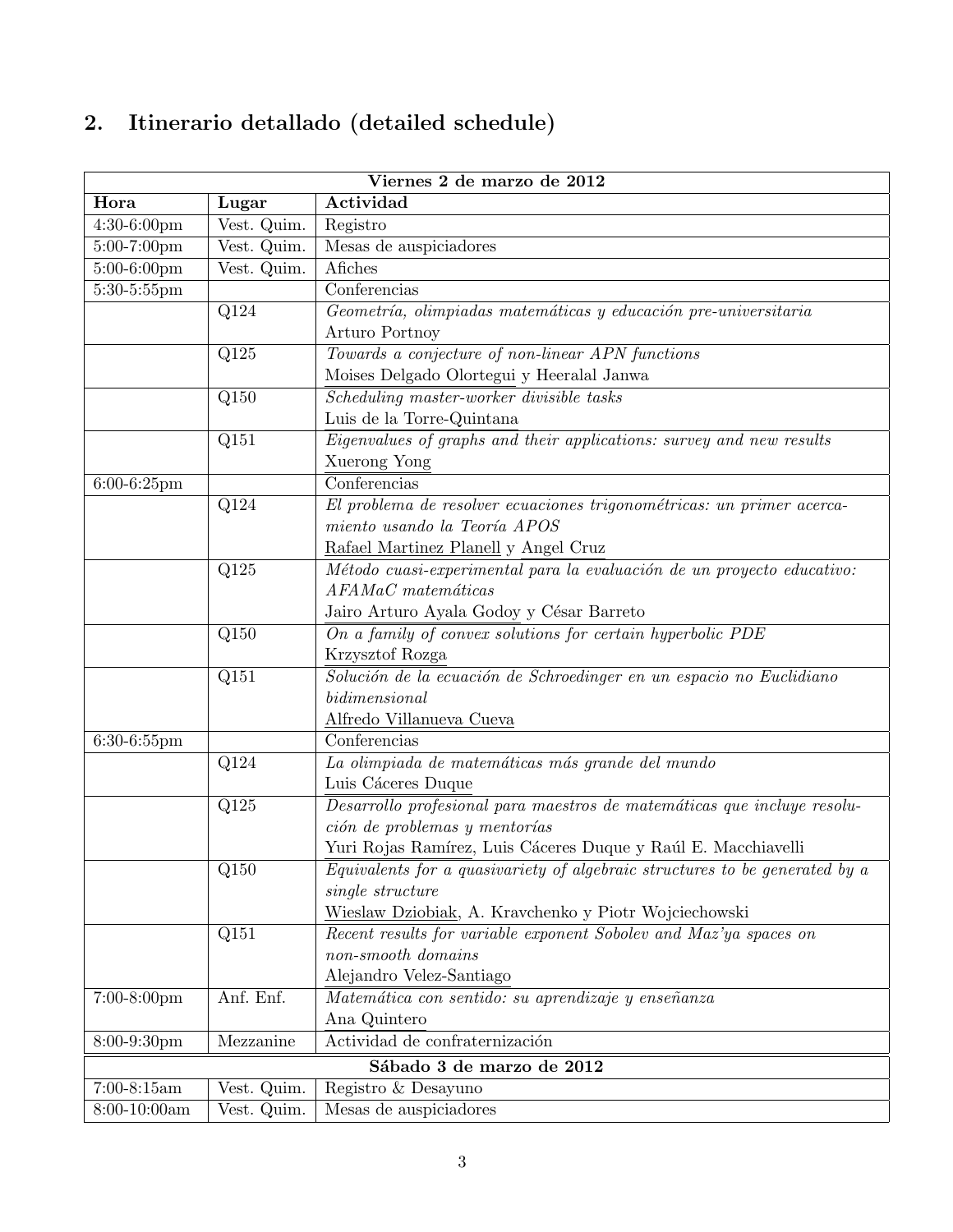| Hora          | Lugar | Actividad                                                                   |
|---------------|-------|-----------------------------------------------------------------------------|
| $8:00-8:25am$ |       | Conferencias                                                                |
|               | Q124  | A stochastic analysis of the motion of DNA nanomechanical bipeds            |
|               |       | Anastasios Matzavinos                                                       |
|               | Q125  | Modelos lineales generalizados mixtos con distribución binomial negativa    |
|               |       | Jairo Arturo Ayala Godoy                                                    |
|               | Q150  | On soliton solutions for nonlinear Schroedinger equations                   |
|               |       | Erwin Suazo                                                                 |
|               | Q151  | Netflow data visualization framework using custom queries                   |
|               |       | Albert E. Maldonado-Sanchez, Eric Santos, Juan Rodriguez,                   |
|               |       | Gilberto Ramos y José Ortiz-Ubarri                                          |
|               | Q152  | A systematic encoder for a class of graph based codes                       |
|               |       | Fernando Piñero, Peter Beelen y Tom Høholdt                                 |
|               | Q222  | Asserting parallel computational thinking: a curricular experience          |
|               |       | Zoraida Santiago, Cynthia Lucena-Roman, Rafael Arce-Nazario y Edus-         |
|               |       | mildo Orozco                                                                |
| 8:30-8:55am   |       | Conferencias                                                                |
|               | Q124  | Spreading speed and traveling waves solutions for reaction-diffusion mo-    |
|               |       | dels of STDs for populations in the wild.                                   |
|               |       | Fernando Carreon, Joaquin Rivera y Carlos Castillo-Chavez                   |
|               | Q125  | Aplicaciones de modelos lineales generalizados mixtos para el análisis es-  |
|               |       | tadístico de recuentos de semilla en el Bosque Seco de Guánica              |
|               |       | Raúl E. Macchiavelli                                                        |
|               | Q150  | Relating ion channel expression, bifurcation structure, and firing patterns |
|               |       | in a biophysical model of a motor neuron                                    |
|               |       | Erin C. McKiernan y Marco Arieli Herrera Valdez                             |
|               | Q151  | Instrumenting builds                                                        |
|               |       | Marko Schütz-Schmuck                                                        |
|               | Q152  | Primitive graphs and boolean monomial dynamical systems                     |
|               |       | Dorothy Bollman y Omar Colón-Reyes                                          |
|               | Q222  | Application of the covering method to divisibility of boolean functions     |
|               |       | Ivelisse Rubio, Francis Castro y Luis Medina                                |
| $9:00-9:25am$ |       | Conferencias                                                                |
|               | Q124  | A numerical approximation and parameter estimation for modeling bee         |
|               |       | pollination of almond orchards                                              |
|               |       | Kamuela Yong, Yi Li y Stephen Hendrix                                       |
|               | Q125  | Climate change implications on the suitability for Mimosa pigra in          |
|               |       | Puerto Rico                                                                 |
|               |       | M. Julio Barragán, Yetsabel Auccaille y Wilfredo Robles                     |
|               | Q150  | Improving the Hodgking and Huxley model by taking diffusion into account    |
|               |       | Marco Arieli Herrera Valdez                                                 |
|               | Q152  | A fixed point semantics for a family of graph algorithms                    |
|               |       | Einstein Morales y Dorothy Bollman                                          |
|               | Q222  | Partial improvement to Moreno-Moreno's theorems                             |
|               |       | Francis Castro                                                              |
| $9:30-9:55am$ |       | Conferencias                                                                |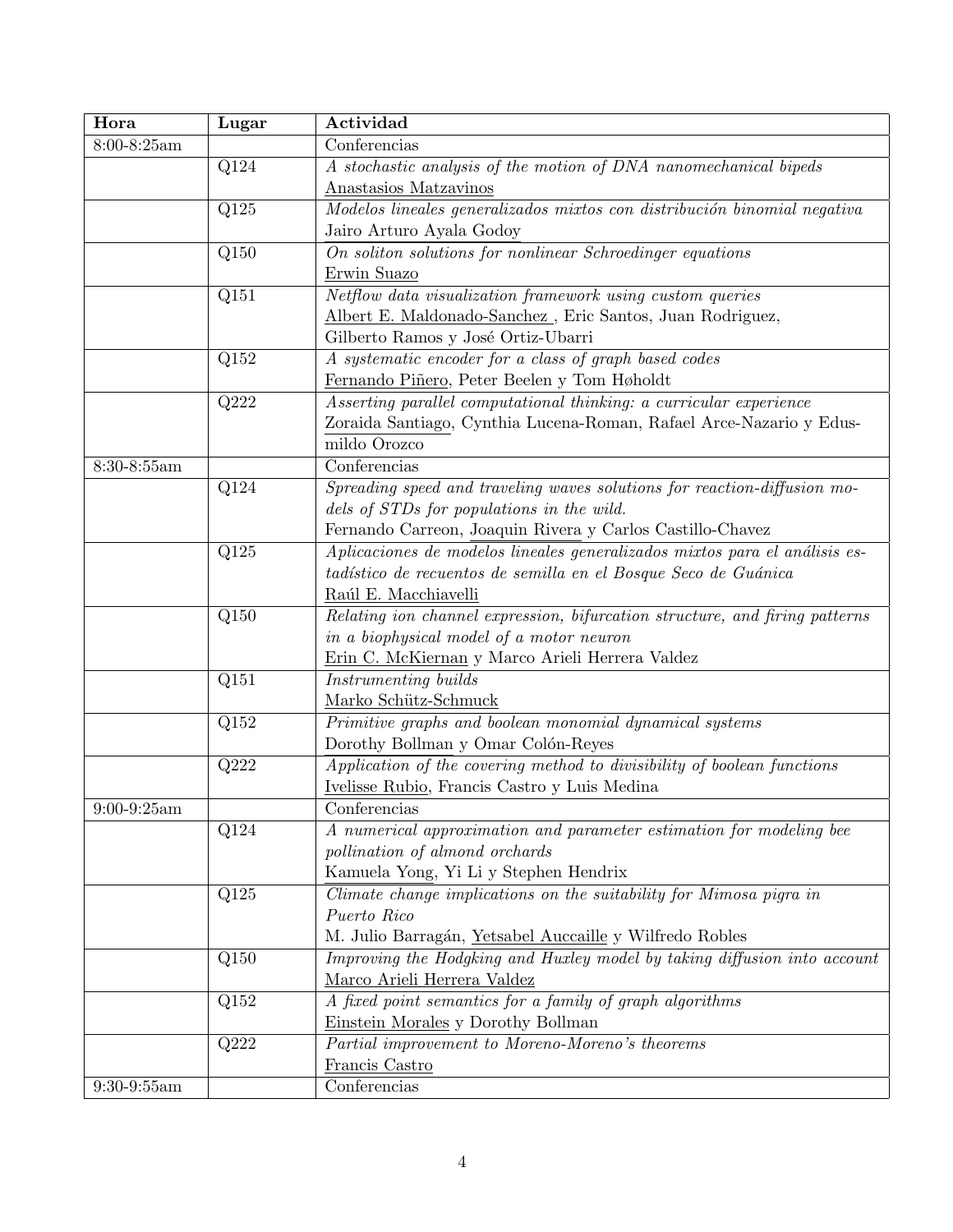| Hora              | Lugar       | Actividad                                                                 |
|-------------------|-------------|---------------------------------------------------------------------------|
|                   | Q124        | Epidemic spread of influenza viruses: the impact of transient populations |
|                   |             | on disease dynamics                                                       |
|                   |             | Karen Rios-Soto, Baojun Song y Carlos Castillo-Chavez                     |
|                   | Q125        | Un algoritmo para clasificación no supervisada de datos funcionales       |
|                   |             | César Barreto                                                             |
|                   | Q150        | A continuation method for the computation of fracture surfaces in         |
|                   |             | strain space                                                              |
|                   |             | Pablo V. Negrón Marrero y Jeyabal Sivaloganathan                          |
|                   | Q151        | Detección de subgrafos frecuentes                                         |
|                   |             | Melissa López Serrano y José O. Sotero Esteva                             |
|                   | Q152        | $\tau_2$ -Number theory                                                   |
|                   |             | Reyes Ortiz-Albino                                                        |
|                   | Q222        | Funding opportunities in the Division of Mathematical Sciences of the     |
|                   |             | National Science Foundation                                               |
|                   |             | Tomek Bartoszynski                                                        |
| $10:15 - 10:30am$ | Anf. Enf.   | Bienvenida                                                                |
| $10:30-11:30am$   | Anf. Enf.   | Skeins and characters                                                     |
|                   |             | Charles Frohman                                                           |
| $11:30-1:30$ pm   | Mezzanine   | Almuerzo                                                                  |
| $1:30-2:30$ pm    | Anf. Enf.   | On integrability of nonautonomous nonlinear Schroedinger equations        |
|                   |             | Sergei Suslov                                                             |
| $2:30-3:55$ pm    | Vest. Quim. | Mesas de Auspiciadores                                                    |
| $2:30-2:55$       |             | Conferencias                                                              |
|                   | Q124        | On complete integrability of character varieties of surfaces              |
|                   |             | Adam Sikora                                                               |
|                   |             | Analisis de incertidumbre y sensibilidad: un modelo de transmisión de     |
|                   |             | VIH/SIDA en Puerto Rico                                                   |
|                   | Q125        | Dámaris Santana Morant, Karen-Rios Soto y Yetsabel Auccaille Quispe       |
|                   | Q150        | Objective bayesian dynamic linear model approach to modeling time series  |
|                   |             | in Puerto Rico                                                            |
|                   |             | Walter Quispe y Luis Pericchi Guerra                                      |
|                   | Q151        | La descomposición genética del problema de graficar funciones de dos va-  |
|                   |             | riables: resultados de un último ciclo de entrevistas                     |
|                   |             | Rafael Martinez Planell y Maria Trigueros Gaisman                         |
|                   | Q152        | Measuring the symmetry of a finite group                                  |
|                   |             | Dennis Collins                                                            |
|                   | Q222        | The higher derived functors of the primitive element functor of           |
|                   |             | <i>quasitoric manifolds</i>                                               |
|                   |             | José La Luz y David Allen                                                 |
| $3:00-3:25$ pm    | Q124        | Quatum representations of the mapping class group of a torus              |
|                   |             | Joanna Kania-Bartoszynska, Michael Fitzpatrick y Charles Frohman          |
|                   | Q125        | Methodological enhancements using "Resampling Sensitivity Rates" for      |
|                   |             | Age-Period-Cohort Robust Bayesian Models for forecasting cancer inci-     |
|                   |             | dence and mortality                                                       |
|                   |             | David Torres Núñez, Luis Pericchi Guerra y Isabel Ramírez                 |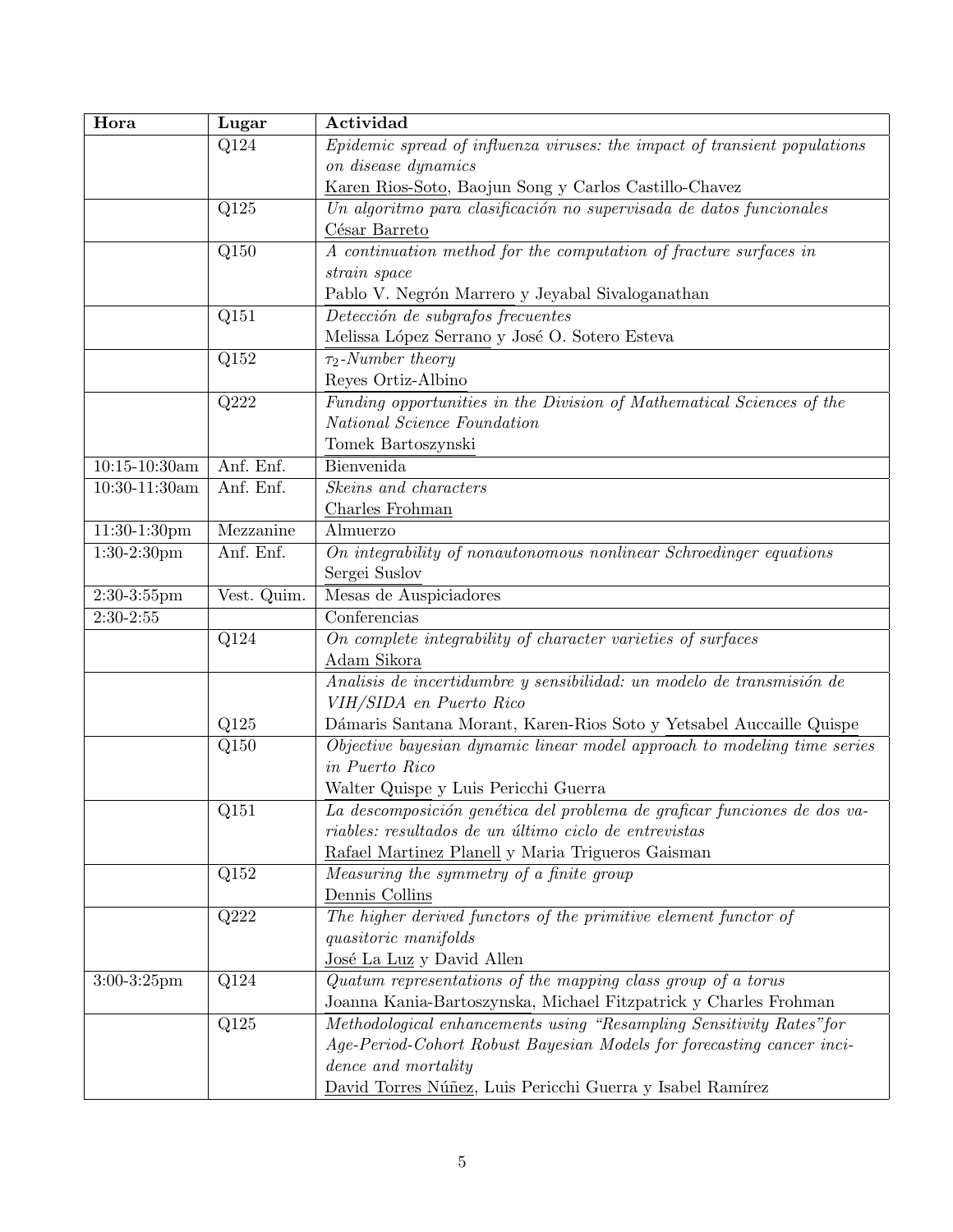| Hora           | Lugar | Actividad                                                                |
|----------------|-------|--------------------------------------------------------------------------|
|                | Q150  | Using a mathematical model of the spread of Mimosa pigra in Puerto Rico  |
|                |       | to estimate cost-effectiveness of alternative control measures           |
|                |       | M. Julio Barragán, Iván Henríquez, Arlin Alvarado y Wilfredo Robles      |
|                | Q151  | Programación de horarios usando algoritmos genéticos                     |
|                |       | Jesus Rodriguez Rodriguez y Pedro Vasquez Urbano                         |
|                | Q152  | The work of a biostatistician and graduate school requirement in biosta- |
|                |       | tistics                                                                  |
|                |       | Gideon Zamba                                                             |
|                | Q222  | Eigenvalues and hypercylicity in omega                                   |
|                |       | Hector Salas                                                             |
| $3:30-3:55$ pm | Q124  | A plumbing of state surfaces, and the colored Jones polynomial           |
|                |       | Oliver Dasbach y Cody Armond                                             |
|                | Q125  | ROI pattern recognition using Markov random fields                       |
|                |       | Giovany Vega Viera y Carlos Corrada Bravo                                |
|                | Q150  | A reliability study of square wave bursting $\beta$ -cells with noise    |
|                |       | Jiaoyan Wang, Jianzhong Su, Humberto Perez Gonzalez y                    |
|                |       | JonathanRubin                                                            |
|                | Q151  | Análisis de actividades para graficar funciones de dos variables usando  |
|                |       | los "momentos de estudio" de la teoría antropológica de lo didáctico     |
|                |       | Rafael Martinez Planell y Maria Trigueros Gaisman                        |
|                | Q152  | Mathematica 8 in education and research                                  |
|                |       | Ginger McKee                                                             |
|                | Q222  | Interior operators and topological separation                            |
|                |       | Gabriele Castellini y Edwin Murcia                                       |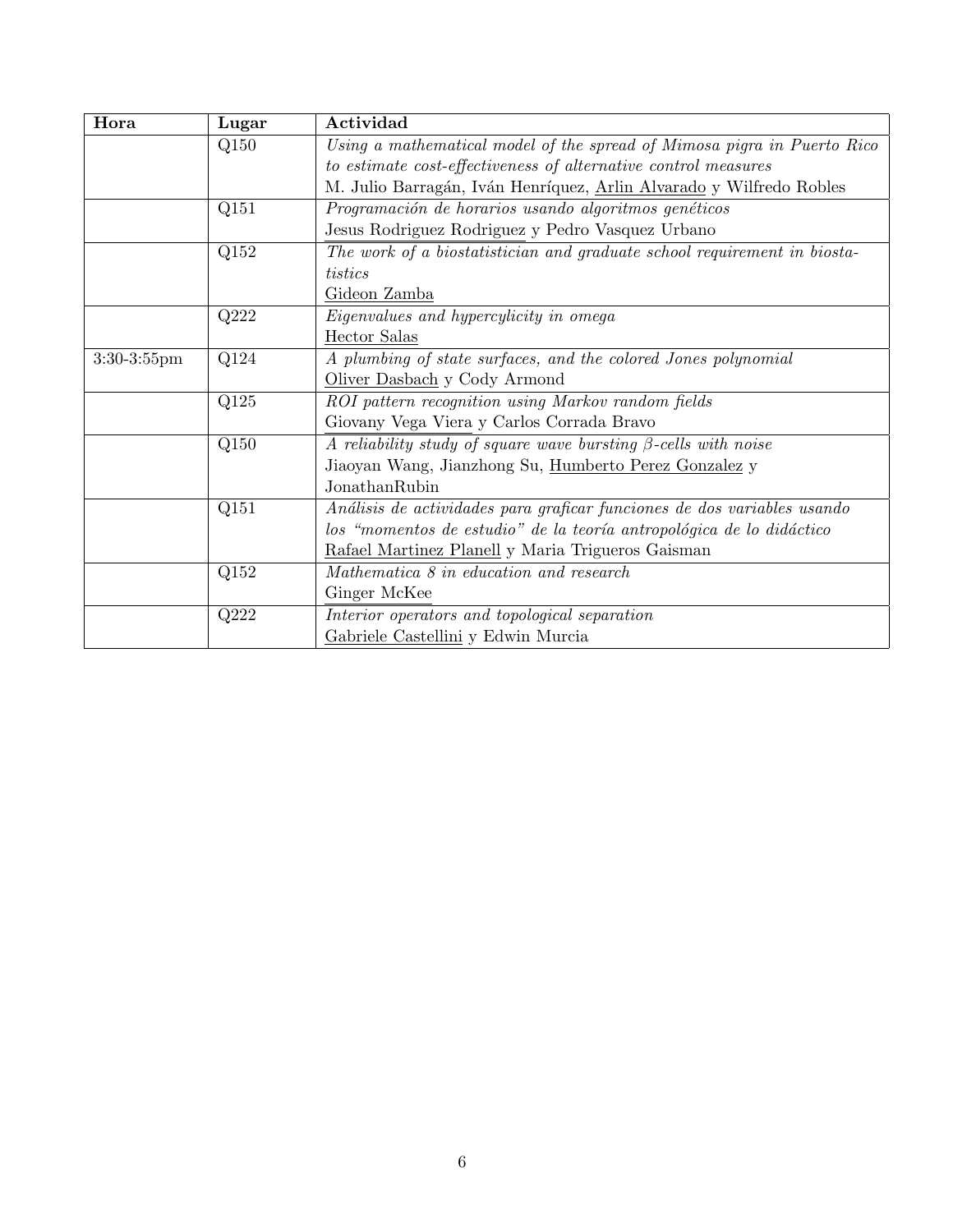# 3. Resúmenes de conferencias plenarias (invited talks)

## Matemática con sentido: su aprendizaje y enseñanza

Ana Quintero, Departamento de Matemáticas, Universidad de Puerto Rico - Río Piedras

En la conferencia se analiza cómo se aprende la matemática y cómo este conocimiento debe llevarnos a cambiar la forma como tradicionalmente se ha enseñado esta disciplina. Junto a los principios del aprendizaje comunes con otras disciplinas, se discuten las particularidades del aprendizaje matemático. Se ejemplifican estos principios con la descripción del desarrollo cognoscitivo de varios conceptos matemáticos, mostrando a su vez los cambios que este desarrollo requieren de la enseñanza. Keywords: educación

#### Skeins and characters

Charles Frohman, Department of Mathematics, University of Iowa

The Kauffman bracket skein relation is a linear relation between knot diagrams that differ at a single crossing. It can be used to compute the Jones polynomial effectively. I will explain the relationship between the Kauffman bracket skein relation and the Cayley-Hamilton identity for  $2 \times 2$  matrices of determinant 1. This leads to defining algebras from knot diagrams on surfaces that are deformations of character rings of surface groups. I will then give a geometric explanation of the Jones polynomial in terms of character varieties of surface groups. The first 30 minutes of the talk should be accessible to a general audience, the next 20 will require some acquaintance with algebraic and symplectic geometry. Keywords: skein, Jones polynomial, Kauffman bracket

## On integrability of nonautonomous nonlinear Schroedinger equations

Sergei Suslov, Department of Mathematics, Arizona State University

We show, in general, how to transform nonautonomous nonlinear Schroedinger equation with quadratic Hamiltonians into the standard autonomous form that is completely integrable by the familiar inverse scattering method in nonlinear science. Derivation of the corresponding equivalent nonisospectral Lax pair is outlined. Applications to bose condensates and plasma physics are discussed. Keywords: nonautonomous nonlinear equation

## 4. Sesiones temáticas (mini symposiums)

## 4.1. Solución de problemas (problem solving)

## Geometría, olimpiadas matemáticas y educación pre-universitaria

Arturo Portnoy, Departamento de Ciencias Matemáticas, Universidad de Puerto Rico en Mayagüez

Se presentará un resumen sobre el pobre estado de la geometría en la educación pre-universitaria, en contraste con su importancia dentro de las olimpiadas matemáticas. Además se hablará sobre temas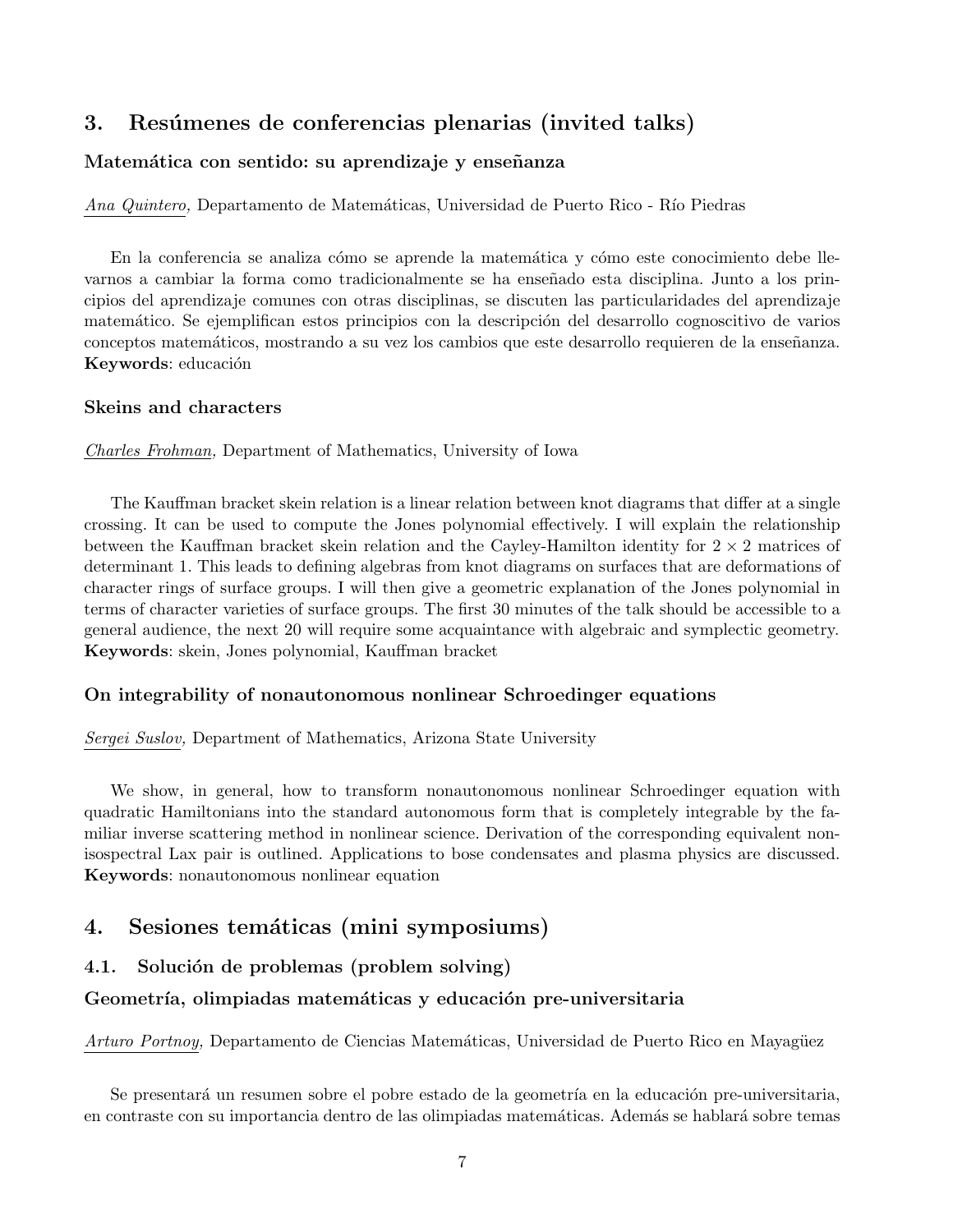dentro de la geometría plana de importancia fundamental en la preparación para estas competencias, y se ilustrar´a con problemas de olimpiadas internacionales y otras competencias. Keywords: geometría, olimpiadas matemáticas, educación pre-universitaria

## El problema de resolver ecuaciones trigonométricas: un primer acercamiento usando la Teoría APOS

Rafael Martinez Planell, Departamento de Ciencias Matemáticas, Universidad de Puerto Rico - Mayagüez Angel Cruz, Departamento de Ciencias Matemáticas, Universidad de Puerto Rico - Mayagüez

Esto es una presentación de un estudio que está comenzando. Primero hacemos un breve recuento de los resultados en la literatura de matemática educativa relativos a las funciones trigonométricas. Luego, discutimos algunos elementos de una descomposición genética preliminar y el instrumento que usamos para ponerla a prueba. Después examinamos los resultados de un primer ciclo de entrevistas y lo que éstos aportan al estudio. Terminamos discutiendo los próximos pasos a seguir en el estudio. Keywords: APOS, trigonometría, ecuaciones trigonométricas, esquema

#### La olimpiada de matemáticas más grande del mundo

Luis Cáceres Duque, Departamento de Ciencias Matemáticas, Universidad de Puerto Rico en Mayagüez

La Olimpiada Canguro Matemático es la olimpiada internacional de matemáticas en donde participa el mayor número de estudiantes. Se presentará la estructura de esta olimpiada y algunas estadísticas relacionadas a los países participantes. Se hará un análisis de los problemas de matemáticas que aparecen en esta olimpiada.

Keywords: olimpiadas

#### 4.2. Matemática biológica (mathematical biology)

#### A stochastic analysis of the motion of DNA nanomechanical bipeds

Anastasios Matzavinos, Department of Mathematics, Iowa State University

We formulate and analyze a Markov process modeling the motion of DNA nanomechanical walking devices. We consider a molecular biped restricted to a well-defined one-dimensional track and study its asymptotic behavior. Our analysis allows for the biped legs to be of different molecular composition, and thus to contribute differently to the dynamics. Our main result is a functional central limit theorem for the biped with an explicit formula for the effective diffusivity coefficient in terms of the parameters of the model. A law of large numbers, a recurrence/transience characterization and large deviation estimates are also obtained. Our approach is applicable to a variety of other biological motors such as myosin and motor proteins on polymer filaments. This is joint work with Iddo Ben-Ari and Alexander Roitershtein.

Keywords: DNA nano-devices; molecular motors; controlled random walks; Markov additive processes; law of large numbers; recurrence-transience criteria; large deviations; central limit theorem; regeneration structure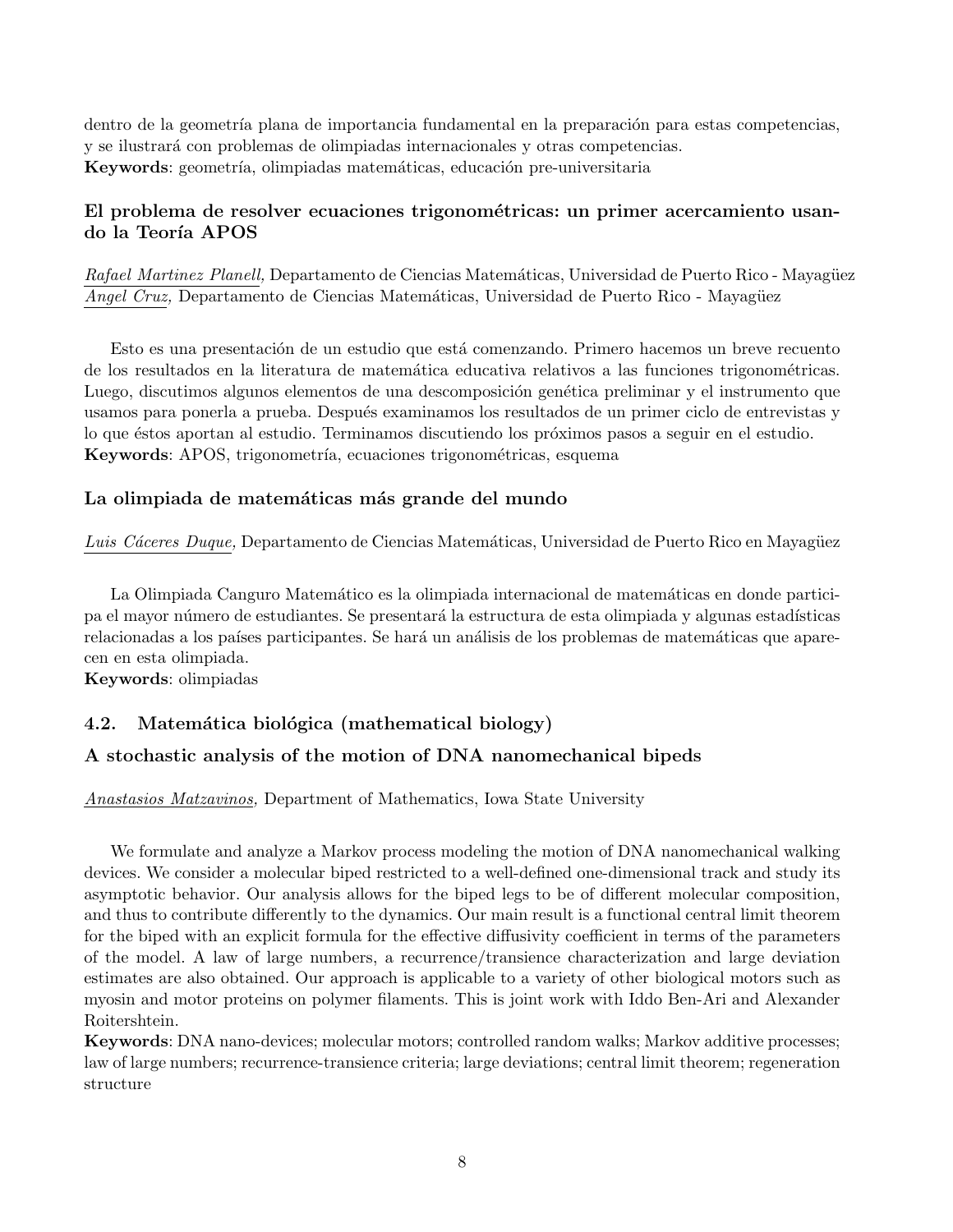## Spreading speed and traveling waves solutions for reaction-diffusion models of STDs for populations in the wild.

Fernando Carreon, Department of Mathematics, University of Michigan Joaquin Rivera, Department of Mathematics, Colgate University Carlos Castillo-Chavez, Mathematical and Computational Modeling Sciences Center, Arizona State University

In the talk, I will discuss a Susceptible-Infected-Susceptible (SIS) model for the spatial-spread of sexually transmitted diseases (STD), in spatially mobile heterosexually active populations. First, we will consider a single strain SIS reaction-diffusion model with density dependent recruitment rates. Then, we will reformulate the model to include multiple competing strains of the same pathogen. I will demonstrate the existence of a minimal speed at which the disease spreads to a non-infected region in the form of a traveling wave. Finally, I will discuss a single-strain model with multiple stages of infections.

Keywords: mathematical epidemiology, traveling waves, linear determinacy

## A numerical approximation and parameter estimation for modeling bee pollination of almond orchards

Kamuela Yong, Applied Mathematical and Computational Sciences, The University of Iowa Yi Li, Department of Mathematics and Statistics, Wright State University Stephen Hendrix, Department of Biology, The University of Iowa

California's almond industry, valued at \$1.9 billion per year depends on successful cross-pollination. Almond growers mainly depend on honey bees, although other insects are being investigated as alternatives due to honey bee declines. Our objective is to model the movements of honey bees to determine if in the presence of other pollinators, honey bees will forage in less favorable areas of a tree and its surroundings. We use the SKT model (1979) which describes the density of two species in a 2D environment of variable favorableness with respect to intrinsic, self, and cross-diffusions. This model is applied to almond pollination by honey bees and other pollinators with environmental favorableness based on empirical data measuring the attractiveness of the canopy for honey and other pollinators. We found cross-diffusion effects of other pollinators on honey bees result in honey bees foraging in less favorable areas of a tree and the area surrounding a tree. We hypothesize that increased honey bees in unfavorable environments will increase the probability of movement to a different variety of tree, thereby increasing successful pollination and fruit production. Using empirical data, we estimate the diffusion parameters using COPASI and compare with the model. Keywords: mathematical biology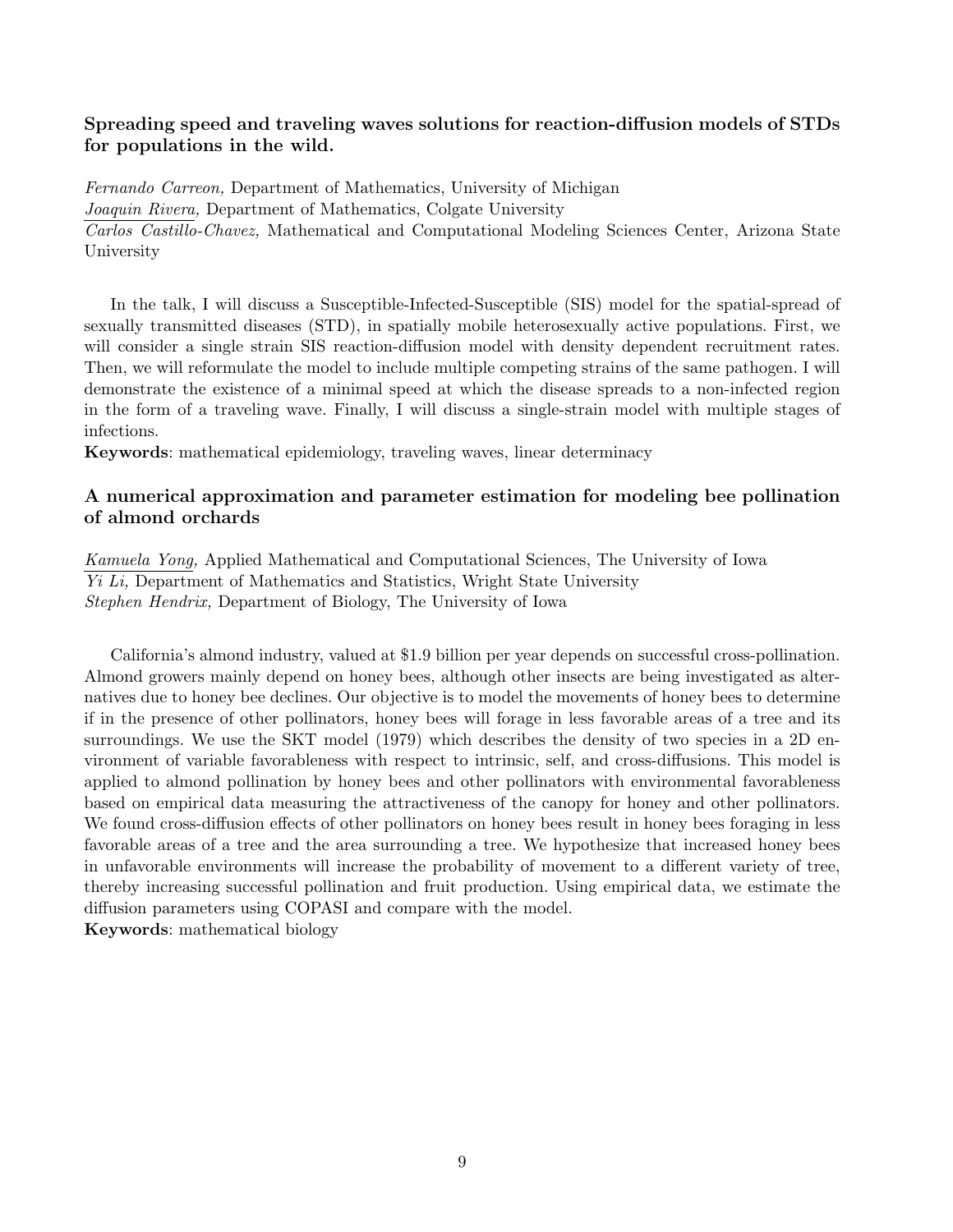## Epidemic spread of influenza viruses: the impact of transient populations on disease dynamics

Karen Rios-Soto, Mathematical Sciences Department, University of Puerto Rico at Mayagüez Baojun Song, Mathematical Sciences, Montclair State University Carlos Castillo-Chavez, Mathematical and Computational Modeling Science Center, Arizona State University

We introduce a model that incorporates the interactions between migratory and local bird populations and their role on dispersal and persistence of avian diseases. A metapopulation framework based on a system of nonlinear ordinary differential equations is used to study the transmission dynamics and control of avian influenza. A simplified version of the mathematical model involving a three flock system of bird populations is analyzed. Epidemiological time scales and singular perturbation methods are used to reduce the dimensionality of the model. Results show that mixing of local (resident)and migratory (transient) bird populations play an important role on the patterns of disease spread. Acknowledgements: Math. Biosc., Vol 8, Number 1 (2011), 201-224.

Keywords: epidemic models, epidemiological time scales, singular perturbation theory; avian influenza

## 4.3. Topología en dimensión 3 (topology in dimension 3)

## On complete integrability of character varieties of surfaces

Adam Sikora, Department of Mathematics, SUNY Buffalo

It is known that the trace functions of a maximal set of disjoint simple closed curves on a closed surface make its  $SL(2, \mathbb{C})$ -character variety into a completely integrable dynamical system and, hence, lead to a system of action-angle coordinates. We prove an analogous statement for rank 2 Lie groups. Time permitting we will discuss the application of this result to quantization of character varieties. Keywords: quantum invariants

## Quatum representations of the mapping class group of a torus

Joanna Kania-Bartoszynska, Division of Mathematical Sciences, National Science Foundation Michael Fitzpatrick, Mathematics, The University of Iowa Charles Frohman, Mathematics, The University of Iowa

Mapping class group of a surface consists of isotopy classes of diffeomorphisms of the surface onto itself. The Kauffman bracket is a quantum invariant of links. We will describe a topological quantum field theory underlying the Kauffman bracket, and the quantum representations of the mapping class group of a surface obtained from this theory. We show that that the quantum projective representations of a once punctured torus, which are defined at roots of unity, extend continuously to the whole circle. Keywords: Kauffman bracket skein module, mapping class group of a surface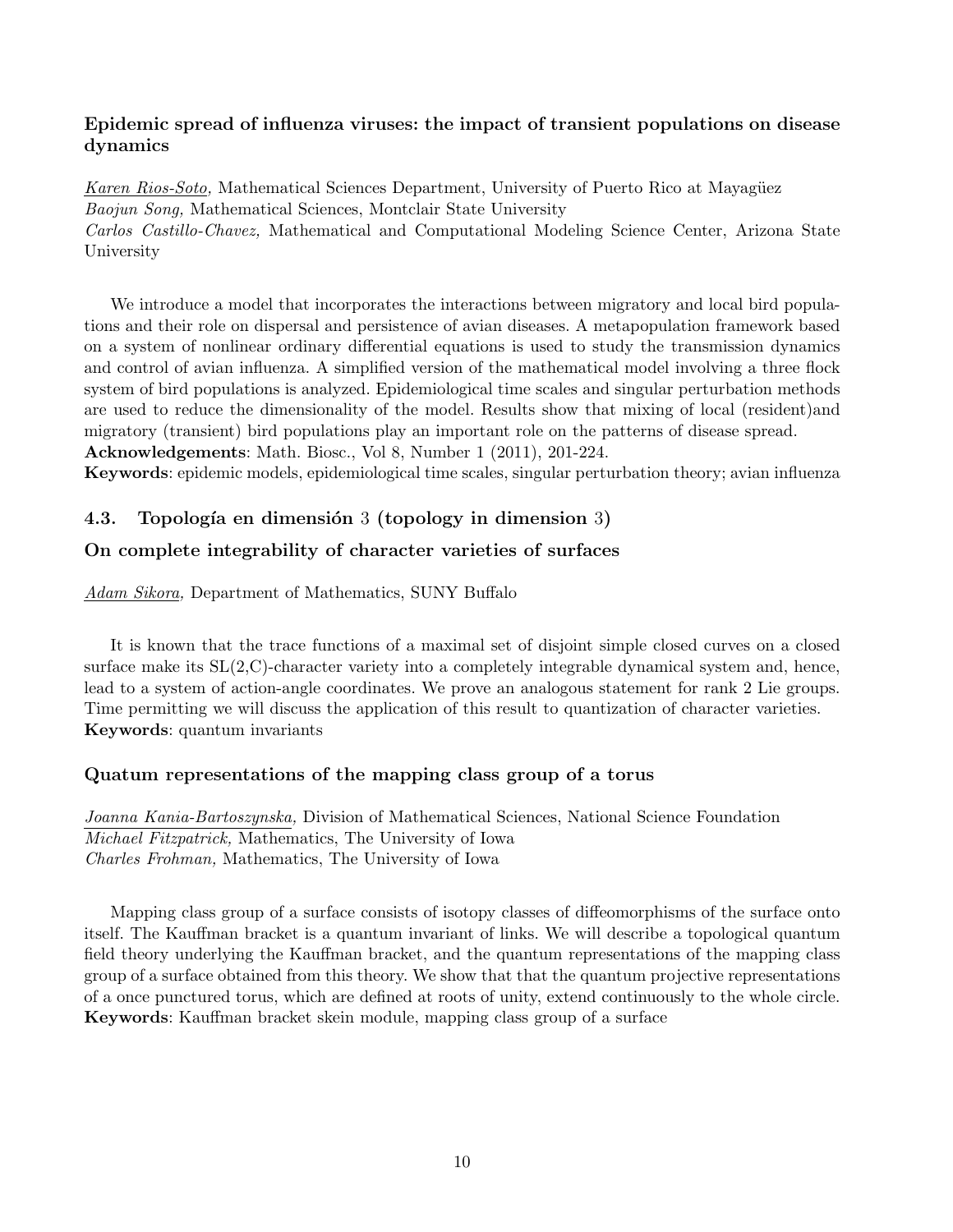#### A plumbing of state surfaces, and the colored Jones polynomial

Oliver Dasbach, Department of Mathematics, Louisiana State University Cody Armond, Department of Mathematics, Louisiana State University

For a given knot or link L the colored Jones polynomial is a sequence of one variable Laurent polynomials J(N,L), indexed by a number N. For certain classes of links one can extract a power series  $T(L)$  from the sequence  $J(N,L)$  such that the first N coefficients of  $T(L)$  coincide with the first N coefficients of  $J(N,L)$ . In the case of the figure-8 knot  $T(L)$  is essentially the Dedekind eta-function.

We study the link invariant  $T(L)$ , and we describe a plumbing on certain surfaces in the knot complement, and its effect on T(L).

Keywords: colored Jones polynomial

## 5. Resúmenes de conferencias concurrentes (concurrent talks)

#### Netflow data visualization framework using custom queries

Albert E. Maldonado-Sanchez , Department of Computer Science, University of Puerto Rico at Rio Piedras

Eric Santos, Department of Computer Science, University of Puerto Rico at Rio Piedras Juan Rodriguez, Department of Computer Science, University of Puerto Rico at Rio Piedras Gilberto Ramos, Department of Computer Science, University of Puerto Rico at Rio Piedras José Ortiz-Ubarri, Department of Computer Science, University of Puerto Rico at Rio Piedras

In this work we are applying visualization analytic techniques using open source visualization toolkits to help analyse and visualize huge data networks and their structures. Using visualizations techniques we aim to find the best ways to present the data, making it possible to understand a big portion of what is happening or what needs closer inspection in a network, just by looking at a display. In a field that requires quick response to threats and constant analyzing of huge amounts of data, the ability to have the information quickly and understandable is crucial.

In our current work we are implementing a custom query system to give users more control over what data is displayed. We mean to give users control of the type of data, the time, and from where the data is displayed. This will provide benefits to system administrators like being able to analyze the data in a desired period of time, inspecting anomalies and identify the exact moment where something went wrong.

Acknowledgements: Thanks to the High Performance Computing facility (HPCf) staff for the advice and support, especially to Ramon Sierra, Humberto Ortiz-Zuazaga, and William Caban Keywords: netflow, visualization, open source framework, queries

## Recent results for variable exponent Sobolev and Maz'ya spaces on non-smooth domains

Alejandro Velez-Santiago, Departament of Mathematics, University of Puerto Rico at Humacao

Let  $\Omega \subseteq \mathbb{R}^N$  be a general bounded domain, and let  $\mu$  be a finite Borel measure supported on the boundary  $\partial\Omega$ . The main purpose of this talk consists on the discussion of recent results concerning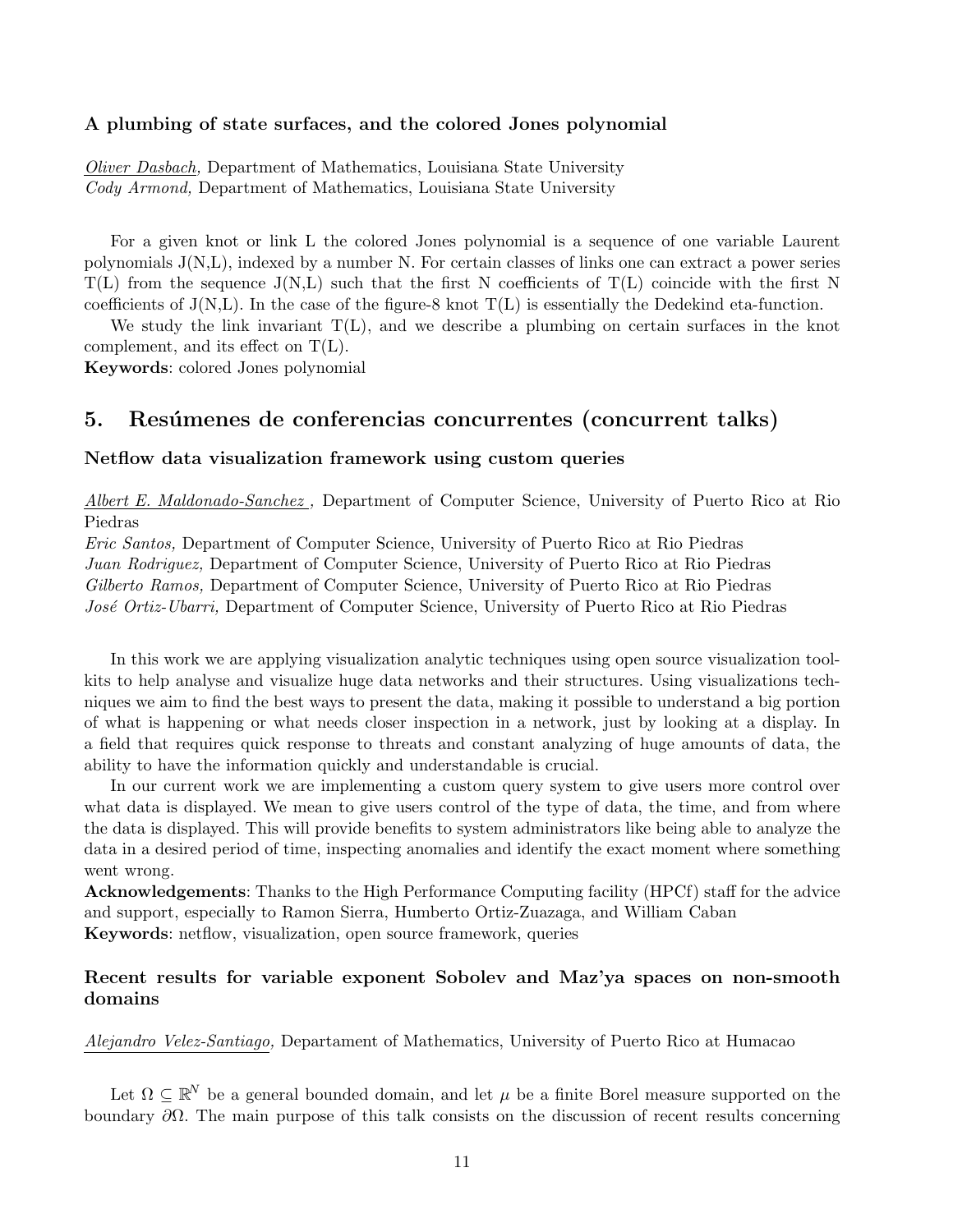the Sobolev space  $W^{1,p(\cdot)}(\Omega)$  and the generalized Maz'ya space  $W^1_{p(\cdot),q(\cdot)}(\Omega,\partial\Omega,d\mu)$ . We present some trace results for Sobolev functions, provided that  $\Omega$ ,  $p(x)$ , and  $\mu$  fulfill some properties. In addition, we define the corresponding generalized Maz'ya spaces of variable exponent, and obtain embedding results similar as in the constant case. Some relations between the variable exponent Maz'ya spaces and the variable exponent Sobolev spaces are also achieved. At the end we give an application of the previous results for the well-posedness of a class of of quasi-linear equations with variable exponent, which are of major importance in the study of differential equation with the non-standard growth condition. Keywords: extension domains, upper d-Ahlfors measure, variable exponent Sobolev spaces, variable exponent Maz'ya spaces, traces

#### Solución de la ecuación de Schroedinger en un espacio no Euclidiano bidimensional

Alfredo Villanueva Cueva, Departamento de Ciencias Matemáticas, Universidad de Puerto Rico - Mayagüez

Se han estudiado en gran medida soluciones de la ecuación de Schroedinger para espacios Euclidianos, a la fecha se tienen muchos resultados que se centran en aumentar la complejidad del Hamiltoniano. La motivación aquí es por el contrario, aumentar la complejidad del espacio, es decir, trabajamos en espacios no Euclidianos, específicamente en un espacio bidimensional de curvatura no constante. Para esto usaremos algunas ideas hechas en el espacio de Darboux tipo I.

Keywords: ecuacion de Schroedinger, espacio de Darboux, espacios no euclidianos

## Using a mathematical model of the spread of Mimosa pigra in Puerto Rico to estimate cost-effectiveness of alternative control measures

M. Julio Barragán, Department of Agricultural Economics and Rural Sociology, University of Puerto Rico - Mayagüez

Iván Henríquez, Department of Mathematical Sciences, University of Puerto Rico - Mayagüez Arlin Alvarado, Department of Mathematical Sciences, University of Puerto Rico - Mayagüez Wilfredo Robles, Department of Crop and Environmental Sciences, University of Puerto Rico - Mayagüez

We want to use a mathematical simulation model to evaluate the cost-effectiveness of alternative measures aimed at controlling the spread of invasive species Mimosa pigra in Puerto Rico. The simulation model we use takes explicit account of dispersal mechanisms of the invasive species as well as landscape heterogeneity. It consists of a computational framework (MDiG) that uses cellular automata to simulate short distance dispersion and draws from several probability distributions to simulate long distance dispersion. The impact of the environment on the survival of the invasive species is modeled with the use of a suitability map. Both modeling components are set up in a GIS framework. We chose plausible dispersion parameter values from the literature and took the survival probabilities to be the predicted suitability index estimated by Barragán, et al. (2011). We assumed an initial spatial distribution of the species and ran the model for 20 successive periods computing the infested area after each period. We repeated this procedure 100 times and computed, for each period, the average infested area. We then computed the average infected area at period 20 over the 100 repetitions. We used this simulation as our control. We then defined two alternative control measures. Each control treatment had a cost per unit of area and reduced the survival probability of the weed in the area where it was used. On control measure was more effective than the other in reducing the probability of survival, but was also costlier. For each control measure, we defined two alternative control policies.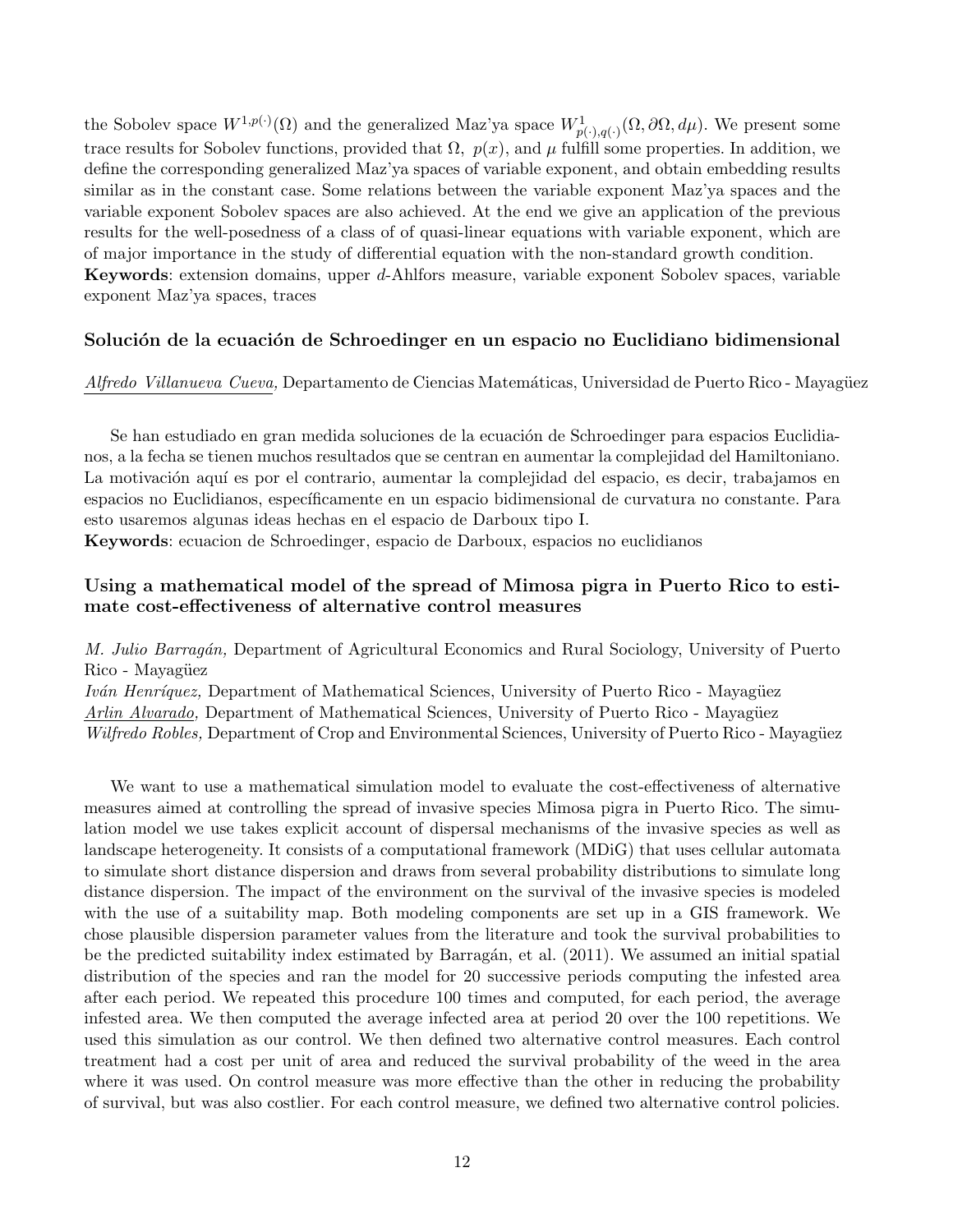Each control policy consisted of a choice of pixels where the treatment would be applied. Each control policy had a budget constraint. In each case we run a complete simulation as above and compared the average invested area with that obtained with the control. Both the choice of treatment and decision of where to apply the treatment had an impact on the effectiveness of the control measures.

Acknowledgements: Project USDA TSTAR-132

Keywords: dispersal, simulation, invasive species, Mimosa pigra, MDiG, control, economics, costeffectiveness

## Un algoritmo para clasificación no supervisada de datos funcionales

C'esar Barreto, Departamento de Ciencias Matemáticas, Universidad de Puerto Rico - Mayagüez

La estadística multivariada ofrece diversas herramientas que permiten realizar un análisis para ciertos conjuntos de datos. Sin embargo surge una rama de la estadística en la cual se dejan de observar conjuntos de datos de forma puntual y se empieza a pensar en conjuntos de datos que consisten en funciones como tal. Es decir, se deja de pensar en un conjunto de puntos que representan cierta característica y se empieza a pensar en una función que representa una característica en el transcurso de un continuo. Por tal razón, es útil investigar la extensión de las herramientas del campo multivariado al de los datos funcionales. En este trabajo se realiza una propuesta para la clasificación no supervisada para datos funcionales. Esta propuesta consta de dos etapas, una de suavización, en la cual se busca obtener una función que describa a un conjunto de puntos discretos tomados sobre un continuo, el cual en la mayoría de los casos es el tiempo. En la segunda etapa, se lleva a cabo la clasificación, en la cual a partir de los coeficientes obtenidos en la suavización que describen la función, se realiza la clasificación usando un método no supervisado. Los resultados obtenidos son comparables y hasta mejoran los tradicionales, de acuerdo a las medidas de validación usada.

Keywords: analisis de datos funcionales, clasificación no supervisada, clustering

## Methodological enhancements using "Resampling Sensitivity Rates"for Age-Period-Cohort Robust Bayesian Models for forecasting cancer incidence and mortality

David Torres Núñez, Instituto de Estadística y Sistemas Computadorizados de Información, Universidad de Puerto Rico en Rio Piedras

Luis Pericchi Guerra, Departamento de Matemáticas, Universidad de Puerto Rico en Rio Piedras Isabel Ramírez, Escuela de Estadística, Universidad Nacional de Colombia - Sede Medellin

Age-Period-Cohort (APC) dynamic models are a powerful tool in Predictive Epidemiology for estimating the present (cancer data has unavoidable delays) and forecasting both incidence and mortality by age and gender, classified by primary cancer tumor. We present a methodological improvement in the definition of the model and provide valuable tools to assess the adequacy of the model, and to estimate its hyper-parameters using a novel algorithm called Resampling Sensitivity Rates (RSR) and develop ways to use its predictions to evaluate the completeness of a Cancer Registry in a given period. The dynamic autoregressive models, used in most predictive epidemiology problems, are function of age-period-cohort (APC). Robust priors were fitted using Bayesian methods, replacing the unreliable, but very often used, Inverted Gamma distribution for variances. We propose to use the family of Scaled-Beta 2 distributions to robustly model the variances in the models. This family shows at the same time heavy tails and sensible (bounded) behavior at the origin. Guidance about assessment of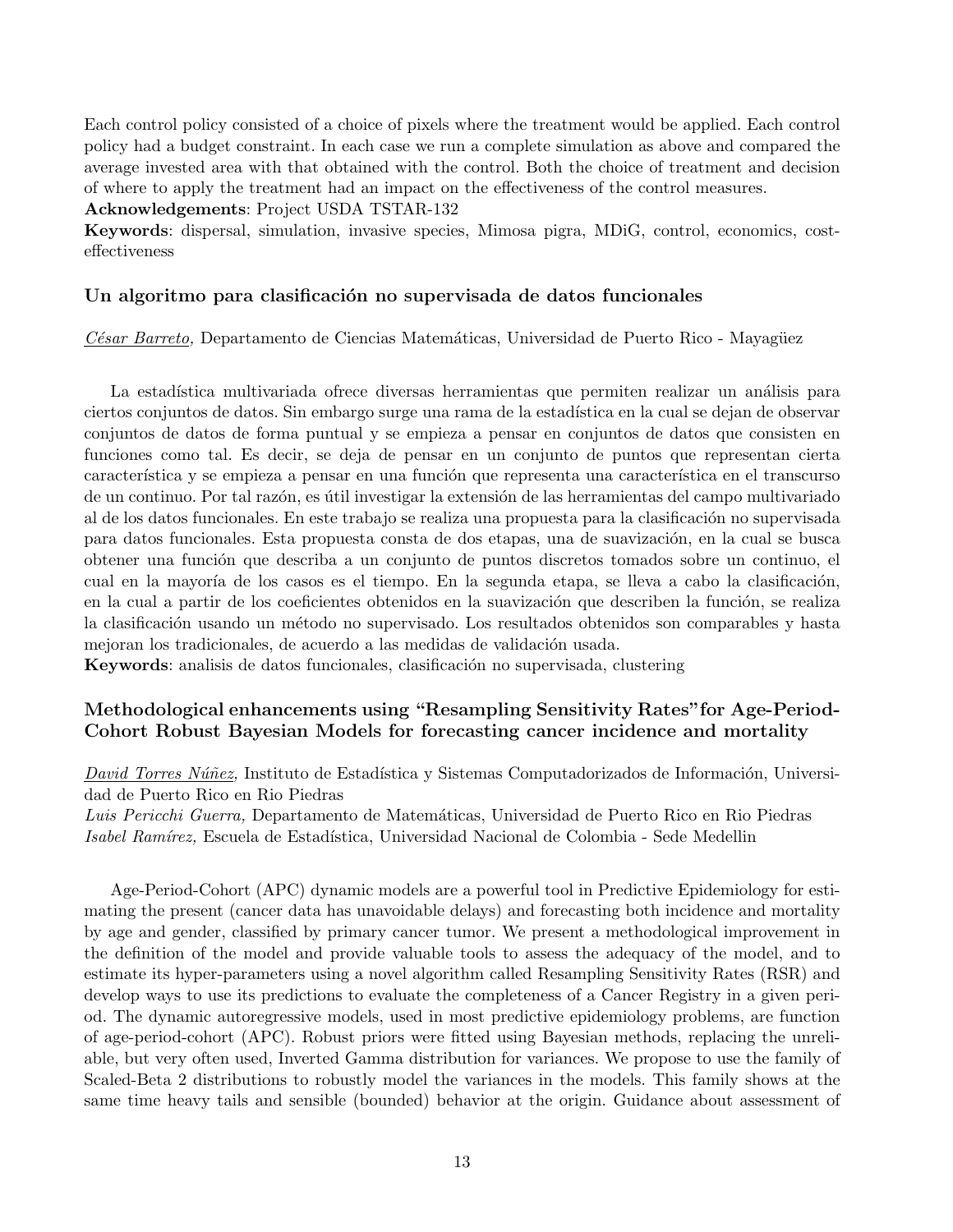hyper-parameters is given by RSR. We found that this leads to a stable convergence of the model at the Markov Chain Monte Carlo (MCMC) implementation. Also a procedure of Bayesian cross-validation is implemented to assess the validity of the predictions (without using the data twice) and also goodness of fit measures are provided. Predictions and its intervals, per age bracket of the dynamical hierarchical model, are used to assess the completeness of the data recollection and data screening. In regions, such as Puerto Rico, on which there is no report of race, a measure of completeness not race-based is unavoidable.

Acknowledgements: Cancer Registry of Puerto Rico, Merck.

Keywords: resampling, predictive epidemiology, bayesian statistics, Markov chain, Monte Carlo methods, scaled-beta 2, robust analysis

#### Measuring the symmetry of a finite group

Dennis Collins, Department of Mathematical Sciences (retired), University of Puerto Rico - Mayagüez

A method is given to measure the symmetry of any finite group according to the author's 2007 (2011) patent and examples are presented. For example, the dihedral group of the square of order eight has SYM Dih4(6) symmetry  $SYM = 122$ , and the quaternion group of order eight has SYM symmetry = 282. The two non-isomorphic groups of order four have the same SYM symmetry 7. Keywords: finite group, symmetry

#### Primitive graphs and boolean monomial dynamical systems

Dorothy Bollman, Department of Mathematical Sciences, University of Puerto Rico - Mayagüez Omar Colón-Reyes, Department of Mathematical Sciences, University of Puerto Rico - Mayagüez

A boolean monomial dynamical system is a fixed point system if and only if every strongly connected component of the dependency graph is primitive. Furthermore, the transient of each fixed point is equal to the exponent of the corresponding component of the dependency graph. Thus the problem of finding transients in boolean monomial dynamical systems is equivalent to the problem of determining exponents of primitive graphs. However, there is no known formula for determining either transients or exponents. In this ongoing work we seek to determine the exponent of a special class of primitive graphs, which in turn, corresponds to the simplest class of nonlinear systems. We give an upper bound for the exponent of such a primitive graph in terms of the Frobenius function. We conjecture that this bound is actually achieved, thus implying that the problem of determining the transient of a boolean monomial dynamical systems is NP hard.

Keywords: primitive graph, boolean monomial dynamical systems

#### A fixed point semantics for a family of graph algorithms

Einstein Morales, Department of Mathematical Sciences, University of Puerto Rico - Mayagüez Dorothy Bollman, Department of Mathematical Sciences, University of Puerto Rico - Mayagüez

By a well known theorem of Haskell Curry, recursion can be expressed in terms of fixed points. In this work we consider a family of graph algorithms whose fixed point versions follow very naturally from their recursive formulations. These include breadth first search, transitive closure, strongly connected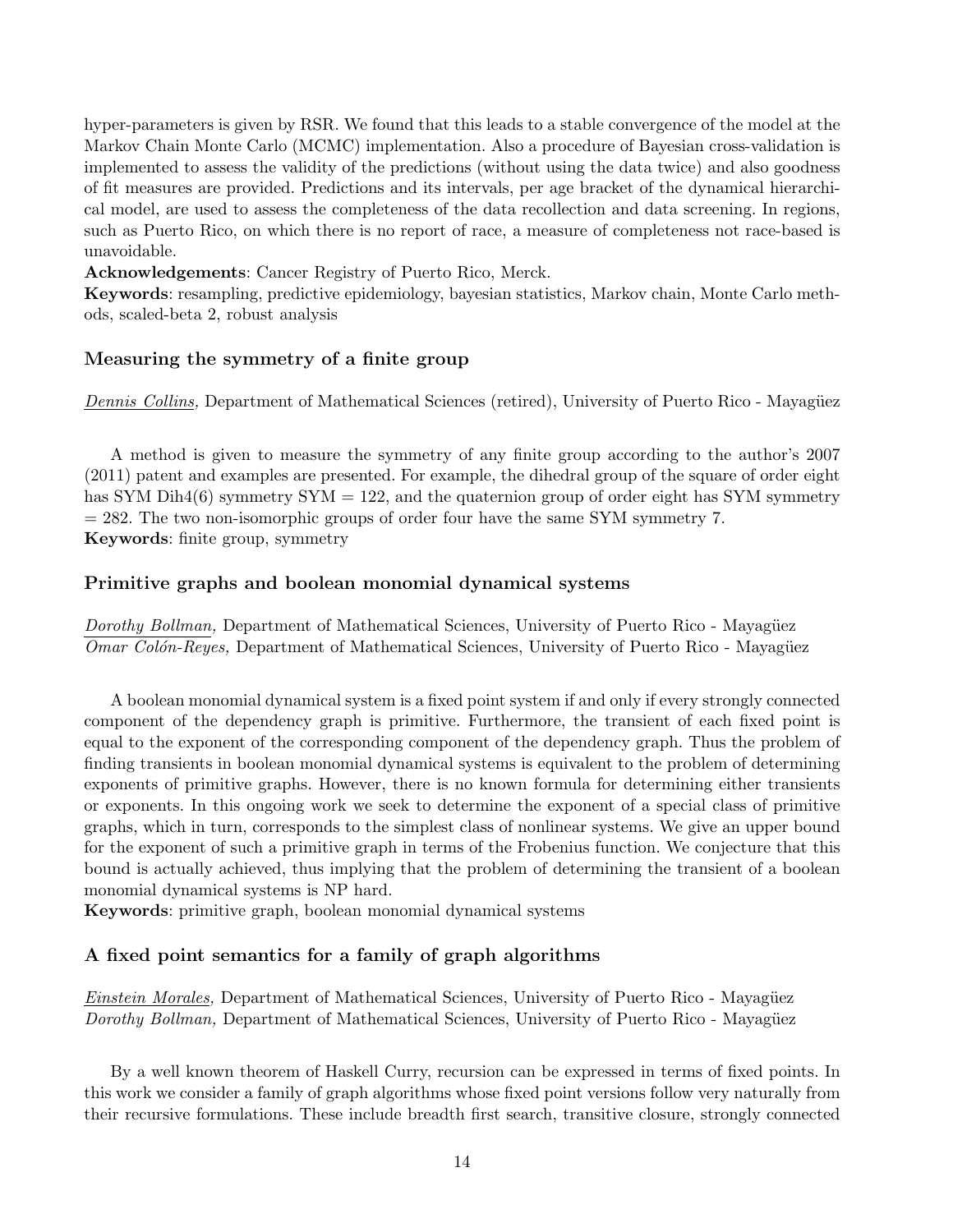components, and exponents of primitive graphs, among others. We discuss the fixed point versions of some of these algorithms, as well as their complexities, and we comment on their implementations in the functional language Haskell.

Keywords: recursion, fixed points

## Relating ion channel expression, bifurcation structure, and firing patterns in a biophysical model of a motor neuron

Erin C. McKiernan, Instituto de Investigaciones Interdisciplinarias, Universidad de Puerto Rico en Cayey

Marco Arieli Herrera Valdez, Departamento de Matemática-Física, Universidad de Puerto Rico en Cayey

Neurons show incredible diversity in their firing patterns. Even the same identified neuron can display distinct electrical activity. We developed a two-dimensional, electrodiffusion-based model to explore what features of neuronal firing can be reproduced by changing the density and activation kinetics of identified delayed rectifier potassium channels. We find that small changes in channel density are able to reproduce activity resembling the main firing profiles observed in neural recordings, including delayed firing, previously thought to require the presence of a transient potassium current in many neurons. Changes in activation kinetics of the potassium channels produce additional features of electrical activity, such as action potentials which ride on a plateau. We use bifurcation analysis to describe the qualitatively different transitions between rest and spiking states that result from variations in channel density, thereby exposing a connection between ion channel expression, bifurcation structure, and diverse firing patterns in a biophysical model of membrane potential dynamics. Acknowledgements: Sandra Berger, Stefanie Ryglewski, Carsten Duch, Sharon Crook Keywords: neuron, ion channel, excitability, bifurcation, dynamical systems

#### On soliton solutions for nonlinear Schroedinger equations

Erwin Suazo, Department of Mathematical Sciences, University of Puerto Rico-Mayagüez

For nonlinear Schroedinger equation with variable coefficients we construct soliton-like solutions for certain choices of the coefficients, including important examples such as bright and dark solitons and Jacobi elliptic and second Painlevé transcendental solutions, which are important for current research in nonlinear optics and Bose-Einstein condensation. Also we show an example of existence of  $L^{\infty}$ finite time blowup for subcritical NLS. In the linear case we are able to construct the fundamental solution explicitly. We will give several examples inspired from solvable cases of the Riccati equation and emphasize an example envolving Airy functions. A large part of the results presented have been done in joint work with Sergei K. Suslov.

Keywords: soliton solutions, nonlinear Schroedinger equations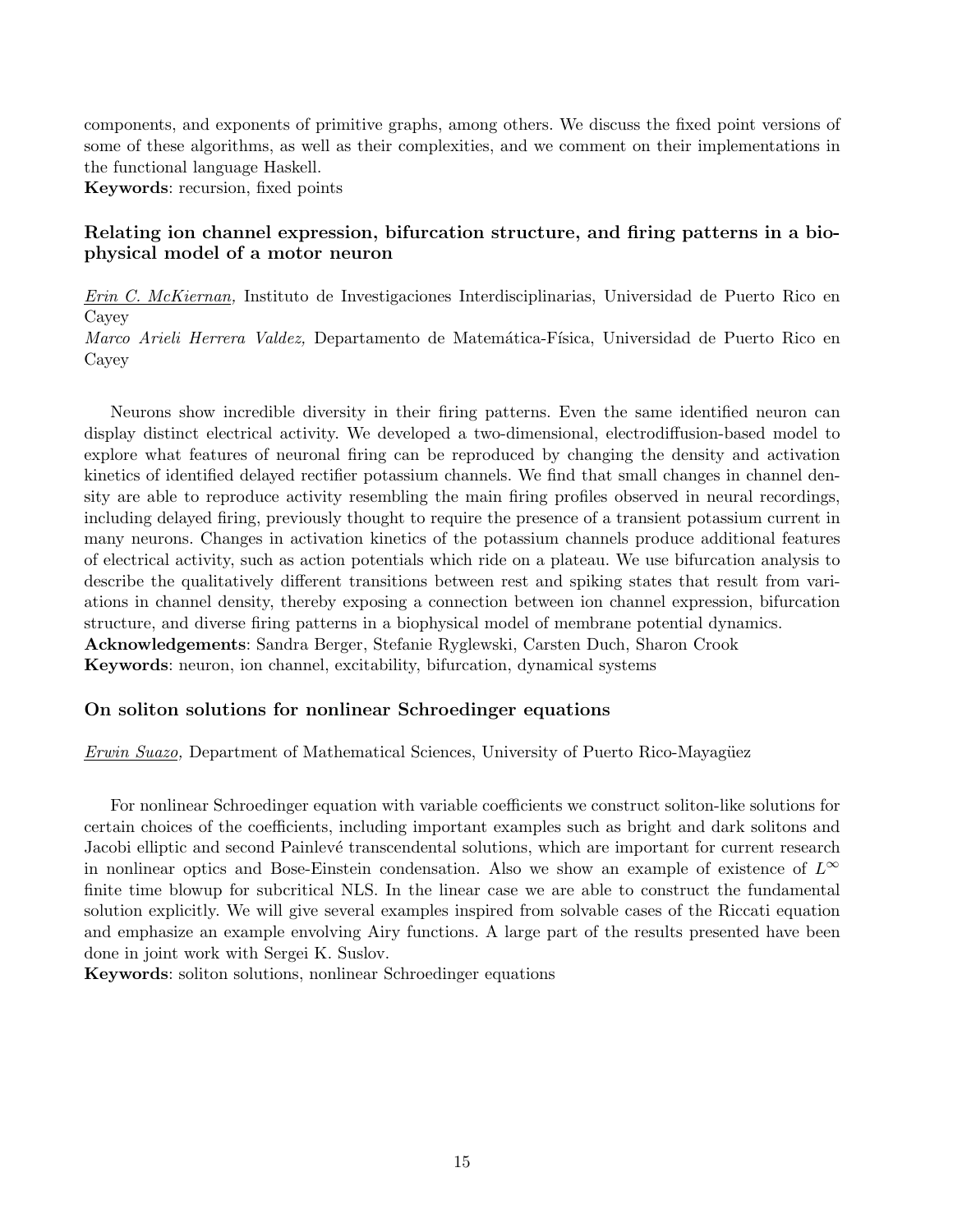## A systematic encoder for a class of graph based codes

Fernando Piñero, DTU-Mathematics, Technical University of Denmark Peter Beelen, DTU-Mathematics, Techinical University of Denmark Tom Høholdt, DTU-Mathematics, Technical University of Denmark

Graph based codes is an important class of codes in coding theory because they have an improved decoding algorithm. However, efficient encoding of Graph Based codes remains an open problem. In this work, we give a set of information positions and a set of systematic functions which allow us to perform systematic encoding for a particular class of graph based codes. Keywords: graphs, codes, encoding, algebraic geometry, finite fields

#### Partial improvement to Moreno-Moreno's theorems

Francis Castro, Department of Mathematics, University of Puerto Rico - Rio Piedras

In this work, we will introduce the p-weight degree of a polynomial over finite field with respect to a subset of the variables of the polynomial. Using the p-weight degree of a polynomial with respect to a subset of the variables of the polynomial, we improve the results of Moreno-Moreno (Improvements of the Chevalley-Warning and the Ax-Katz theorems, Amer. J. Math.) for polynomial equations and for exponential sums over finite fields. We prove that our results cannot be improved in general because a family of polynomials where our bounds are attained is provided. Our results give a  $p$ -adic version of the results of Cao in Dilation of Newton Polytope and  $p$ -adic Estimate, Discrete Comput. Geom. and A Partial Improvement of the Ax-Katz Theorem, J. Num. Theory. Combining our result with a result of Cao-Sun( A Reduction for Counting the Number of Solutions of the General Diagonal Equations over Finite Fields, Finte Fields and Their Appl.), we give an improvement to the  $p$ -divisibility of the general diagonal equation. This result generalizes the main result in Optimal divisibility for certain diagonal equations over finite fields, J. Ramanujan Math. Soc..

Keywords: p-divisibility, finite fields

#### Interior operators and topological separation

Gabriele Castellini, Department of Mathematical Sciences, University of Puerto Rico at Mayagüez Edwin Murcia, Departamento de Matemáticas, Universidad Javeriana, Colombia

A notion of separation with respect to an interior operator in topology is introduced and some basic properties are presented. In particular, it is shown that this notion of separation with respect to an interior operator gives rise to a Galois connection between the collection of all topological spaces and the collection of all interior operators in topology. Characterizations of the fixed points of this Galois connection are given and examples are provided.

Keywords: interior operator, Hausdorff separation, Galois connection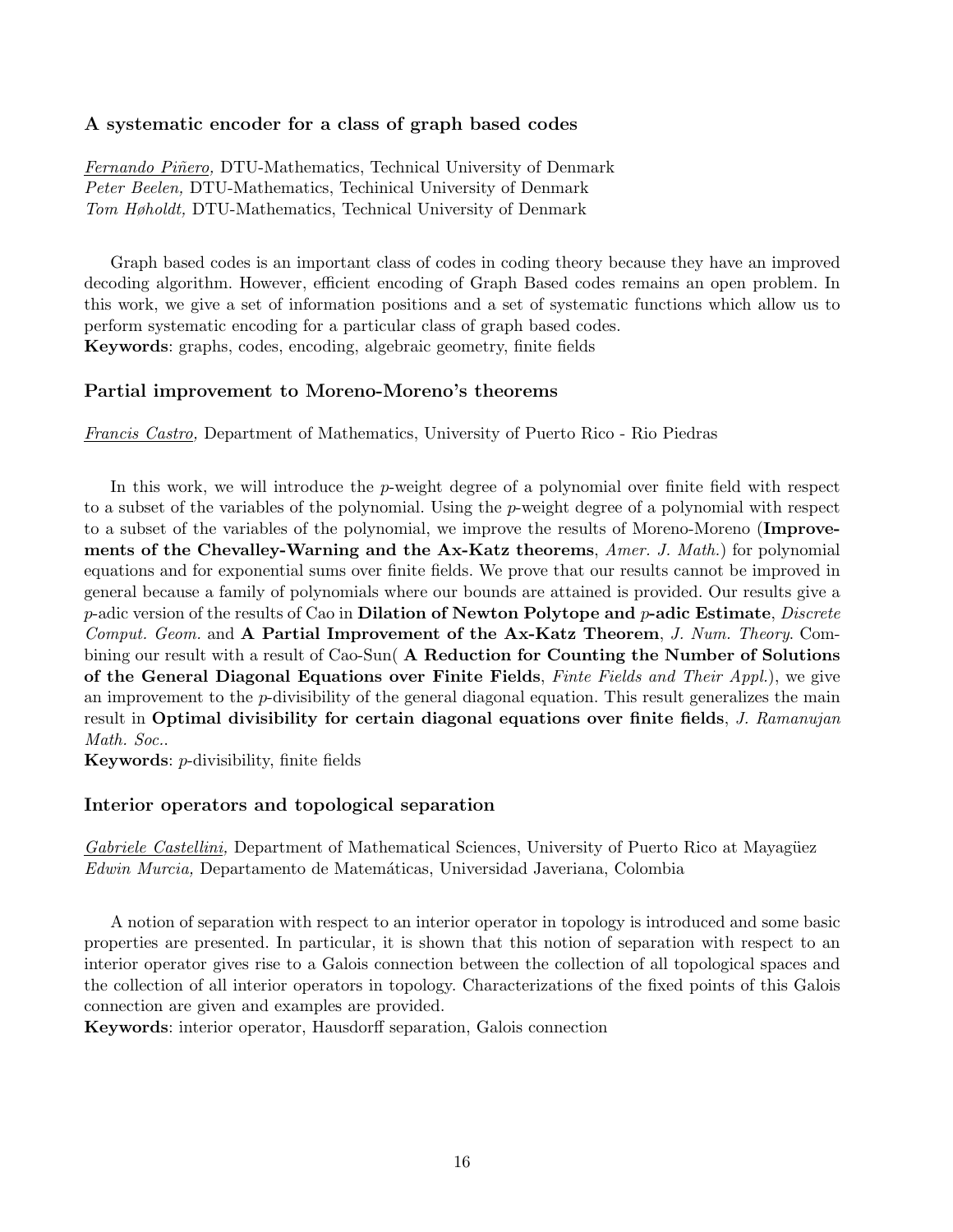## The work of a biostatistician and graduate school requirement in biostatistics

Gideon Zamba, Department of Biostatistics, The University of Iowa

This talk presents an overview of Statistics and Biostatistics, and the window of opportunities they present to young mathematicians. The presentation further elaborates on the specific area of Biostatistics and advises on the mathematical and computational pre-requisites needed for Masters' and Ph.D. degrees in Biostatistics. This talk is not technical. Keywords: biostatistics

#### Mathematica 8 in education and research

Ginger McKee, Academic Initiatives, Wolfram Research

If you haven't seen Mathematica lately, you will be surprised to see how suitable Mathematica is for projects and course examples in any mathematics or STEM field.

My talk is given in Mathematica, and a big part of what I will discuss is the exciting new free-form input in Mathematica 8.

Attendees with no prior experience report that this talk helps with getting started using Mathematica language and workflow. With improvements like the new free-form input and expanded areas like finance, statistics, engineering, software development, and image processing, even the most advanced users report learning quite a bit from attending this talk. All attendees will receive an electronic copy of the examples, which can be adapted to individual projects.

Keywords: computer graphics, symbolic computing, statistics, probability, differential equations, data analysis

#### ROI pattern recognition using Markov random fields

Giovany Vega Viera, Departamento de Matemáticas, Universidad de Puerto Rico en Rio Piedras Carlos Corrada Bravo, Departamento de Ciencias de Cómputos, Universidad de Puerto Rico en Rio Piedras

An approach to signal analysis is to divide the problem into two steps: data reduction, and analysis on the reduced data. The data reduction step tries separate the background noise from the data of interest. This separation is usually made by identifying regions of interest (ROIs) in the signal, which usually are areas containing outliers within the signal. In the second step, these ROIs are then classified and their spatial relation gets analyzed in order to extract a conclusion from said signal. In signals with many mixed elements, the performance of said conclusion is intrinsically dependent on the "goodness" of the ROI classification.

We present a method for classifying these ROIs by using Markov random fields (MRFs) as templates, and apply it to the problem of detecting a specie's call song in an audio recording. These MRFs are able to model the local energy structure within a ROI and, as such, determine a probability it being a particular note within the specie's song.

Acknowledgements: ARBIMON for providing the data

Keywords: pattern recognition, rois, Markov random fields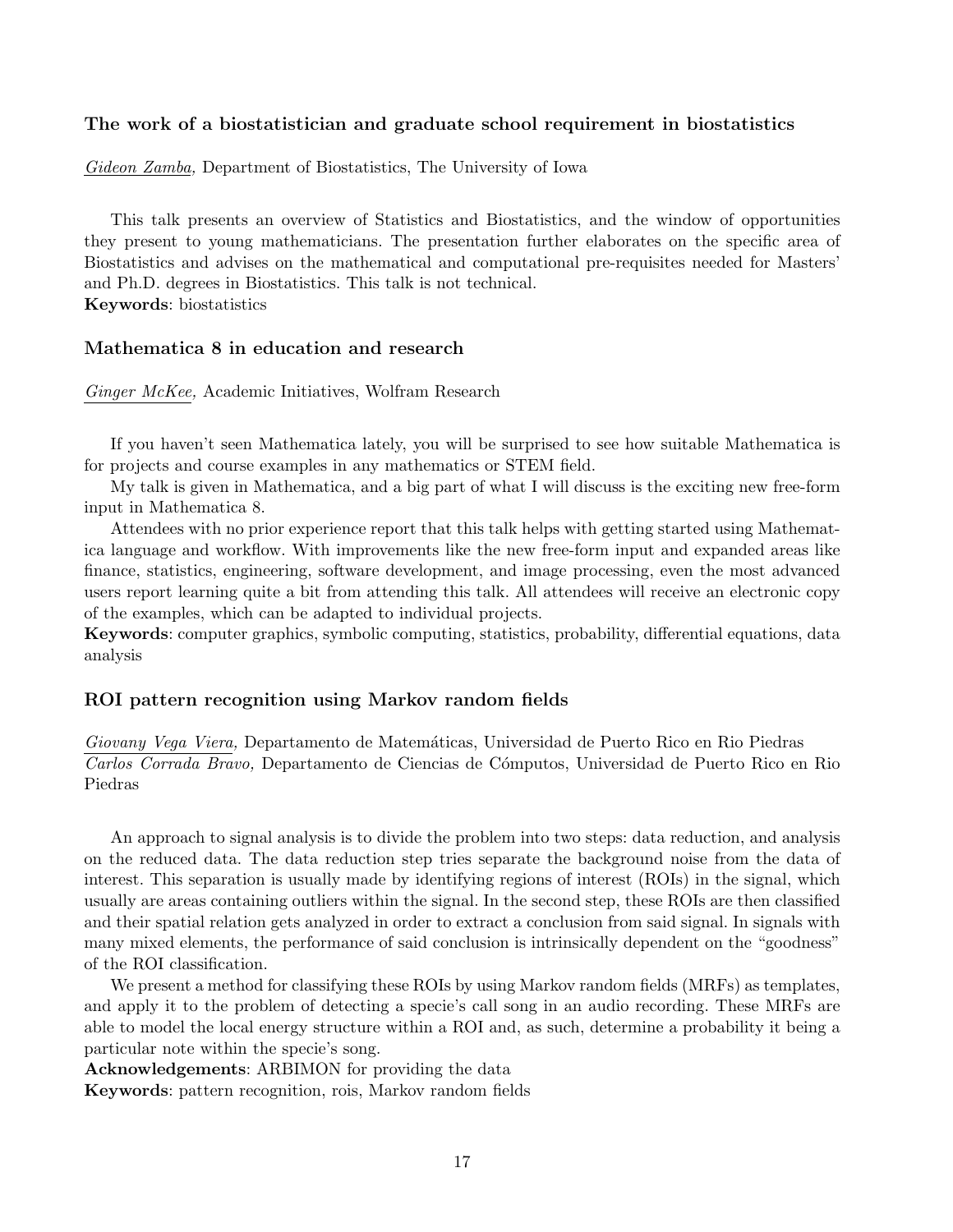#### Eigenvalues and hypercylicity in omega

Hector Salas, Department of Mathematical Sciences, University of Puerto Rico - Mayagüez

Let X be a Fréchet space. Recall that  $T \in \mathcal{L}(X)$  is said to be hypercyclic if there is  $x \in X$  such that  $\{T^n x : n = 0, 1, 2, 3, \dots \}$  is dense in X.

Let K be either C or R. The space  $\omega = \mathbb{K}^{\mathbb{N}}$  is the countably infinite product of K endowed with the product topology. The operators (linear and continuous) from  $\omega$  into itself will be denoted, as usual, by  $\mathcal{L}(\omega)$ . We will identify the operators with their representing matrices with respect to the canonical basis  $\{e_k : k = 1, 2, \dots\}$  where the k-th coordinate of  $e_k$  is 1 and all the others are zero.

 $\omega$  is perhaps the most elementary infinite dimensional Fréchet space. In some sense its topology is the most similar to a finite dimensional vector space.

We define the class of upper staircase matrices on  $\omega$ . Such matrices have a plethora of eigenvalues and eigenvectors, and they are hypercylic. We show that countably many strictly upper triangular matrices on  $\omega$  which are also upper staircase have a common hypercyclic subspace. This last result partially extends a theorem of Bès and Conejero.

Acknowledgements: I would like to thank professors Dorothy Bollman and Juan Bès for very useful conversation. I would also like to thank both referees of RACSAM for their insightful comments. Keywords: hypercyclicity, omega

#### A reliability study of square wave bursting  $\beta$ -cells with noise

Jiaoyan Wang, Department of Dynamics and Control, Beihang University, Beijing Jianzhong Su, Department of Mathematics, The University of Texas at Arlington Humberto Perez Gonzalez, Departamento de Matemáticas, Universidad de Cartagena Jonathan Rubin, Department of Mathematics, University of Pittsburgh

Reliability of spike timing has been a hot topic recently. However reliability has not been considered for bursting behavior, as commonly observed in a variety of nerve and endocrine cells, including  $\beta$ -cells in intact pancreatic islets. In this paper, reliability of  $\beta$ -cells with noise is considered. A method to numerically study reliability of bursting cells is presented. Reliability of a single cell will decrease as noise level becomes larger. The reliability of networks of  $\beta$ -cells coupled by gap junctions or synaptic excitation is investigated. Simulations of the network of  $\beta$ -cells reveal that increasing noise level decreases the reliability. But the reliability of the network is higher than that of single cell. The effect of coupling strength on reliability is also investigated. Reliability will decrease when coupling strength is small and increase when coupling strength large.

Keywords: square wave bursting, reliability, gap junction coupling, synaptic coupling.

#### Application of the covering method to divisibility of boolean functions

Ivelisse Rubio, Computer Science Department, University of Puerto Rico at Rio Piedras Francis Castro, Mathematics Department, University of Puerto Rico at Rio Piedras Luis Medina, Mathematics Department, University of Puerto Rico at Rio Piedras

Moreno-Moreno introduced a combinatorial method, called the covering method, which provides an elementary way to estimate the divisibility of exponential sums over the binary field. Using this method,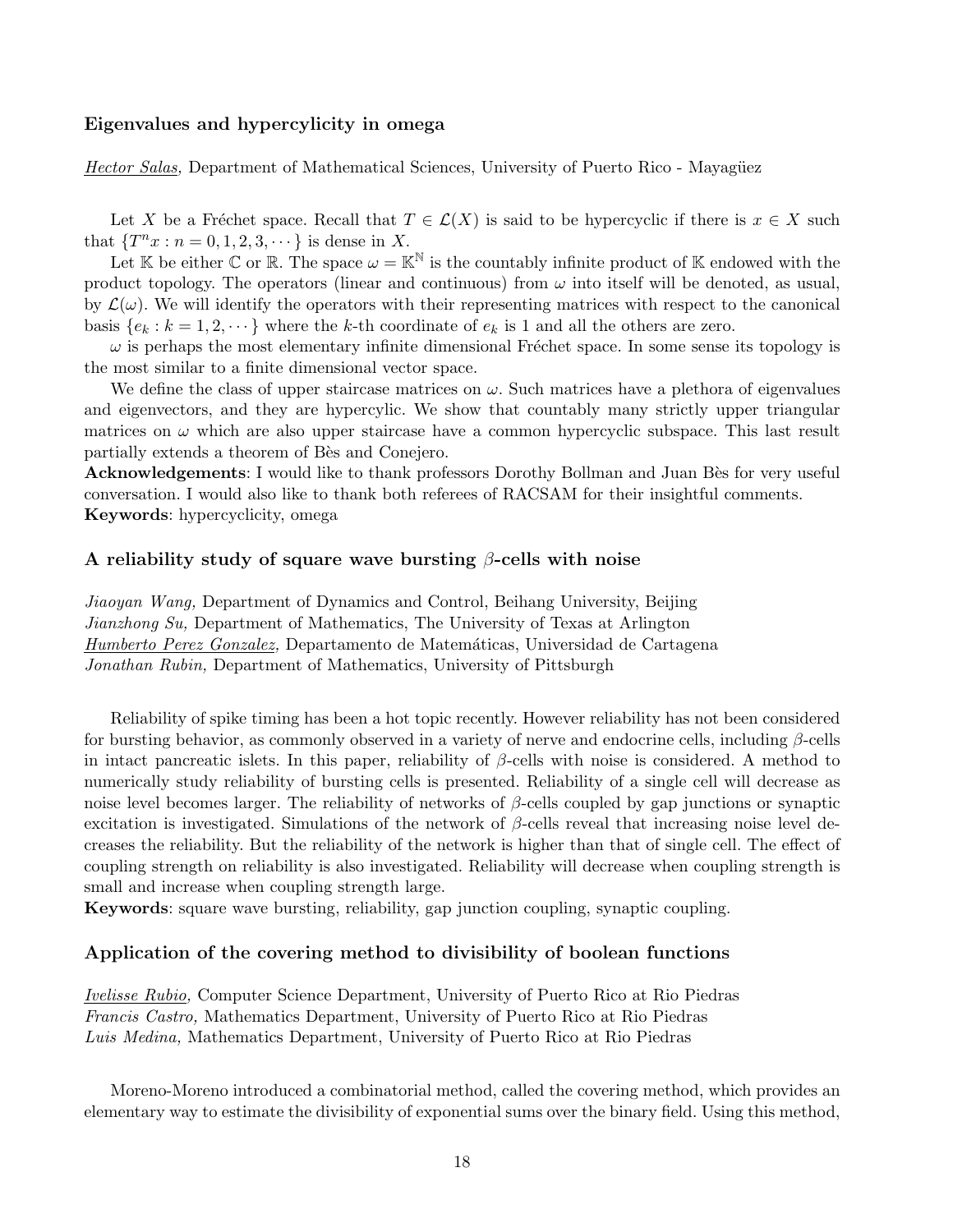they gave an improvement to Ax's theorem for the binary case. Recently, Castro-Randriam-Rubio-Mattson generalized the use of the covering method to any finite field providing an elementary approach to compute the p-divisibility of exponential sums of polynomials over prime fields. The authors obtained several bounds which unify and improve a number of previous results in this direction. Castro-Medina-Rubio used the covering method to compute the exact 2-divisibility of exponential sums of boolean functions with prescribed leading monomials and, as an application, families of boolean functions that are not balanced, and sufficient conditions for the solvability of systems of boolean equations were given. These results generalized previous known results for the binary field.

In this paper, we consider families of boolean functions where the number of minimal coverings is greater than one. This case is much harder than the cases previously considered, where the families have only one minimal covering. Using the covering method, we compute the exact 2-divisibility of exponential sums of polynomials where the leading monomials are symmetric. Also, we compute the exact 2-divisibility of exponential sums of deformations of symmetric or homogeneous boolean functions. Keywords: exponential sums, boolean functions

#### Modelos lineales generalizados mixtos con distribución binomial negativa

Jairo Arturo Ayala Godoy, Departamento de Ciencias Matemáticas, Universidad de Puerto Rico -Mayagüez

El modelo lineal generalizado mixto (MLGM) es un modelo muy utilizado con efectos aleatorios. Es una buena alternativa para los modelos lineales mixtos tradicionales cuando no se satisface el supuesto de distribución normal.

En este trabajo se estudian algunas propiedades de los modelos lineales generalizados mixtos cuando la distribución condicional de las observaciones es Binomial Negativa y la distribución de efectos aleatorios es normal. Comparamos estas propiedades con las de los modelos lineales generalizados mixtos con distribución condicional Poisson.

La distribución binomial negativa ha sido ampliamente utilizada para modelos de recuentos, y es la alternativa estándar para recuentos Poisson con sobredispersión, mediciones repetidas y datos correlacionados. Los MLGMs utilizando la distribución condicional binomial negativa pueden ser muy ´utiles para modelos de recuentos, posibles correlaciones y sobredispersi´on.

Se estudian algunas de las propiedades de este modelo, tales como la distribución marginal inducida, sus momentos, y la relación entre las distribuciones condicionales que definen el modelo y la distribución marginal inducida. Muchas de estas propiedades se estudian por medio de simulaciones en R y SAS, ya que son analíticamente intratables.

Finalmente, aplicamos estos modelos a un problema real basado en los resultados encontrados en un estudio sobre recuentos de semillas recolectadas en trampas en el bosque seco de Gu´anica (Puerto Rico) entre 2006 y 2008 bajo distintos tratamientos.

Acknowledgements: Raúl Macchiavelli, Ph.D.

Keywords: modelos lineales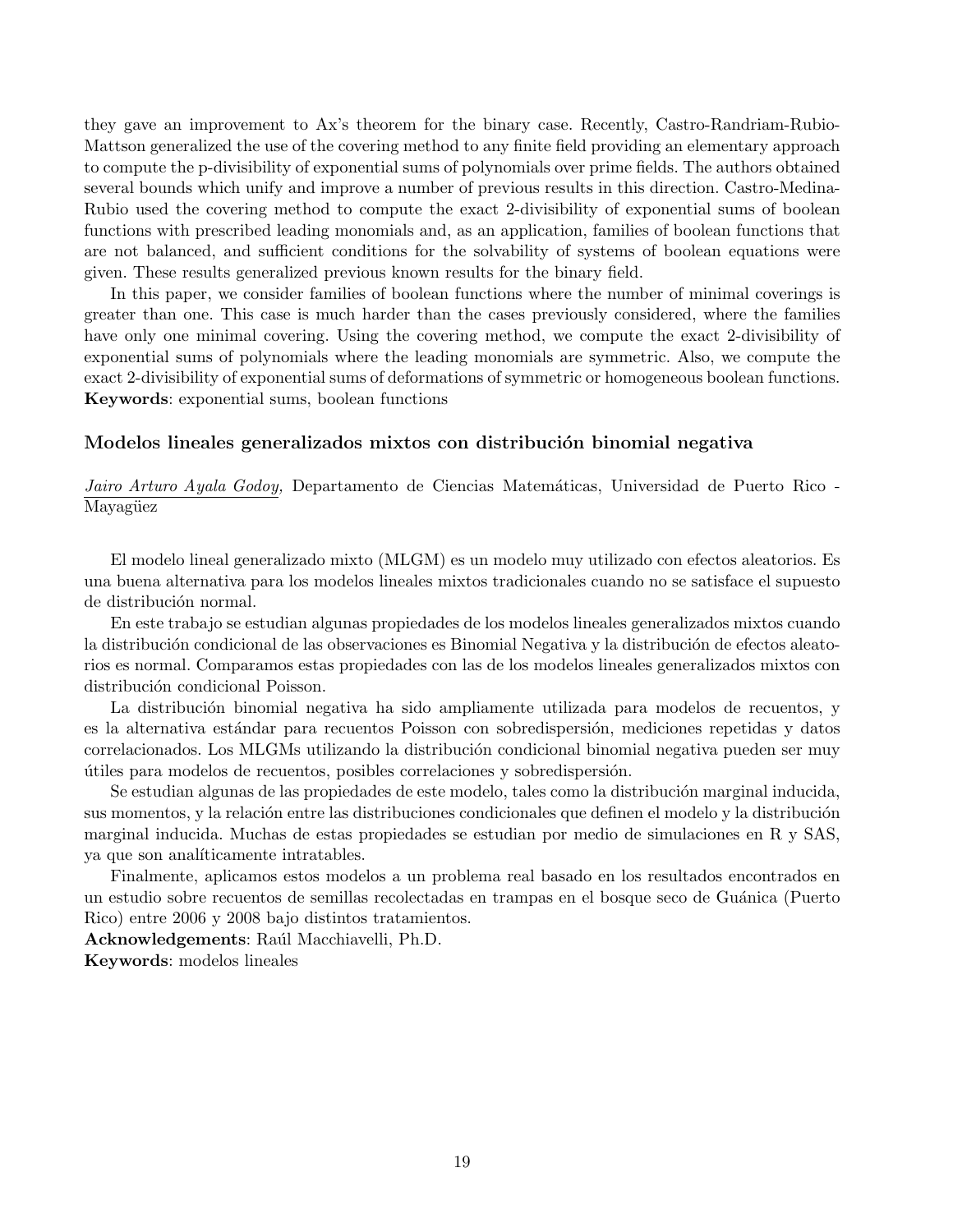## Método cuasi-experimental para la evaluación de un proyecto educativo: AFAMaC matemáticas

Jairo Arturo Ayala Godoy, Departamento de Ciencias Matemáticas, Universidad de Puerto Rico -Mayagüez

César Barreto, Departamento de Ciencias Matemáticas, Universidad de Puerto Rico - Mayagüez

AFAMaC matem´aticas, es un proyecto abarcador de mejoramiento profesional con un componente amplio de apoyo para el maestro de matemáticas llevado a cabo por el Departamento de Ciencias Matemáticas del Recinto Universitario de Mayagüez y el Departamento de Educación de Puerto Rico. En este proyecto participan maestros de  $4^{to}$  a  $12^{mo}$  grado de escuelas públicas y privadas de los distritos escolares de Mayagüez, Hormigueros, Rincón, Aguada, Moca y San Sebastián.

La característica principal del proyecto es que es uno con énfasis en contenido matemático y un mejoramiento profesional continuo y sostenido. El proyecto tiene un componente de evaluación muy importante siguiendo el modelo general de evaluación de proyectos educativos (diagnóstico, formativo y sumativo) junto con un estudio cuasi-experimental para medir resultados tanto en los maestros participantes como en sus estudiantes.

Acknowledgements: Raúl E. Macchiavelli, Luis Cáceres Duque Keywords: educación

## Programación de horarios usando algoritmos genéticos

Jesus Rodriguez Rodriguez, Departamento de Ciencias Matemáticas, Universidad de Puerto Rico -Mayagüez

Pedro Vasquez Urbano, Departamento de Ciencias Matemáticas, Universidad de Puerto Rico - Mayagüez

El Departamento de Ciencias Matemáticas de la Universidad de Puerto Rico en Mayagüez ofrece sobre 210 secciones distribuidas en 13 salones regulares, dos laboratorios y dos anfiteatros. Es un proceso difícil el programar las clases de los cursos en los horarios establecidos debido a las limitaciones físicas, variación en la cantidad de créditos de los cursos, satisfacción de los pedidos de los profesores, entre otros.

El problema se puede plantear usando programación lineal que está muy relacionado a un problema de asignación, sin embargo su solución en tiempo real para el problema de asignar las clases a los profesores es computacionalmente imposible debido a que las variables son enteras. Una alternativa a la solución a este problema es desarrollar heurísticas cuyo objetivo es determinar un horario de clases que satisfaga la mayor cantidad de preferencias de profesores, como: preferencia de clases, bloques de horario y salones que permitan obtener la mejor solución en un tiempo razonable.

Keywords: programación lineal, problema de asignación, horarios, heurísticas

#### The higher derived functors of the primitive element functor of quasitoric manifolds

José La Luz, David Allen,

Let P be an n dimensional, q neighborly simple convex polytope. For each P and a particular map of lattices  $\lambda : \mathbb{Z}^m \to \mathbb{Z}^n$ , where m is the number of facets of P, there are corresponding manifolds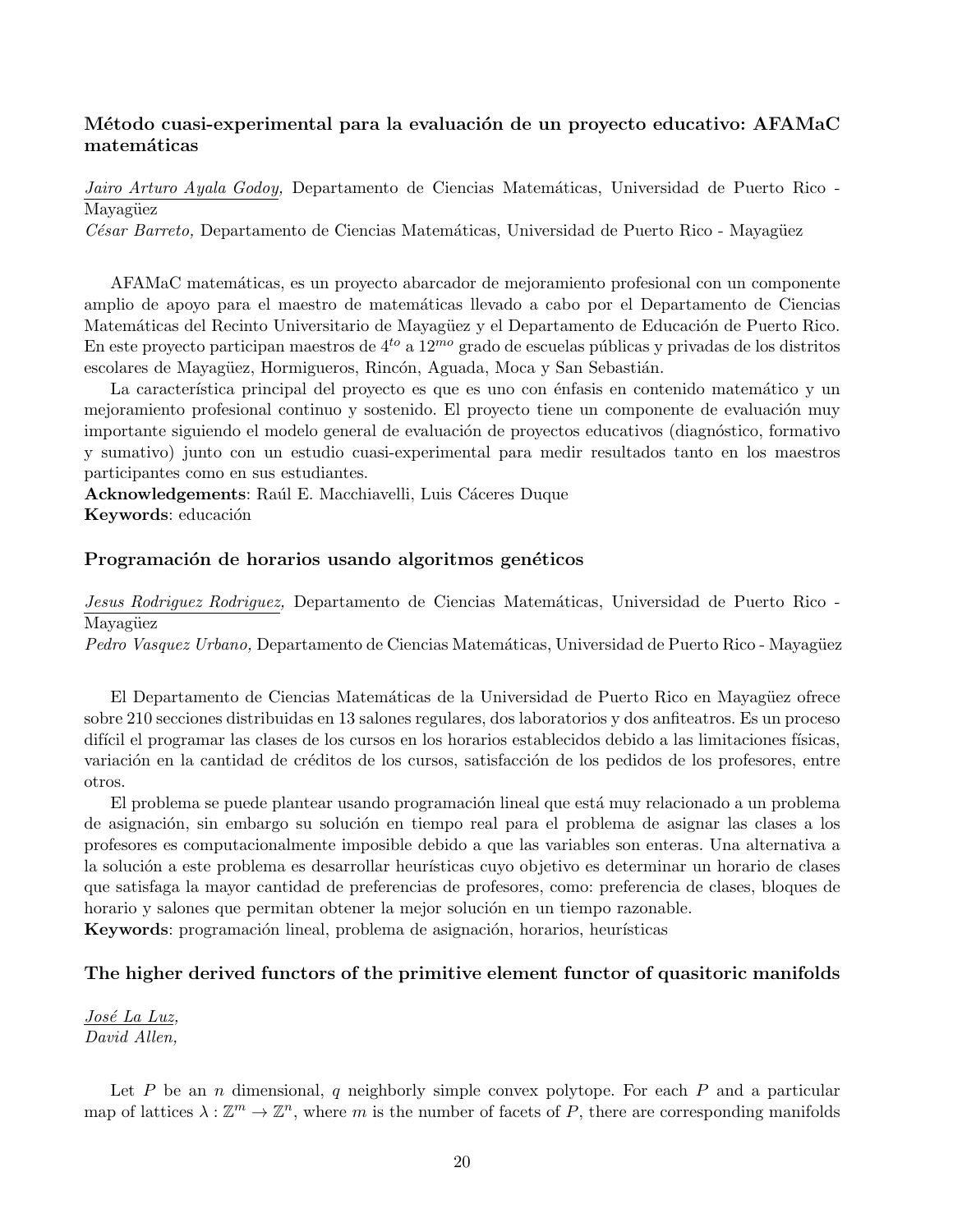$M^{2n}(\lambda)$  called quasitoric manifolds. These manifolds are a generalization of smooth projective varieties. We are interested in certain invariants of the homology of these spaces called the derived functors of the primitives. These functors are extremely hard to compute and are of interest to homotopy theory because of their link to the calculation of the homotopy groups of  $M^{2n}(\lambda)$ . We describe a result on the independence of  $\lambda$  on the derived functors of the primitives over the same P and briefly describe their interest to homotopy theorists.

Keywords: quasitoric manifolds, toric spaces, higher derived functors of the primitives

#### On a family of convex solutions for certain hyperbolic PDE

Krzysztof Rozga, Department of Mathematical Sciences, University of Puerto Rico at Mayagüez

A family of convex solutions of  $\Phi_{xx} - f(x) \Phi_{yy} = 0$ , for  $x > 0$  and  $y \in \mathbb{R}$ , where f is positive and continuously differentiable in  $(0, \infty)$ , is discussed. It consists of all convex solutions of that equation which are of the form  $\Phi(x, y) = p(x) q(y)$ .

It is observed that a nonlinear part of convexity conditions in case of  $f' \leq 0$  is related to an asymptotic behavior of  $p(x)$  and  $p'(x)$  as  $x \to \infty$ . Then, under an additional assumption that  $\lim_{x \to \infty} f(x) > 0$ , a satisfactory description of the set of all the functions p, which determine convex  $\Phi(x, y)$  via the formula  $\Phi(x, y) = p(x) q(y)$ , is obtained. These functions  $\Phi(x, y)$  are convex entropies for the corresponding p-system.

Keywords: p-systems, convex entropies

#### Scheduling master-worker divisible tasks

Luis de la Torre-Quintana, Science and Technology, UMET

A periodic scheduler for load-divisible jobs that are implemented in a Single Program Multiple Data (SMPD) style and conform to the master-worker paradigm is introduced. The scheduler minimizes the job Makespan under a maximal periodic production constrain termed Scheduler. This work considers only homogeneous clusters. Work underway shows that a similar scheduler is possible for heterogeneous clusters, but within a theoretical framework that departs significantly from the one presented in this work. This work discusses some experiments that used a MATLAB implementation of the scheduler to fine tune  $C++/MPI$  SMPD master worker programs to a motif finding problem. Keywords: sheduling, divisible task, make-span

#### Improving the Hodgking and Huxley model by taking diffusion into account

Marco Arieli Herrera Valdez, Department of Mathemathics and Physics, University of Puerto Rico at Cayey

Excitable cells display transmembrane currents created by fast ionic transport through channels. These currents are typically simulated in terms of electrical drift without diffusion following the classical model of Hodgkin and Huxley. Formulations for currents that take diffusion into account are more realistic and capable of displaying experimentally observable phenomena that conductance-based models cannot reproduce. Conductance-based currents are shown to be linear approximations of drift-diffusion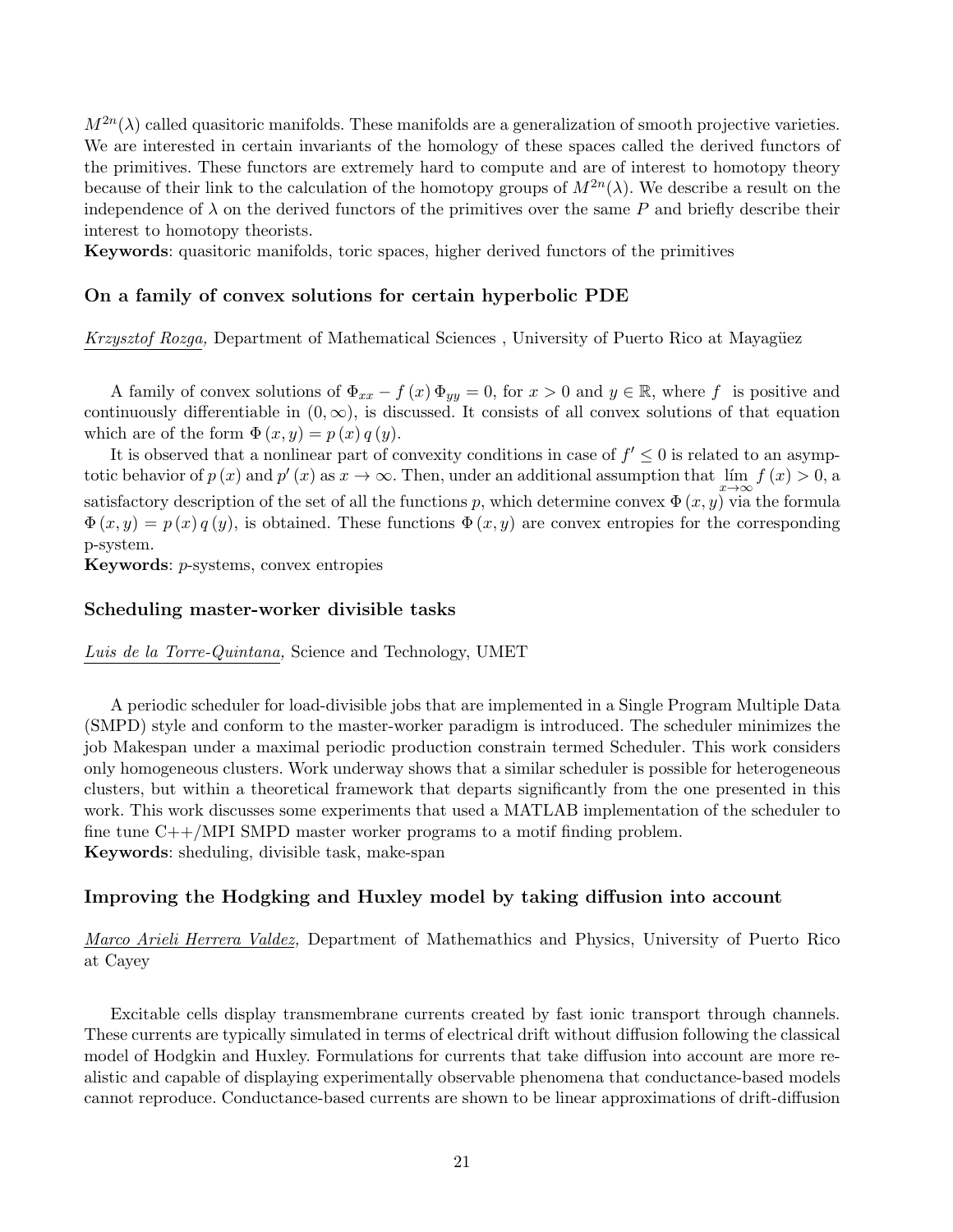currents. However, since conductance-based models of membrane potential include different currents, they are not just first-order approximations of models based on drift-diffusion currents. Bifurcation analysis and numerical simulations show that the two approaches predict qualitatively and quantitatively different behaviors in the dynamics of membrane potential. In fact, two neuronal membrane models with identical populations of ion channels, one written with conductance-based currents, the other with drift-diffusion currents, are non topologically equivalent. In particular, these models are different in their responses to excitatory synaptic input across different levels of ion channel expression. In general, the electrophysiological profiles of membranes modeled with drift-diffusion and conductance-based models having identical ion channel populations are different, potentially causing the input-output and computational properties of networks constructed with these models to be different as well. The driftdiffusion formulation is thus proposed as a theoretical improvement over conductance-based models that may lead to more accurate predictions and interpretations of experimental data at the single cell and network levels.

#### Acknowledgements: Joceline Lega, University of Arizona

Keywords: electric drift; electro-diffusion; conductance-based; excitability; ion channel; ion channel expression; bifurcation analysis; membrane potential; Neurophysiology

#### Instrumenting builds

Marko Schütz-Schmuck, Department of Mathematical Sciences, University of Puerto Rico - Mayagüez

We want to statically extract accurate information from existing source code. For this extraction we instrument the build process of the source code. We consider several instrumentation techniques, compare their characteristics and limitations, and discuss the results we obtain by rewriting program executions using our library of wrapper functions. While the latter technique is generally applicable to any build process invoking separate compilers, we test it with builds of the NetBSD operating system, which consists a large, legacy code base with a complex build process.

The instrumentation we propose is an essential component in applications ranging from accelerating the build process, through quality assessment of the source code structure, to refactoring and translating legacy source code to OO languages.

Keywords: software engineering, reengineering,

#### Detección de subgrafos frecuentes

Melissa López Serrano, Departamento de Matemáticas, Universidad de Puerto Rico en Humacao José O. Sotero Esteva, Departamento de Matemáticas, Universidad de Puerto Rico en Humacao

La detección de subgrafos frecuentes en un grafo es un problema cuyo estudio ha adquirido auge desde la década pasada. Tiene aplicaciones en áreas que van desde el modelaje de relaciones sociales, redes informáticas, hasta la bioinformática y quimioinformática. Podemos encontrar en la literatura definiciones variadas del término subgrafos frecuentes. Todas dependen, en última instancia, de la definición de una medida de apoyo  $S_G$  y un umbral  $\sigma \in \mathbb{R}$ . Para cada grafo G, se define la medida  $S_G$ :  $\{P\} \to [0, \infty)$  donde  $\{P\}$  denota un conjunto de grafos a ser detectados como subgrafos de G. Se requiere que  $S_G$  sea antimonótona:  $P_1 \subset P_2 \implies S_G(P_1) \geq S_G(P_2)$ . Se declara un grafo P como frecuente si  $S_G(P) > \sigma$ .

El problema del subgrafo frecuente se formula comúnmente como, dado un conjunto de posibles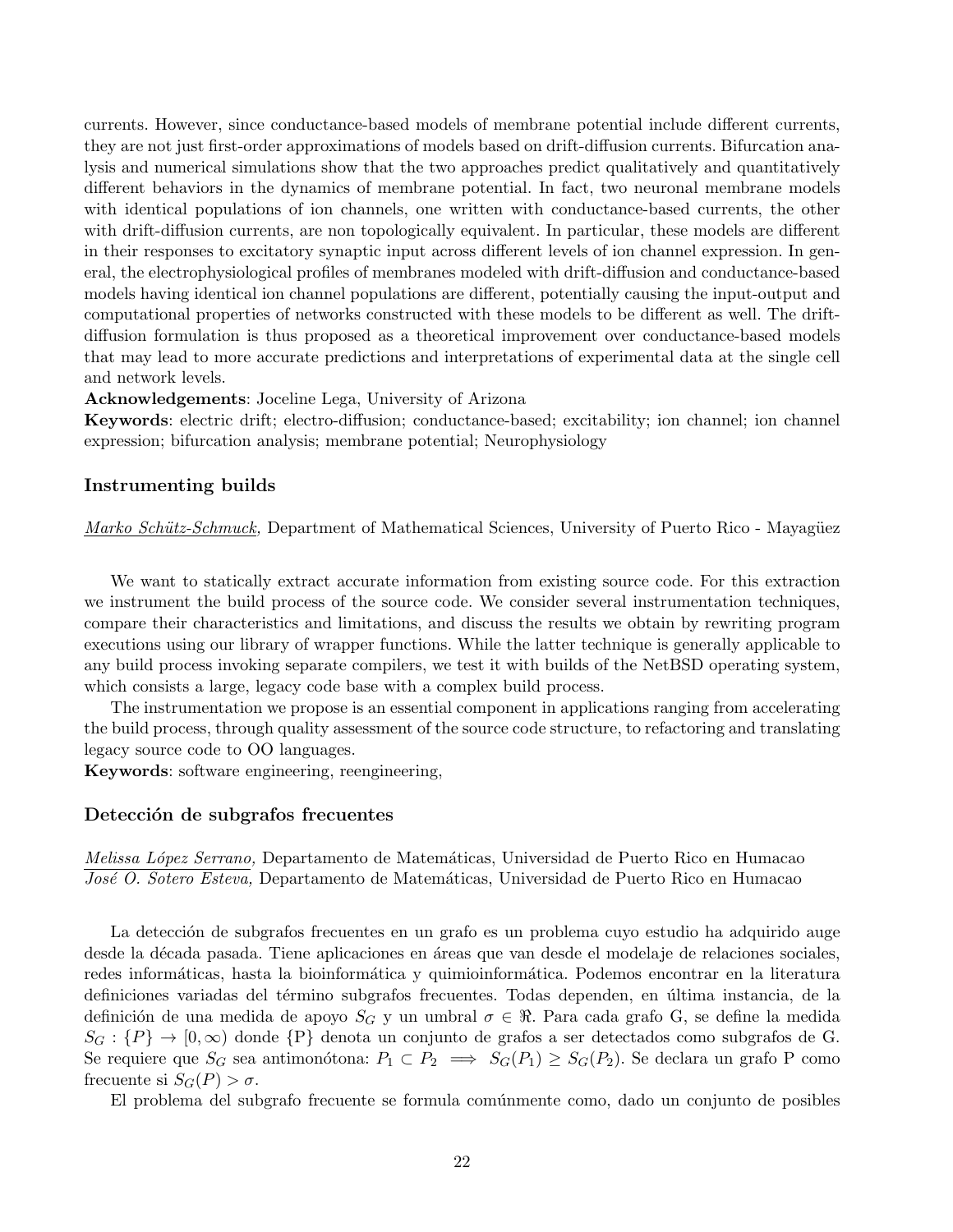subgrafos P de G, encontrar aquellos que son frecuentes en G. De interés teórico se puede mencionar el caso en que  $\{P\} = \{K_n\}$  donde  $K_n$  es un clique de orden n. De interés práctico podemos pensar en P como un banco de datos que almacena aminoácidos o relaciones bioquímicas. También común, aunque menos frecuente, es la definición del problema como el detectar aquellos grafos G para los cuales un grafo P dado es un subgrafo. En ambas variantes, y en este contexto general, el problema es un caso especial del problema de isomorfismo de grafos que se sabe que es NP-completo.

En el problema abordado en este trabajo los grafos son no dirigidos. Sus vértices tienen etiquetas y se le ha asignado peso a sus aristas. Decimos que P es subgrafo de G si es isomorfo a un subgrafo inducido por un subconjunto de vértices de G. Se utiliza la medida de apoyo  $S_G : \{P\} \to [0,1],$  $S_G(P) := |\bigcup_{G' \subset G, P \cong G'} G'| / |G|$ . Se toma como  $\{P\}$  el conjunto de todos los subgrafos conexos de G inducidos por sus vértices.

En este trabajo se analiza un algoritmo para la detección de subgrafos frecuentes de un grafo G dado por un método en el que se hace crecer los candidatos a subgrafos frecuentes P añadiendo vértices. Acknowledgements: Proyecto auspiciado por el programa UPR-Penn PREM, NSF-DMR-0934195 Keywords: teoría de grafos, isomorfismo, minería de datos

#### Towards a conjecture of non-linear APN functions

Moises Delgado Olortegui, Department of Mathematics, University of Puerto Rico at Rio Piedras Heeralal Janwa, Department of Mathematics, University of Puerto Rico at Rio Piedras

Let the field  $L = F_q$ , with  $q = 2^n$  for some positive number n. A function  $f: L \to L$  is said to be almost perfect nonlinear (APN) on L if for all  $a, b \in L$ ,  $a \neq 0$ , the equation

$$
f(x+a) + f(x) = b \tag{1}
$$

have at most 2 solutions on L.

An APN function  $f: L \to L$  is called exceptional APN if it is also APN on infinitely many extensions of L. It was conjectured that the only exceptional APN functions are the monomials  $f(x) = x^{2^k+1}$  and  $f(x) = x^{2^{2k}-2^k+1}$ , called the Gold function and Kasami-Welch function respectively. It is proved that any polynomial function of odd degree is not exceptional APN provided it is not a Gold function or a Kasami-welch function. In this work we contribute to the conjecture by providing new infinite families of Gold degree polynomials which can not be exceptional APN. We also provide some results for families of Kasami-Welch degree polynomials.

Keywords: almost perfect non-linear, cryptography, differential attacks

#### A continuation method for the computation of fracture surfaces in strain space

Pablo V. Negrón Marrero, Department of Mathematics, University of Puerto Rico at Humacao Jeyabal Sivaloganathan, Department of Mathematical Sciences, University of Bath, Bath UK

In this talk we discuss the numerical aspects of computing the onset of cavitation–type material instabilities in solids. To model this phenomenon we use nonlinear elasticity to allow for the large, potentially infinite, stresses and strains involved in such deformations. On two previous papers, the authors introduced the concept of volume derivative which can be used to characterize the critical boundary displacements for cavitation. If a body occupies the region  $\Omega \in \mathbb{R}^n$ , and  $\mathbf{A} \mathbf{x}$  for  $\mathbf{x} \in \Omega$ represents an affine boundary displacement for such a body, then the volume derivative  $G(A)$  measures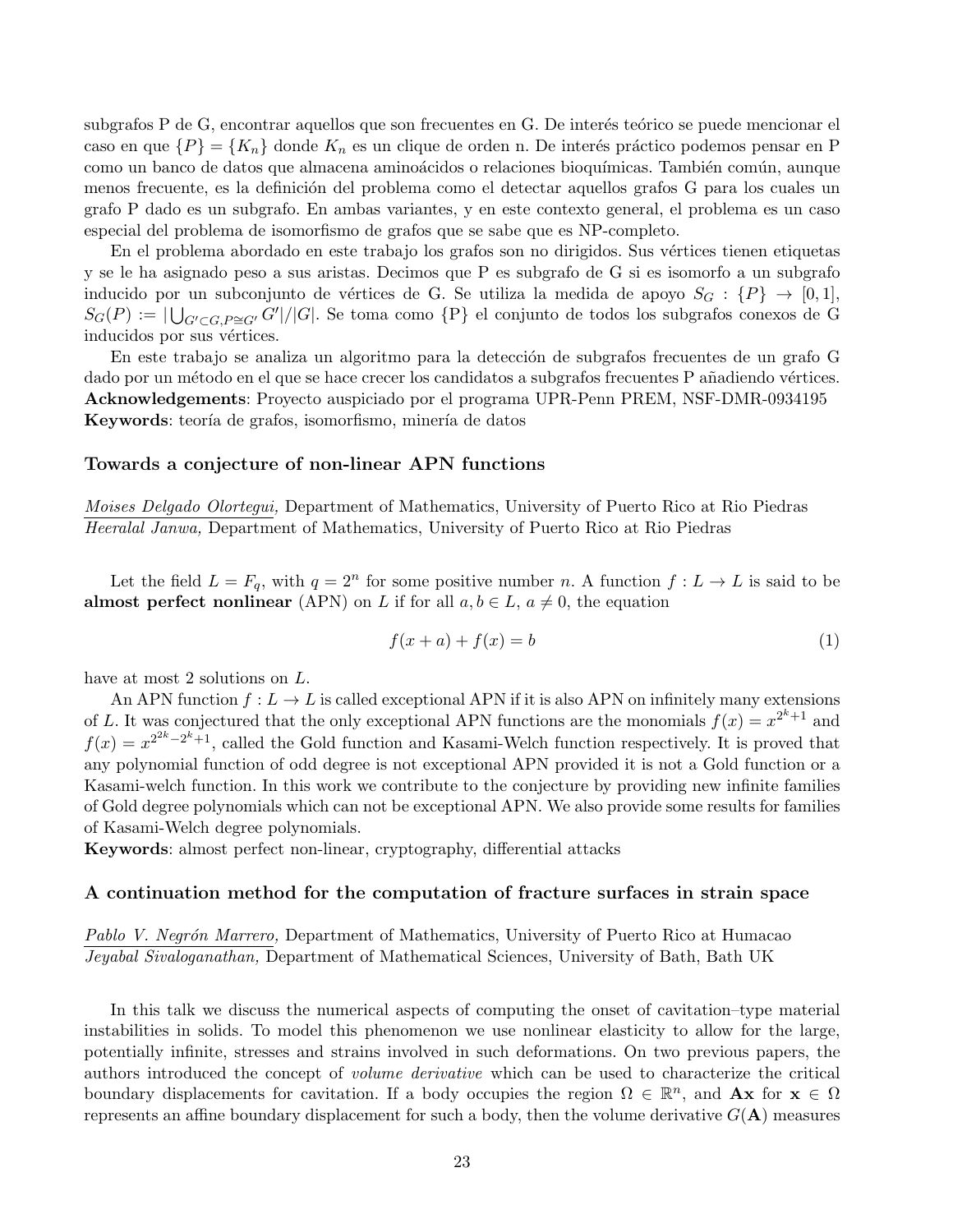the amount of energy (positive or negative) required to open a hole of unit volume in the given material. For a large class of materials, the *onset of cavitation–type material instabilities* can be characterized as the zero level set of G.

The bulk of the computational work in computing the zero level set of  $G$  is on the evaluation of the volume derivative  $G(A)$  for many boundary displacements A. Each evaluation of G requires the solution of a large-scale constrained optimization problem which we accomplish by combining three different numerical techniques, namely, regularization, penalization and a gradient flow iteration. This procedure for evaluating G forms the basis for the continuation method that we describe for approximating the zero level set of G. We present some preliminary results for two dimensional problems  $(n = 2)$  that show the effectivity of the continuation method for computing the zero level set of G versus the more direct approach of using a contour finding routine.

Acknowledgements: This research was sponsored in part by an International Joint Project Grant from the Royal Society of London and by the Partnership for Research and Education in Materials (PREM) program of the University of Puerto Rico at Humacao.

Keywords: cavitation, volume derivative, fracture surface, continuation method

## La descomposición genética del problema de graficar funciones de dos variables: resultados de un último ciclo de entrevistas

Rafael Martinez Planell, Departamento de Ciencias Matemáticas, Universidad de Puerto Rico - Mayagüez Maria Trigueros Gaisman, Matemáticas, Instituto Tecnológico Autónomo de México

En estudios anteriores aplicamos la teoría APOS y la teoría de representaciones semióticas para entender cómo los estudiantes construyen la noción de función de dos variables. Eso nos ha permitido establecer una descomposición genética de este concepto que está apoyada por datos resultantes de varios ciclos de observaciones. En esta presentación comenzamos resumiendo los resultados que tienen que ver con el entendimiento geométrico de los estudiantes y como estos se reflejan en la descomposición gen´etica. Luego de esto, examinamos los resultados de un ´ultimo ciclo de estudio sobre el mismo tema llevado a cabo el verano pasado. Esto nos permite refinar la descomposición genética del concepto de función de dos variables que hemos obtenido hasta el momento.

Keywords: APOS, descomposición genética, función de dos variables, representaciones

## An´alisis de actividades para graficar funciones de dos variables usando los "momentos de estudio" de la teoría antropológica de lo didáctico

Rafael Martinez Planell, Departamento de Ciencias Matemáticas, Universidad de Puerto Rico - Mayagüez Maria Trigueros Gaisman, Matemáticas, Instituto Tecnológico Autónomo de México

Este es un estudio de la organización didáctica de un grupo de actividades diseñadas para ayudar a los estudiantes a graficar funciones de dos variables. El estudio aplica el modelo de "los momentos de estudio" de la teoría antropológica de lo didáctico para analizar las actividades. Las actividades se proponen ayudar a los estudiantes a hacer construcciones en las que, en estudios anteriores hemos hallado, tienen dificultad. Como esos estudios están basados en la teoría APOS y la teoría de representaciones semióticas, el presente estudio puede verse como un ejemplo de una forma en que pueden usarse diferentes perspectivas teóricas, sin violar sus principios básicos, para obtener una actividad pedag´ogica de utilidad.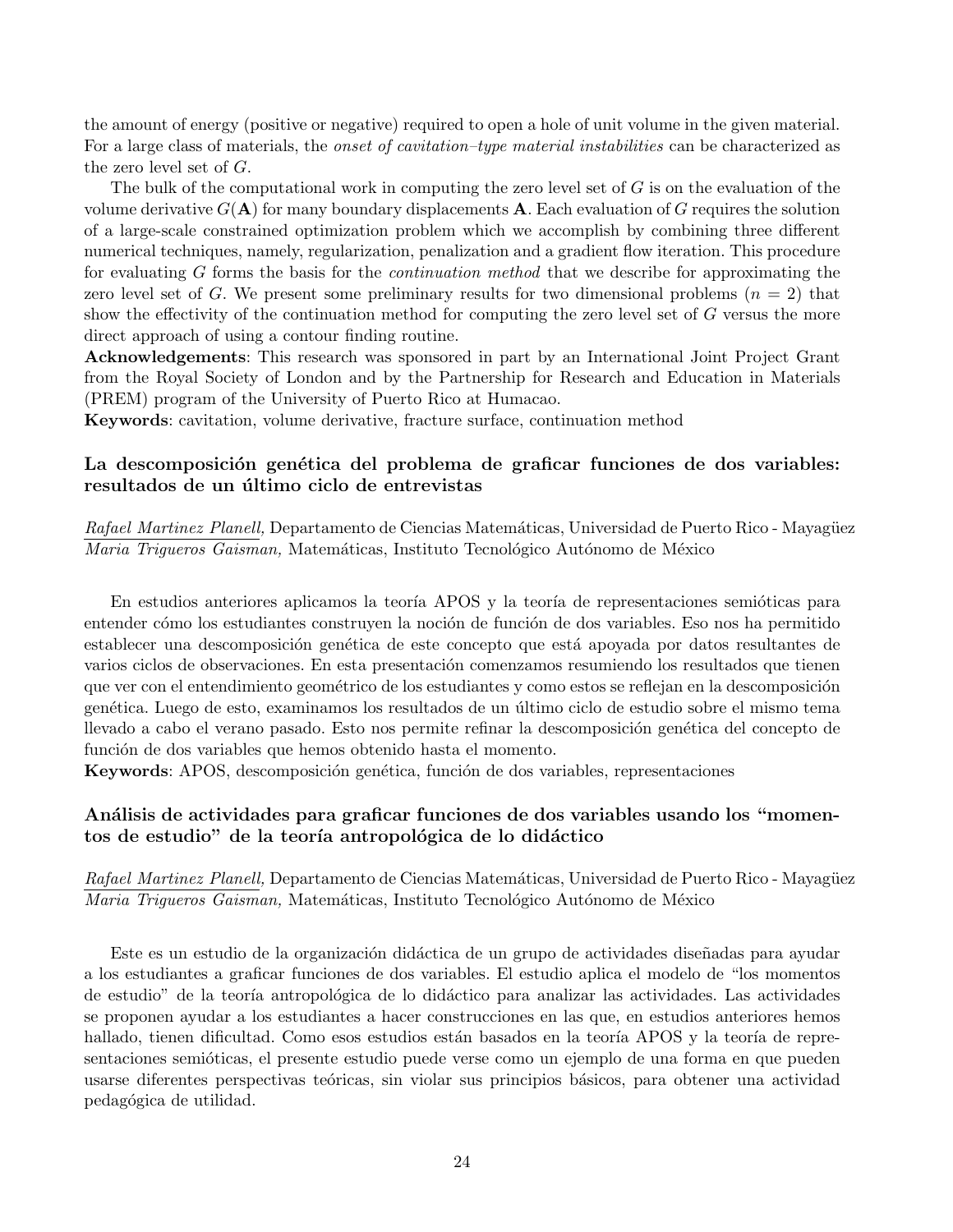Keywords: educación matemática, funciones de dos variables, APOS, teoría antropológica de los didáctico, momentos de estudio

## Aplicaciones de modelos lineales generalizados mixtos para el análisis estadístico de recuentos de semilla en el Bosque Seco de Guánica

Raúl E. Macchiavelli, Departamento de Cultivos y Ciencias Agroambientales, Universidad de Puerto Rico en Mayagüez

Los estudios ecológicos a menudo se realizan de manera compleja, y los análisis estadísticos deben incluir todos los aspectos del diseño. Los modelos lineales generalizados mixtos constituyen una herramienta de modelación muy flexible que permiten incorporar efectos aleatorios y trabajar con distintas distribuciones en la familia exponencial. Además, mediante funciones de enlace apropiadas, permiten interpretar parámetros de interés en una escala apropiada. Por ejemplo, si los datos son recuentos, los valores posibles de la media serán positivos, y la función de enlace logarítmica garantizará que los valores predichos para la media serán positivos. Se realizó un estudio para analizar los patrones de recuentos de semilla recolectadas en trampas en un bosque seco caribe˜no (Gu´anica, Puerto Rico) degradado por el uso agrícola y por fuegos. En este bosque se seleccionaron cuatro sitios con distinta historia de perturbación (causada principalmente por intervención humana: cultivos, quema y siembra de pastos para uso ganadero, etc.). En cada sitio se identificaron cinco tipos de vegetación en un gradiente de degradación (pastizal exótico abierto, bosque exótico con pastos exóticos en el sotobosque, bosque exótico con sotobosque leñoso, bosque nativo con pastos exóticos en el sotobosque, bosque nativo con sotobosque leñoso). En cada tipo de vegetación y sitio se ubicaron aleatoriamente cinco trampas de semillas, y las semillas se recolectaron mensualmente durante un a˜no. Se analizan los recuentos de semilla de Leucaena sp. usando un modelo lineal generalizado mixto con distribución binomial negativa. Se discuten las características del modelo, cómo se incorporan los distintos aspectos del diseño, y se discuten los resultados obtenidos.

Keywords: modelos estadísticos, datos ecológicos, modelos lineales generalizados mixtos

#### $\tau_2$ -Number theory

Reyes Ortiz-Albino, Departamento de Ciencias Matemáticas, Universidad de Puerto Rico en Mayagüez

Se analiza la teoría de números en una restrición de la multiplicación usual. Se considera el  $\tau_{n-}$ producto, el cual permite que dos elementos se pueden multiplicar si y sólo si n divide su diferencia; equivalentemente si pertenecen a la misma clase de equivalencia módulo n. Aunque se pueden dar muchos resultados en general, por el factor tiempo nos enfocamos en el caso  $n = 2$ , para el cual definimos las nociones de factorizaciones, elementos irreducibles, primo, divisibilidad, GCD, MCD y algunas funciones aritméticas. También presentamos resultados sobre la conexión de las  $\tau_2$ -factorizaciones  $\tau$ -atómicas y la teoría de grafos. Este es un trabajo en progreso entre el autor y sus estudiantes subgraduados.

Keywords: factorización, teoría de números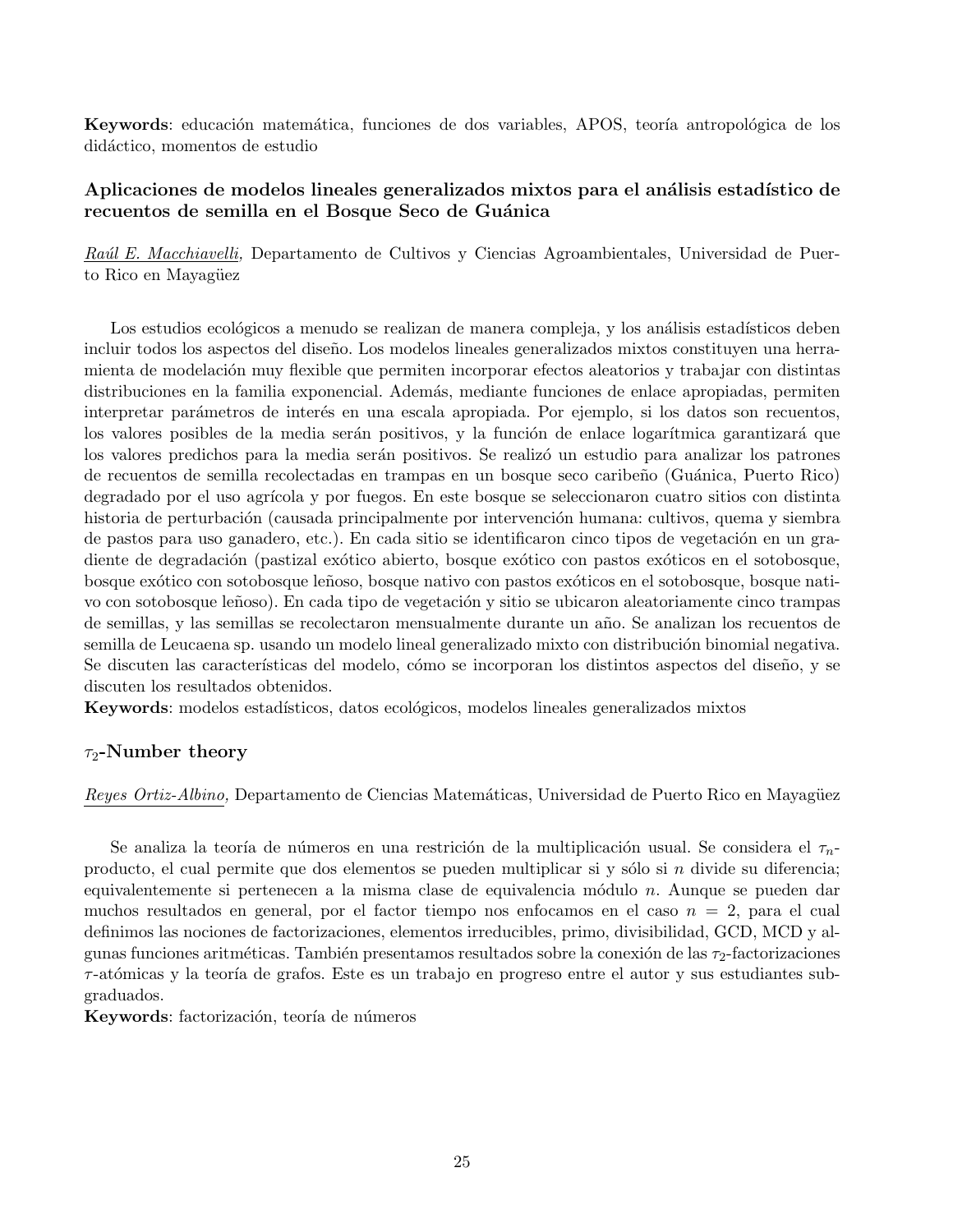## Funding opportunities in the Division of Mathematical Sciences of the National Science Foundation

Tomek Bartoszynski, Division of Mathematical Sciences, National Science Foundation

I will discuss the funding opportunities for mathematical sciences at the National Sciences Foundation and talk about the review process and proposal preparation. Keywords: funding, proposals

## Objective bayesian dynamic linear model approach to modeling time series in Puerto Rico

Walter Quispe, Department of Mathematics, University of Puerto Rico - Río Piedras Luis Pericchi Guerra, Department of Mathematics, University of Puerto Rico - Río Piedras

In recent years there has been an increasing interest in the application of state space models in time series analysis, considered output of dynamic system perturbed by random disturbances. A Dynamic Linear Models (DLM) is the simple case of State Space Model considering a Gaussian prior for the p-dimentional state vector at time  $t = 0$ 

$$
\theta_0 \sim N_p(m_0, C_0)
$$

together with a pair of equations for each time  $t \geq 1$ .

 $Y_t = F_t \theta_t + v_t$ , with  $v_t \sim N_m(0, V_t)$ 

$$
\theta_t = G_t \theta_{t-1} + w_t, \text{ with } w_t \sim N_p(0, W_t)
$$

forms a DLM; We analyze monthly time series during 1999 to 2011, separating family and commercial consumption of electricity and we also calculate the dynamic regression functions of gasoline price VS consumption of electricity, in different scenarios.

Keywords: dynamic linear models, objective bayes, time series, gaussian prior

## Equivalents for a quasivariety of algebraic structures to be generated by a single structure

Wieslaw Dziobiak, Mathematical Sciences Department, University of Puerto Rico - Mayagüez A. Kravchenko, Siberian Branch of Russian Academy of Sciences at Novosibirsk Piotr Wojciechowski, Department of Mathematical Sciences, University of Texas at El Paso

We present some equivalent conditions for a quasivariety  $K$  of algebraic structures to be generated by a single structure. The first such condition, called the joint embedding property was found by Maltsev in 1966. It says that if  $A, B \in \mathcal{K}$  are nontrivial, then there exists  $C \in \mathcal{K}$  such that A and B are embeddable into C. The most transparent equivalent condition presented in this talk is:  $K$  is closed under free products. The use of the presented equivalent conditions will be illustrated. Keywords: quasivariety, algebraic structures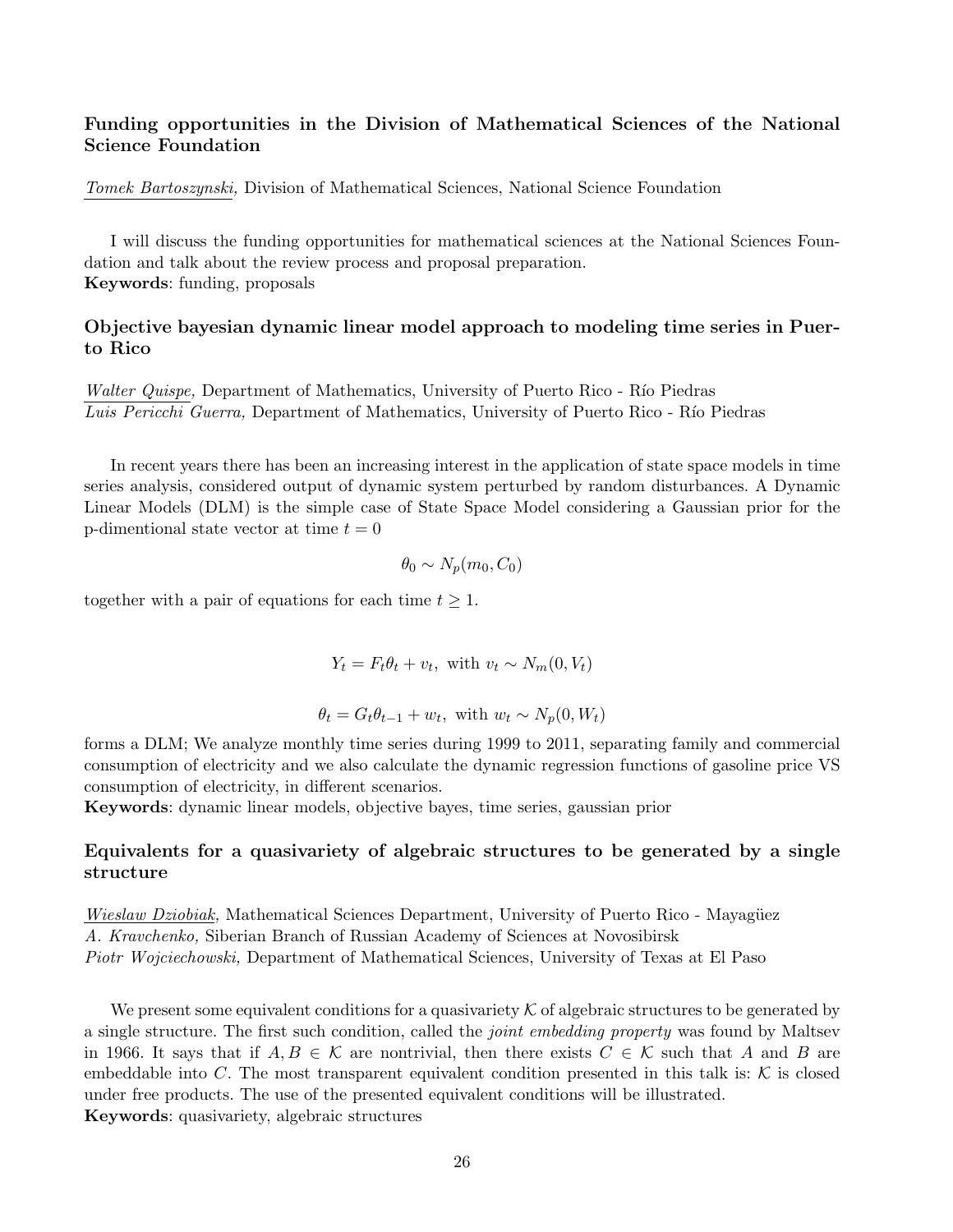## Eigenvalues of graphs and their applications: survey and new results

Xuerong Yong, Department of Mathematical Sciences, University of Puerto Rico - Mayagüez

The topic belongs to the combination of discrete mathematics, matrix analysis, and spectral graph theory. The eigenvalues of a graph are defined to be the eigenvalues of its adjacency matrix. Although there has been much work on studying the eigenvalues of graphs and their applications in the past decades, research into the spectra of graphs with applications in applied sciences is still in its infancy and there is much concern that is not well-understood.

In this presentation, starting with an introduction of the framework and its development, we summarize the most recent representative results which show the applications in numerous applied sciences. We then present our new results about the graphs that have multiple eigenvalues, etc. One of our motivations is due to an open problem which recently has been paid much attention.

Acknowledgements: Thanks to UPRM.

Keywords: spectra of graphs, adjacency matrix, Toeplitz matrix

## Climate change implications on the suitability for Mimosa pigra in Puerto Rico

M. Julio Barragán, Department of Agricultural Economics and Rural Sociology, University of Puerto Rico at Mayagüez Yetsabel Auccaille Quispe, Department of Agricultural Economics and Rural Sociology, University of Puerto Rico at Mayagüez Wilfredo Robles, Department of Crop and Environmental Sciences, University of Puerto Rico at Mayagüez

Environmental conditions are important determinants of the survival of species. Because the environment changes over space, one would expect a corresponding spatial gradient in the presence/absence of an invasive species. This correspondence is important when evaluating the susceptibility of certain regions to the invasion of foreign pests or when predicting the impact of environmental change on existing living organisms. In the present study we use a suitability map for Mimosa pigra in Puerto Rico estimated by Barragán et al. (2012) using spatially indexed data on presence/absence, minimum and maximum temperatures, and precipitation. The authors estimated a logistic regression in R with presence/absence as the dependent variable and minimum and maximum temperatures and precipitation as the independent variables. Based on this model, we computed elasticities, defined as the percent change in the predicted suitability index over the percent change in each variable, for both the values of the independent variables at each pixel and for the average value of the independent variables. Three elasticity maps were generated in ArcGIS using the former data. When using average data, the elasticity was highest and negative for precipitation. Maximum temperature had a low but positive elasticity. We used these results to predict the suitability map corresponding to the new environmental conditions present after a hypothetical climate change exercise.

Acknowledgements: Project USDA TSTAR-132

Keywords: suitability map, logistic regression, climate change, GIS, invasive species, Mimosa pigra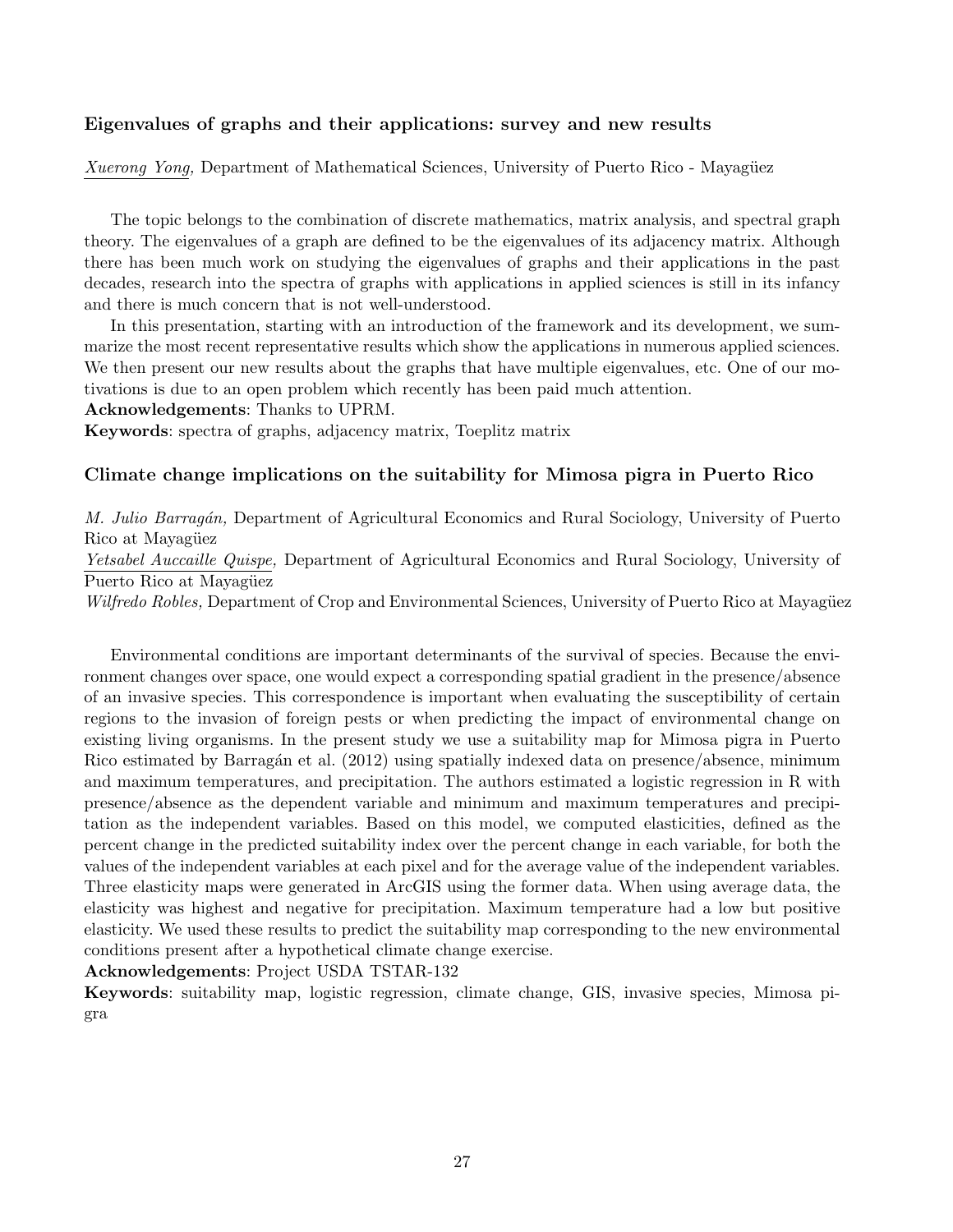## Análisis de incertidumbre y sensibilidad: un modelo de transmisión de VIH/SIDA en Puerto Rico

Yetsabel Auccaille Quispe, Departamento de Ciencias Matemáticas, Universidad de Puerto Rico - Mayagüez Karen-Rios Soto, Departamento de Ciencias Matemáticas, Universidad de Puerto Rico - Mayagüez Dámaris Santana Morant, Departamento de Ciencias Matemáticas, Universidad de Puerto Rico -Mayagüez

Este trabajo de investigación se realizó con el propósito de estudiar el comportamiento del VIH/SIDA en Puerto Rico usando modelos epidemiológicos. Ajustamos el modelo matemático determinístico propuesto por Blower et al. (1991) a la los datos disponibles para Puerto Rico para evaluar los factores que afectan la prevalencia del virus en Puerto Rico. Este modelo está diseñado para evaluar el efecto epidemiológico de la transmisión heterosexual y la transmisión entre usuarios de droga intravenosa (UDI), tomando en cuenta par´ametros de conductas de riesgo tales como: la tasa de intercambio de inyectables por año (en mujeres y hombres UDI), y la tasa de cambio de parejas sexuales por año (en mujeres que son UDI y sexualmente activas y en hombres UDI y sexualmente activos), y tasa de cambio de parejas sexuales por año (en mujeres No-UDI y en hombres No-UDI). También se consideran parámetros epidemiológicos como: la eficiencia de transmisión del VIH por inyectable dado que el inyectable está infectado, eficiencia de transmisión heterosexual por contacto sexual dado que la pareja está infectada, el tiempo promedio de incubación del virus y el tiempo promedio de sobrevivencia en adultos. Usando el modelo estimamos el n´umero de casos acumulados de SIDA en adultos en Puerto Rico para los próximos diez años a partir del año 2010 e identificamos los parámetros que contribuyen más a la incertidumbre de estos estimados usando análisis de incertidumbre y análisis de sensibilidad. Estos métodos requieren estimados de los parámetros para Puerto Rico y su desempeño depende de la eficiencia con la que se explore el espacio muestral de estos parámetros. El método de muestreo por Hipercubo Latino Seaholm et al. (1988), Blower y Dowlatabadi (1994) se ha utilizado con este fin. Proponemos una modificación a este método usando secuencias de Halton aleatorizadas que resultó ser más eficiente en el análisis de sensibilidad en nuestro modelo para Puerto Rico en cuanto a la identificación de parámetros importantes que contribuyen a la incertidumbre de los estimados y en ocasiones con respecto a la convergencia del promedio de las algunas de distribuciones de inter´es. El análisis de sensibilidad reveló que los parámetros de entrada importantes que afectan el número de casos acumulados de SIDA en Puerto Rico, para los próximos diez años son la eficiencia de transmisión del VIH, el tiempo promedio de incubación del virus del VIH y la tasa de cambio de parejas sexuales para mujeres que usan droga intravenosas y son sexualmente activas. Keywords: análisis de incertidumbre, análisis de sensibilidad

## Desarrollo profesional para maestros de matemáticas que incluye resolución de problemas y mentorías

Yuri Rojas Ramírez, Departamento de Ciencias Matemáticas, Universidad de Puerto Rico - Mayagüez Luis Cáceres Duque, Departamento de Ciencias Matemáticas, Universidad de Puerto Rico - Mayagüez Raúl E. Macchiavelli, Colegio de Ciencias Agrícolas, Universidad de Puerto Rico - Mayagüez

Durante los últimos siete años se ha implantado el programa de desarrollo profesional AFAMaC para maestros de matem´aticas de escuelas elementales, intermedias y superiores del oeste de Puerto Rico. El proyecto está predicado en dos características importantes: su intensividad, en términos del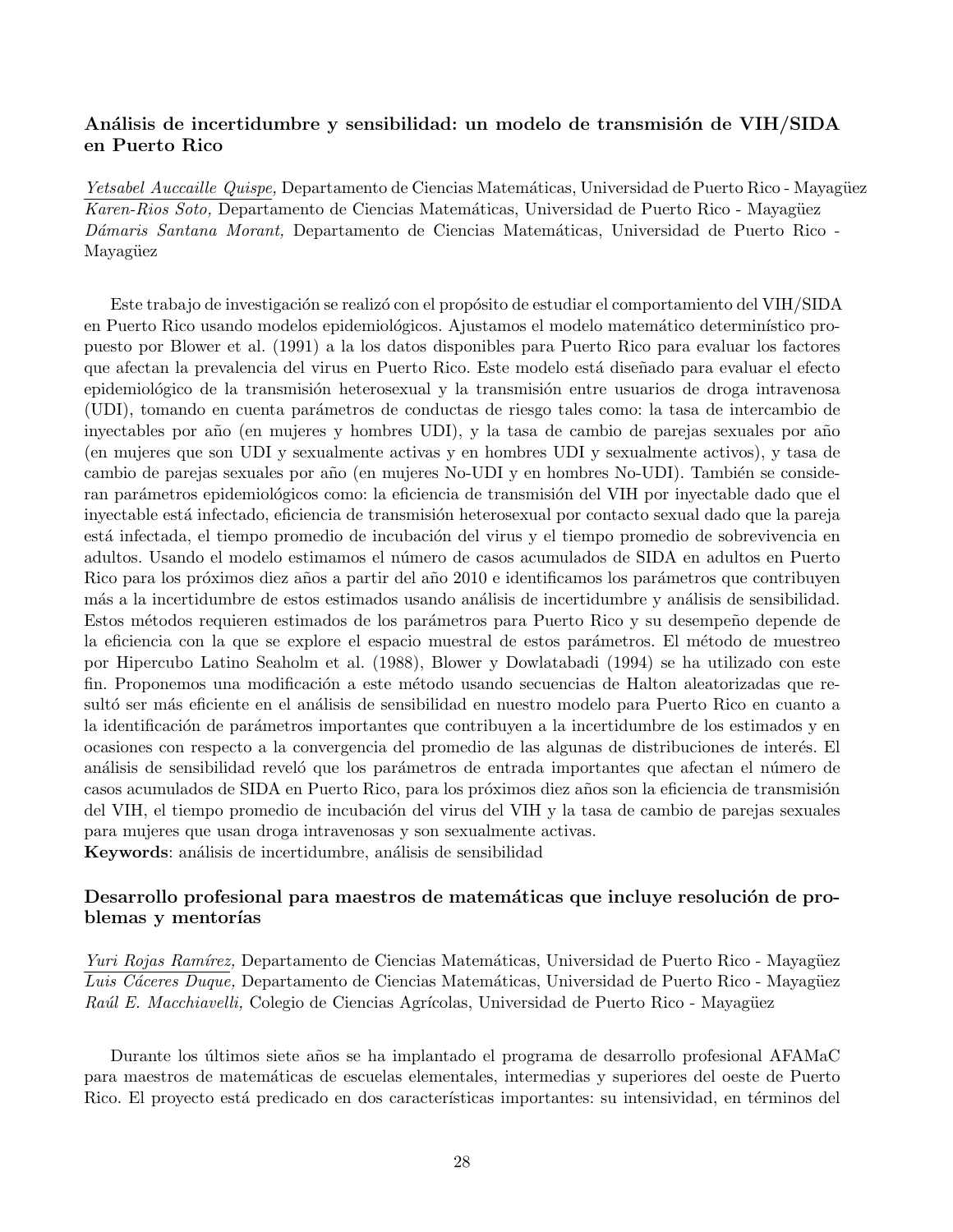n´umero de horas contacto con los maestros, y su enfoque en contenido. Las estrategias de aprendizaje incluyen la resolución de problemas, la producción de materiales educativos, distintos tipos de mentoría, y el apoyo para actividades en el salón de clases y para actividades extracurriculares. El programa tiene importantes componentes de evaluación y diseminación.

Acknowledgements: El proyecto AFAMaC es auspiciado por el programa MSP del Departamento de Educación.

Keywords: desarrollo profesional, resolución de problemas, mentorías, evaluación

## Asserting parallel computational thinking: a curricular experience

Zoraida Santiago, Programa de Psicologia, Universidad Inter Americana de Puerto Rico Cynthia Lucena-Roman, Facultad de Educacion, Universidad de Puerto Rico en Rio Piedras Rafael Arce-Nazario, Departamento de Ciencia de Computos, Universidad de Puerto Rico en Rio Piedras

Edusmildo Orozco, Departamento de Ciencia de Computos, Universidad de Puerto Rico en Rio Piedras

The beginning of the twenty first century ushered a new reality where the scale of computational problems requires solutions involving concurrency at multiple levels of hardware/software abstraction. This is the reality that the next generations of computer science graduates will be facing. However, it is well known that most of the traditional computer science programs in most of the universities are not adequately prepared for producing graduates with the required competencies that respond to these new demands. This paper presents the strategies, methods, experiences and lessons learned at the Department of Computer Science of the University of Puerto Rico at Río Piedras to respond to these realities by permeating our undergraduate curriculum with parallel computational thinking. Keywords: computational thinking, parallel computing, curricular development

## 6. Resúmenes de afiches (posters)

## On the determination of photo-actuation effects for polymer/MWCNT composited fiber based cantilever

Aixa De Jesús Espinosa, Department of Mathematics, University of Puerto Rico at Humacao Pablo V. Negrón Marrero, Department of Mathematics, University of Puerto Rico at Humacao

Composite fibers combining MWCNT and Sodyum dodecyl sulfate (SDS) have been produced in the laboratory by the electrospinning technique. These fibers exhibit photo-actuation properties (S. Rosa, J.P. Crespo 2011). In this project we use a model from nonlinear elasticity to determine the forces and internal torques that induce the photo-actuation effect. We use an inverse method in which starting from the the deformation of the fiber, obtained from digitized pictures of the bend fiber, the corresponding forces and torques are calculated.

Acknowledgements: This research was supported in part by the NSF-PREM program of the UPRH (Grant No. DMR–0934195).

Keywords: actuator, carbon nanotube, cantilever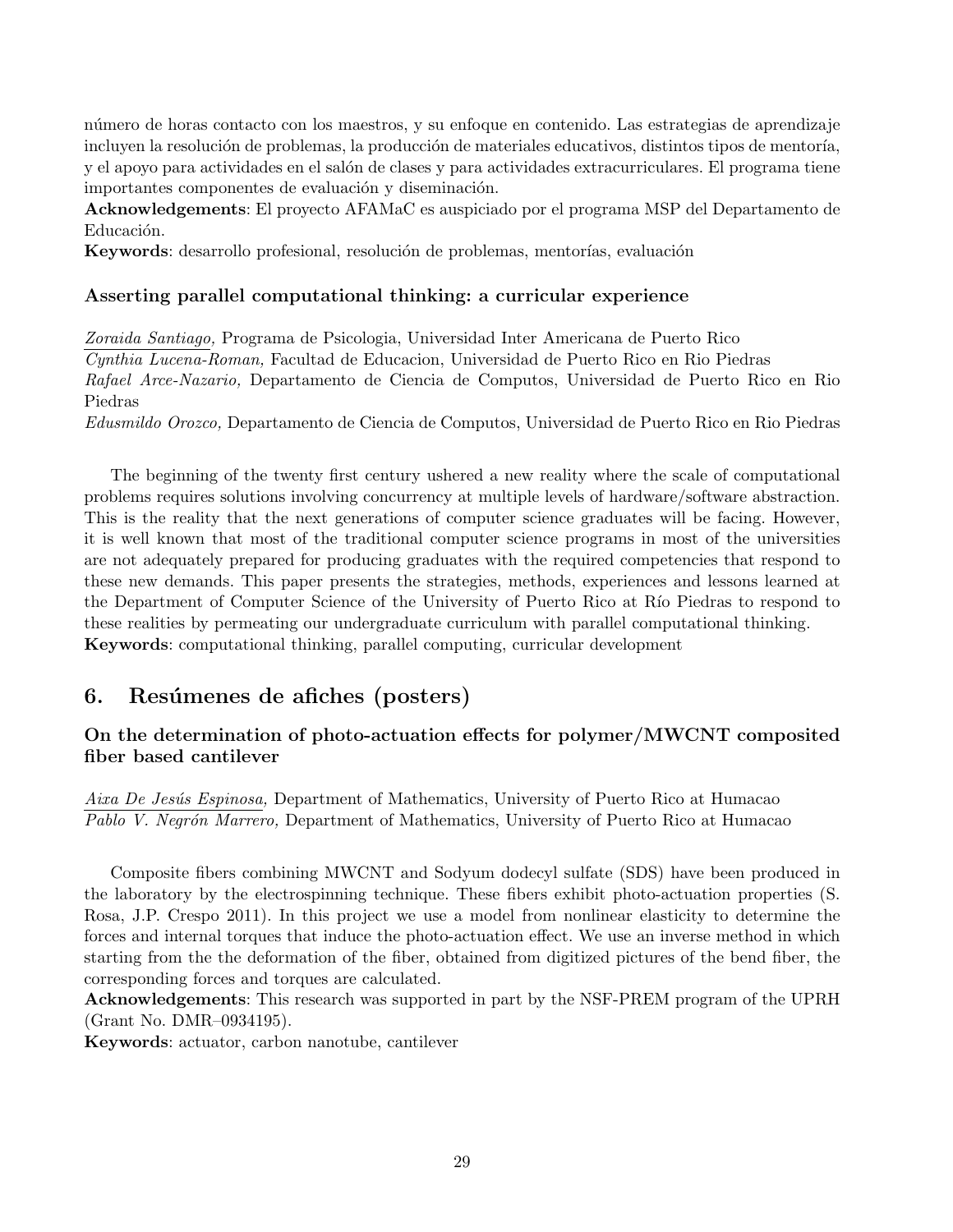## Modeling pollutant dispersion around an obstacle in shallow waters

Andre Waschka, Department of Mathematics, North Carolina State University

A model for pollutant propagation in an ideal flow around an obstacle will be described. It is assumed that the 2D steady state model of an ideal fluid is incompressible and has no circulation. Based on these assumptions the velocity of the fluid can be represented by the stream function and modeled by the Laplace equation, while the pollutant propagation is modeled by the advection equation. We present the MATLAB code that shows how we use the finite difference method along with the SOR iterative scheme to obtain the velocity of the fluid and how we modify the diffusion model to model the pollutant move in the direction of the variable wind. Our analysis will account for the change in upstream velocity of the fluid and the shape of the obstacle.

Acknowledgements: R. White

Keywords: flow, pollutant

#### Funciones aritméticas para factorizaciones modulares

Angel Figueroa Rosado, Departamento de Ciencias Matemáticas, Universidad de Puerto Rico - Mayagüez Reyes Ortiz-Albino, Departamento de Ciencias Matemáticas, Universidad de Puerto Rico - Mayagüez

Las funciones aritméticas  $\tau(x)$  y  $\sigma(x)$  son algunas a las que se les ha dado un mayor énfasis en el estudio de los divisores de un entero. Con ellas sabemos cual es el n´umero de factores de una factorización prima y la suma de ellos. Este proyecto tiene como intención principal expandir estas funciones aritméticas a los productos modulares o  $\tau_n$ -productos. En este reporte se analizan los casos para  $n = 0$  y 1, y aún está en proceso el caso  $n = 2$ , para el cual se pudo identificar una función aritmética mas refinada que sólo busca los factores  $\tau_2$ -atómicos. También se analizaron estas funciones en el caso de factorizaciones comaximales sobre Z.

Keywords: factorizaciones, funciones aritméticas

## Un entorno integrado para la simulación de componentes moleculares de nanodispositivos

Mirgery Medina Cuadrado, Departamento de Matemáticas, Universidad de Puerto Rico en Humacao Carlos J. Cortés Martínez, Departamento de Matemáticas, Universidad de Puerto Rico en Humacao Melissa López Serrano, Departamento de Matemáticas, Universidad de Puerto Rico en Humacao Frances Martínez Miranda, Departamento de Matemáticas, Universidad de Puerto Rico en Humacao Radamés Vega Alfaro, Departamento de Matemáticas, Universidad de Puerto Rico en Humacao José O. Sotero Esteva, Departamento de Matemáticas, Universidad de Puerto Rico en Humacao

La dinámica molecular es una técnica de simulación que se utiliza para, entre otras cosas, simular prototipos de componentes para nanodispositivos. Crear sistemas para este tipo de simulaciones es difícil, especialmente si involucra muchas moléculas diferentes  $y/\sigma$  si hay que crear archivos de coordenadas, topología y configuración desde el comienzo. En este afiche se presenta una aplicación en desarrollo que asiste al usuario en la creación de simulaciones de sistemas moleculares, en su ejecución y en su análisis.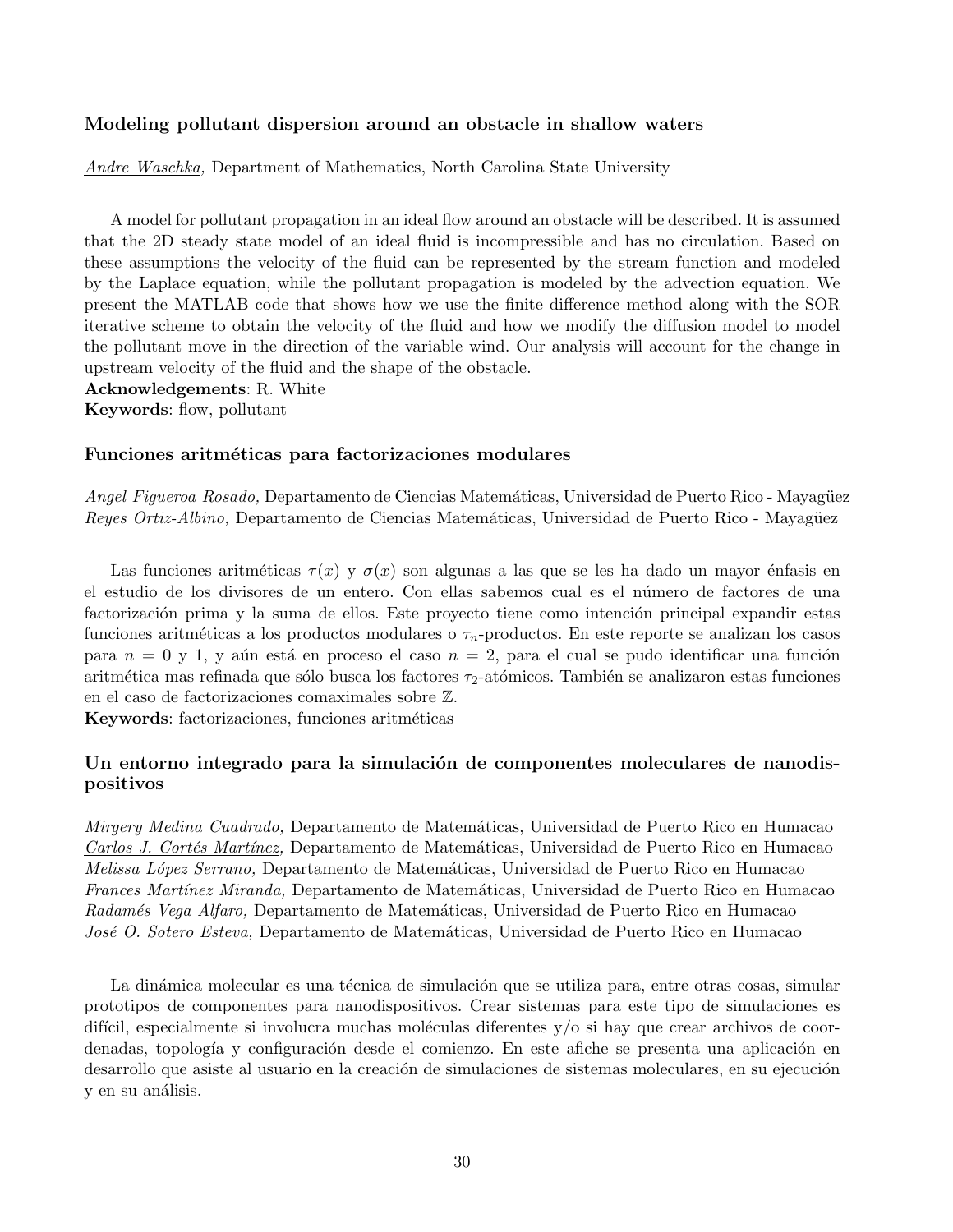El interfaz gráfico de esta aplicación provee ventanas tituladas 'construcción', 'parámetros de fuerza', 'preparación de entorno', 'minimización'y 'simulación'. La ventana 'construcción' se concentra en la combinación de moléculas para la simulación proveyendo al usuario un menú colapsable con diferentes moléculas, un diálogo para añadir sus propias moléculas y un mecanismo para colocarlas en las posiciones deseadas. La ventana de 'parámetros de fuerza' se usa para editar los campos de fuerza que regulan las interacciones entre átomos. La ventana de 'preparación de entorno' permite establecer las condiciones de frontera y solvatar el sistema. La ventana de 'minimización' calcula posiciones para las moléculas de modo que su conformación corresponda a un mínimo local de la función de potencial. La ventana de 'simulación' tiene como meta hacer todo lo posible para correr una simulación con éxito. También incluye herramientas para el monitorear la simulación.

Acknowledgements: Proyecto auspiciado por el programa UPR-Penn PREM, NSF-DMR-0934195. Keywords: dinámica molecular, interfaces gráficos, GUI

#### Grafos de las factorizaciones modulares

Carlos Gratacos-Rasuk, Departamento de Ciencias Matemáticas, Universidad de Puerto Rico Recinto-Mayagüez

Reyes Ortiz-Albino, Departamento de Ciencias Matemáticas, Universidad de Puerto Rico Recinto-Mayagüez

La conexión entre factorizaciones modulares y la teoría de grafos fue introducida por Ortiz y Lucena. Su motivación salió de un trabajo de grafos de factores irreducibles hecho por CoyKendal. En este proyecto se intenta clasificar los grafos de  $\tau_n$ -factores  $\tau_n$ -irreducibles. Se usan resultados de los primeros autores y se observa algunos patrones de los grafos de  $\tau_2$ -factores  $\tau_2$ -irreducibles, los que ayudaron a encontrar una caracterización. O sea, se puede identificar si un grafo tiene una  $\tau_2$ -factorización  $\tau_2$ at´omica asociada con el grafo dado. Este proyecto es un trabajo en progreso e intenta desarrollar una caracterización para los grafos de  $\tau_n$ -factores  $\tau_n$ -irreducibles.

Keywords: factorizaciones, grafos

#### R-ortogonalidad de cuadrados latinos generados por polinomios de permutación

Christian A. Rodríguez Encarnación, Departamento de Ciencia de Cómputos, Universidad de Puerto Rico en Río Piedras

Yahaira M. Ortiz De Juan, Departamento de Ciencia de Cómputos, Universidad de Puerto Rico en Río Piedras

Jonathan O. Medina Morales, Departamento de Ciencia de Cómputos, Universidad de Puerto Rico en Río Piedras

Un cuadrado latino de orden n es una matriz  $n \times n$  cuyas entradas son n elementos distintos y en la cual los elementos de cada fila y de cada columna no se repiten. En nuestra investigación estudiamos diferentes propiedades de los cuadrados latinos y su relación con polinomios de permutación. Específicamente la relación de ortogonalidad de cuadrados latinos cuya primera columna es dada por polinomios de permutación.

Keywords: cuadrado latino, ortogonalidad, permutación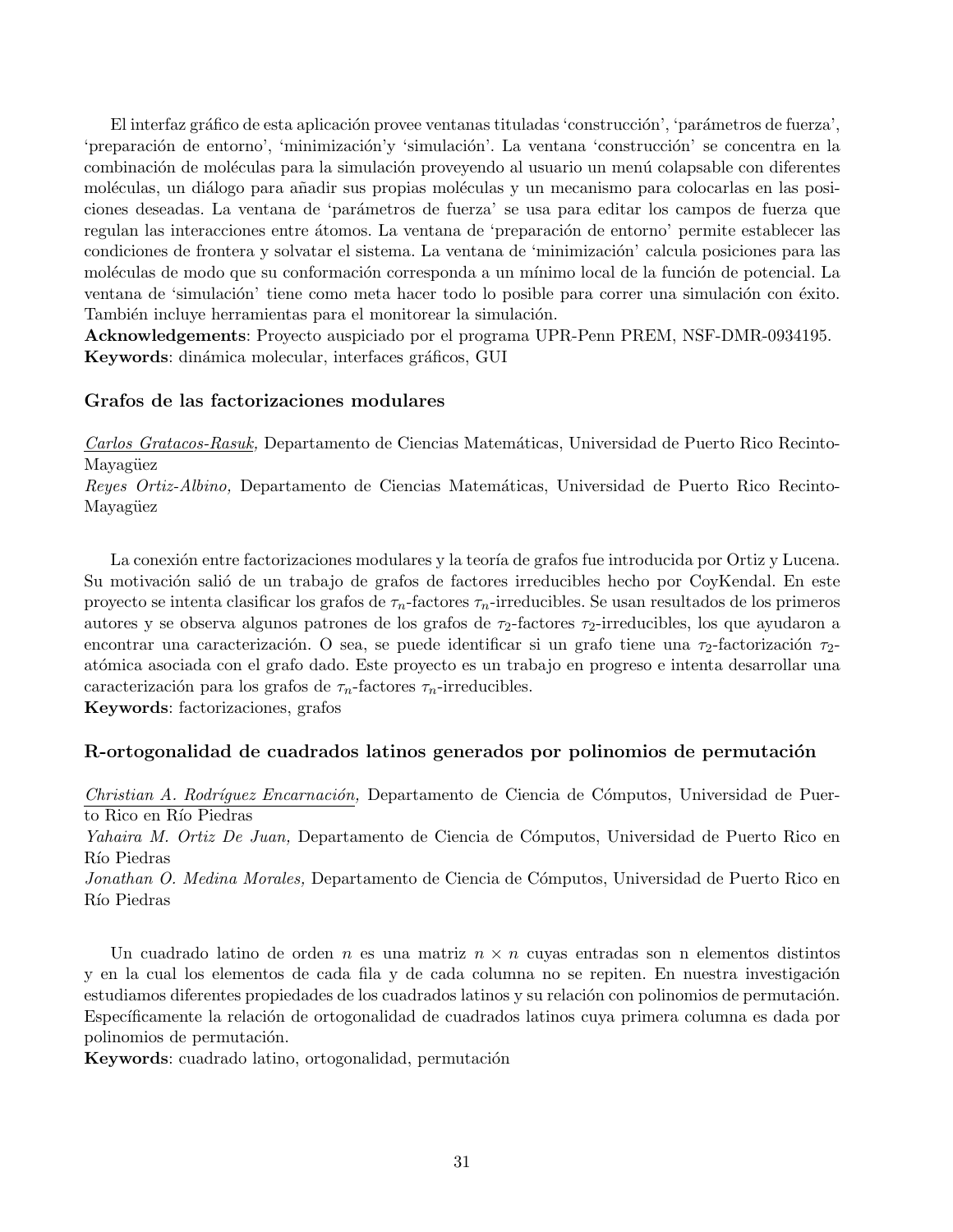## Hierarchical analysis of music and spider silk using category theory

Edgardo Vázquez Rodríquez, Departamento de Ciencia y Tecnología, Universidad Metropolitana Tristan Giesa, Department of Civil and Environmental Engineering, Massachusetts Institute of Technology

Markus Buehler, Department of Civil and Environmental Engineering, Massachusetts Institute of Technology

Complex hierarchical structures composed of simple basic building blocks form the basis of most biological materials. The comprehension of these materials is mostly done by understanding its structure in a top-down approach. Here we show that with a simple analogy between seemingly different fields it is possible to gain insights in general principles and properties. Specifically, we showcase that material science exhibits comparable properties as classical music in terms of hierarchical structures, functionality and mutability. As a comparative tool we utilize an application of mathematical category theory called ontology logs (olog). Ologs provide an illuminative system representation by expressing knowledge in a conceptual map that follows a rigorous mathematical formulation based on category theory. We exemplify these similarities with a case study of classical music and spider silk which intrigued scientists for a long time. We draw connections on several levels of hierarchy and identify similar patterns that govern the structure of these two hierarchical systems. The analogy developed will enable further understanding of natural and novel protein based materials and show that seemingly disparate fields such as material science and classical music are closely related.

Keywords: biological materials, music, category theory

## Distinguishing communication patterns of parallel codes using machine learning algorithms

Elvin Mendez Sotomayor, Lawrence Berkeley National Laboratory, Universidad Metropolitana

Parallel computing is essential in computer sciences as it allows for faster and larger computations like in areas of high energy physics and climate studies. In this investigation, we studied how communication patterns of parallel codes look different from each other with the use of classification algorithms from machine learning. Classification algorithms build models on past observations and then we can use these models to predict which class new observations are in. The three classification algorithms we used were: Decision Tree, Nearest Neighbor, and One-attribute Rule. Decision Tree is the primary algorithm for this investigation. We found that different codes or classes were easier to classify than others. We had variable success depending on which algorithm we used for tests. Acknowledgements: Dr. Juan Meza, Dr. David Bailey, Orianna DeMasi

Keywords: parallel computing, classification algorithms, machine learning

#### Función de Euler para factorizaciones modulares

Félix Pabon-Rodríguez, Departamento de Ciencias Matemáticas, Universidad de Puerto Rico - Mayagüez Reyes Ortiz-Albino, Departamento de Ciencias Matemáticas, Universidad de Puerto Rico - Mayagüez

En teoría de números las funciones aritméticas siempre han sido de gran interés por sus consecuencias. Entre ellas la función de Euler  $(\phi)$ , indica la cantidad de factores menores y relativamente primos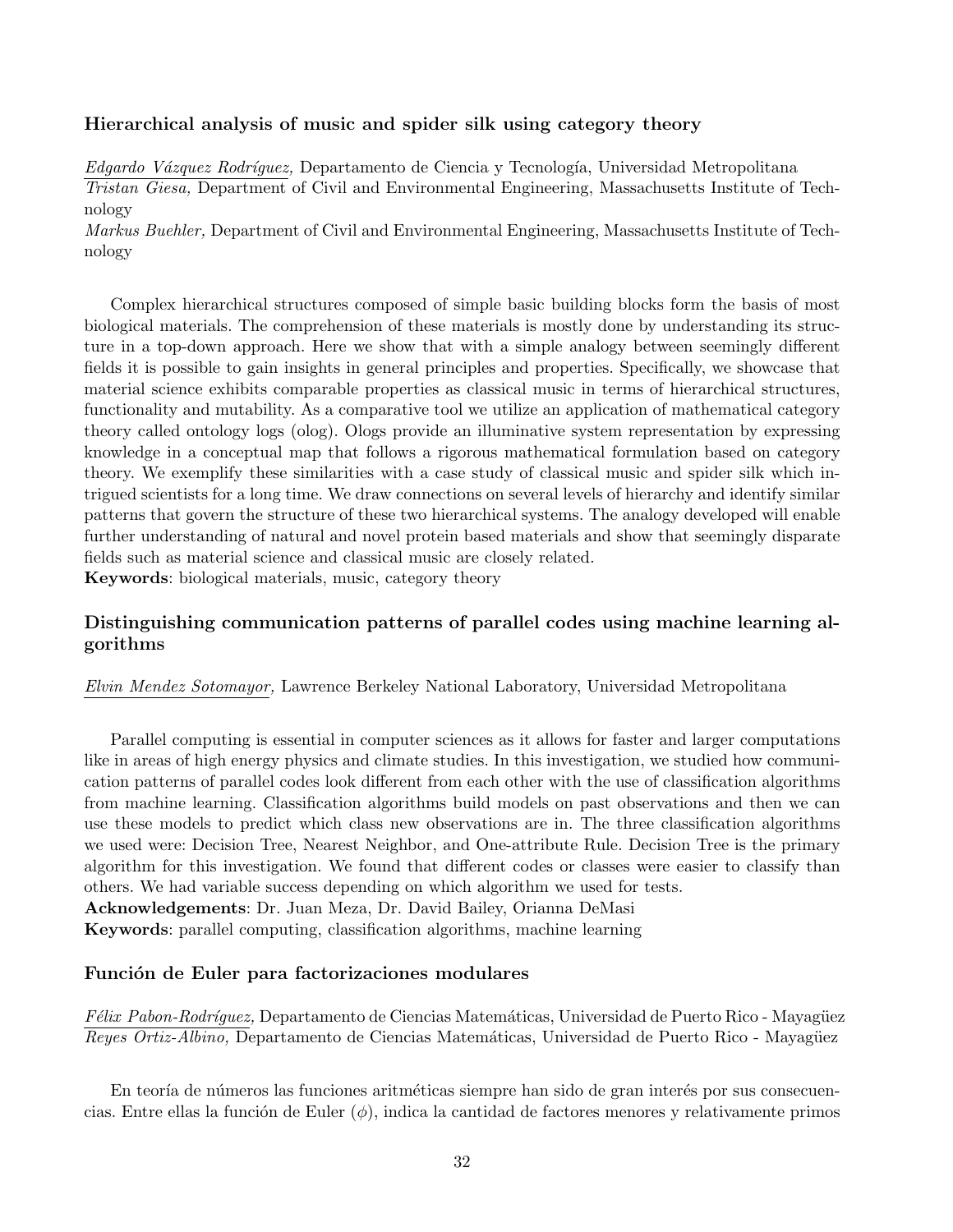al número en cuestión. Este proyecto intenta definir la misma idea pero en la teoría de  $\tau_n$ -factorizaciones o factorizaciones modulares. Se sabe que las  $\tau_1$ -factorizaciones son las factorizaciones usuales, por ende la función de Euler usual coincide con la de la teoría de  $\tau_1$ -factorizaciones. Se han observado mas de cerca algunos patrones para  $n = 0$  y se presentan algunos resultados preliminares. Esto es un trabajo en progreso, que intenta extender y entender la misma noción para  $n \geq 2$  en la teoría de factorizaciones modulares.

Keywords: factorizaciones, Euler function

#### Caracterización de texturas utilizando un turista caminante determinístico

Janise Colón, Departamento de Matemáticas, Universidad de Puerto Rico en Humacao Elio Ramos, Departamento de Matemáticas, Universidad de Puerto Rico en Humacao

En este trabajo se implementó el método del Turista Caminante Determinístico (TCD) y su aplicación a la caracterización de texturas en un conjunto de imágenes. El método del TCD consiste en colocar un caminante en cada una de los pixeles de la imagen y establecer una regla en donde los caminantes se mueven a los pixeles vecinos en donde el contraste es mínimo o máximo evitando regresar a vecinos que se hallan visitado recientemente según un cierto parámetro de memoria. A partir de los recorridos de cada uno de los caminantes se género un grafo del cual se extrajeron características tales como: grado promedio, largo del recorrido promedio, entropía, y coeficientes de aglomeración. Resultados preliminares indican que la utilización de una regla de máximo contraste y un parámetro de memoria igual a 5 permite obtener características con la mejor capacidad de discriminación, siendo la característica de entropía la mejor de todas.

Keywords: análisis de textura, reconocimiento de texturas, caminante determinístico

#### Group and symmetry of quantum harmonic oscillators

José Vega - Guzmán, Department of Mathematics, Arizona State University

We discuss the maximum kinematical invariance group of the quantum harmonic oscillator from a view point of the Riccati and Ermakov-type systems. The invariance group of generalized driven harmonic oscillator is shown to be isomorphic to the corresponding Schroedinger group of the free particle. Additionally, we present a six-parameter family of the square integrable wave functions for the simple harmonic oscillator, which cannot be obtained by the standard separation of variables. They are given by the action of the corresponding maximal kinematical invariance group on the standard solutions.

Keywords: harmonic oscillator, wave functions

#### Producto modular y su conexión con grafos II

Keishla Lucena Vega, Departamento de Ciencias Matemáticas, Universidad de Puerto Rico - Mayagüez Reyes-Ortiz Albino, Departamento de Ciencias Matemáticas, Universidad de Puerto Rico - Mayagüez

Recientemente se ha encontrado una conexión entre las teorías de grafos y de factorizaciones. Este trabajo se ha enfocado particularmente en el caso de las  $\tau_n$ -factorizaciones y la teoría de grafos. En otras palabras, en la factorizaci´on donde s´olo se pueden multiplicar elementos que estan en la misma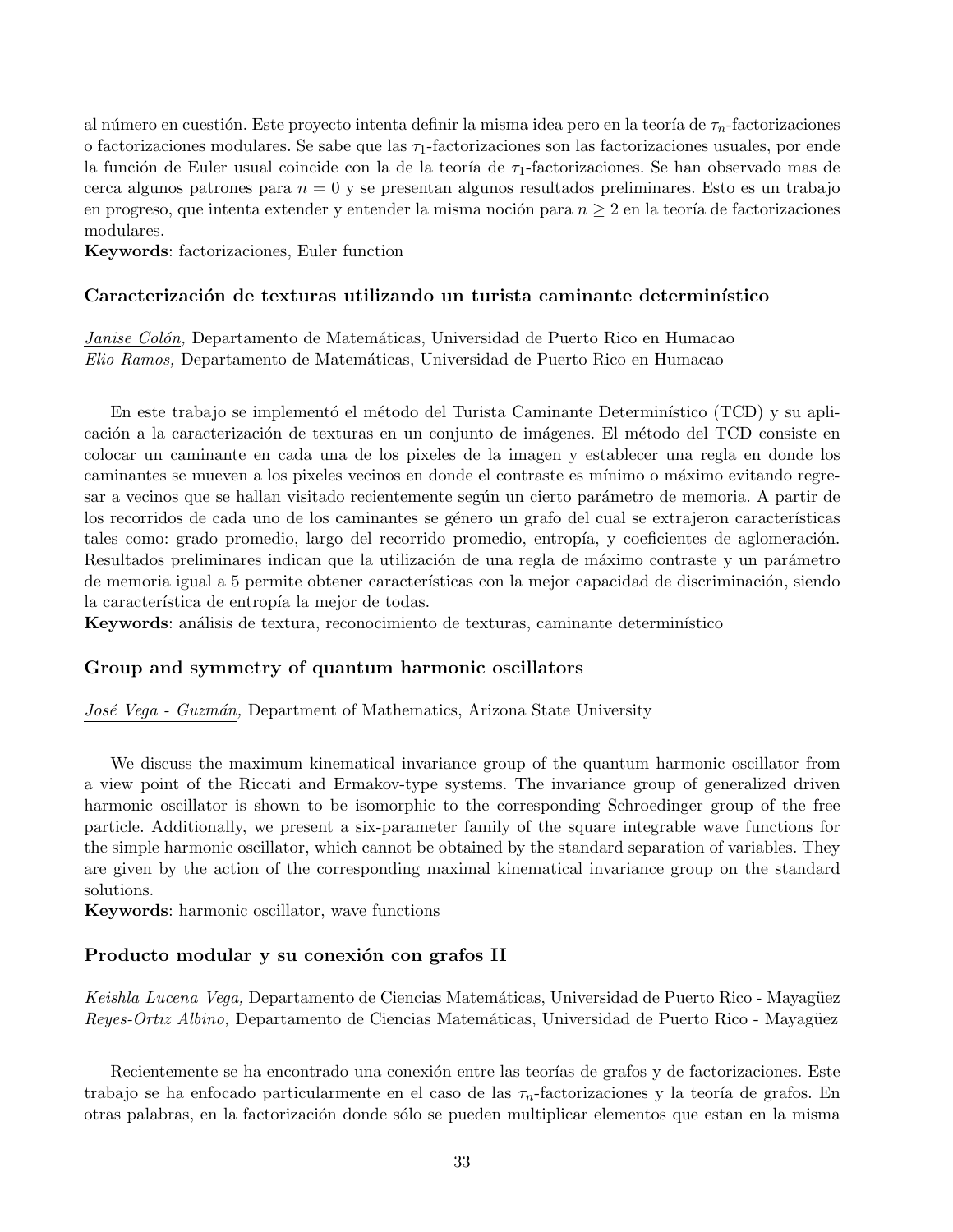clase de equivalencia, su diferencia es divisible por  $n$  ó equivalentemente su diferencia pertenece al ideal principal generado por n. Presentamos ejemplos, propiedades y patrones de las  $\tau_n$ -factorizaciones ó  $\tau_n$  -productos para los módulos 2 , 3 , 4 y 5. También, se presenta una caracterización de los grafos  $irreducibles módulo n.$ 

Keywords: factorizaciones, grafos

## Improved prediction accuracy of whole genome prediction by increasing marker density and sample size

Kamil Suliveres Caraballo, Escuela de Ciencias y Tecnologia, Universidad Metropolitana

Personalized medicine requires accurate predictions of genetic predisposition to diseases. Recent studies suggest that Whole Genome Prediction (WGP) could be an effective method to develop such predictions. However, little is known about the factors affecting the accuracy. Using data from the Framingham Heart Study, the effect of the number of markers(p) and of the number of individuals (n) used to train models on the prediction accuracy applied to (cohort, sex and age-adjusted) adult height were evaluated. Models were evaluated over a grid of values of  $p (p=0.2K)$  to 400K, K=thousand) and of n (n =3K, 5K, 7K, 8.5K), and prediction accuracy (R2=squared correlation) was evaluated on 10 different testing datasets, each comprising  $480-520$  individuals. Using  $p=400K$  and  $n=8.5K$  R2 averaged 0.28. This is slightly higher than what other studies using WGP have found for this trait (R2=0.25, Makowsky et al., PLoS Genetics, 2011) and much higher than what have been obtained using models based on subsets of SNPs selected from GWAS (R2=0.10, Lango Allen et al., Nature, 2010). R2 increased monotonically with respect to p and n: using  $n=8.5K$ ,  $R2=.11$ ,  $.18$ ,  $.26$   $.28$ , for p=3.5K, 14K, 100K and 400K, severally. And with p=400K, R2= .16, .17, .22, .25, .28 for n=3K, 5K, 7K and 8.5K, severally. It was concluded that a large number of variants are needed to capture genetic differences for this trait and that WGP can potentially yield accurate predictions of complex traits; however, a large sample size is required to realize this potential.

Acknowledgements: Gustavo de los Campos and Hemant Tiwari Keywords: genetics, statistics

## Un modelo computacional de la dinámica poblacional de mosquitos transmisores de enfermedades

Luis Robles, Departamento de Matemáticas, Universidad de Puerto Rico en Humacao Elio Ramos, Departamento de Matem´aticas, Universidad de Puerto Rico en Humacao

En este proyecto se desarrolló un modelo computacional basado en agentes (agent based model) para simular la dinámica poblacional de mosquitos y su papel en la transmisión de enfermedades. El modelo, espacialmente explícito, pretende servir de herramienta para explorar diferentes escenarios de control de la población. En el mismo, se modeló el ciclo de vida de mosquitos (hembras y machos) así como los lugares de depósito de huevos. Además, se consideró la interacción de éstos con los seres humanos. El modelo, desarrollado con el lenguaje de programación NetLogo, es lo suficientemente general para poder adaptarse a poblaciones de diferentes especies de mosquitos y enfermedades. Keywords: simulación, modelado computacional, modelos basados en agentes, dinámica poblacional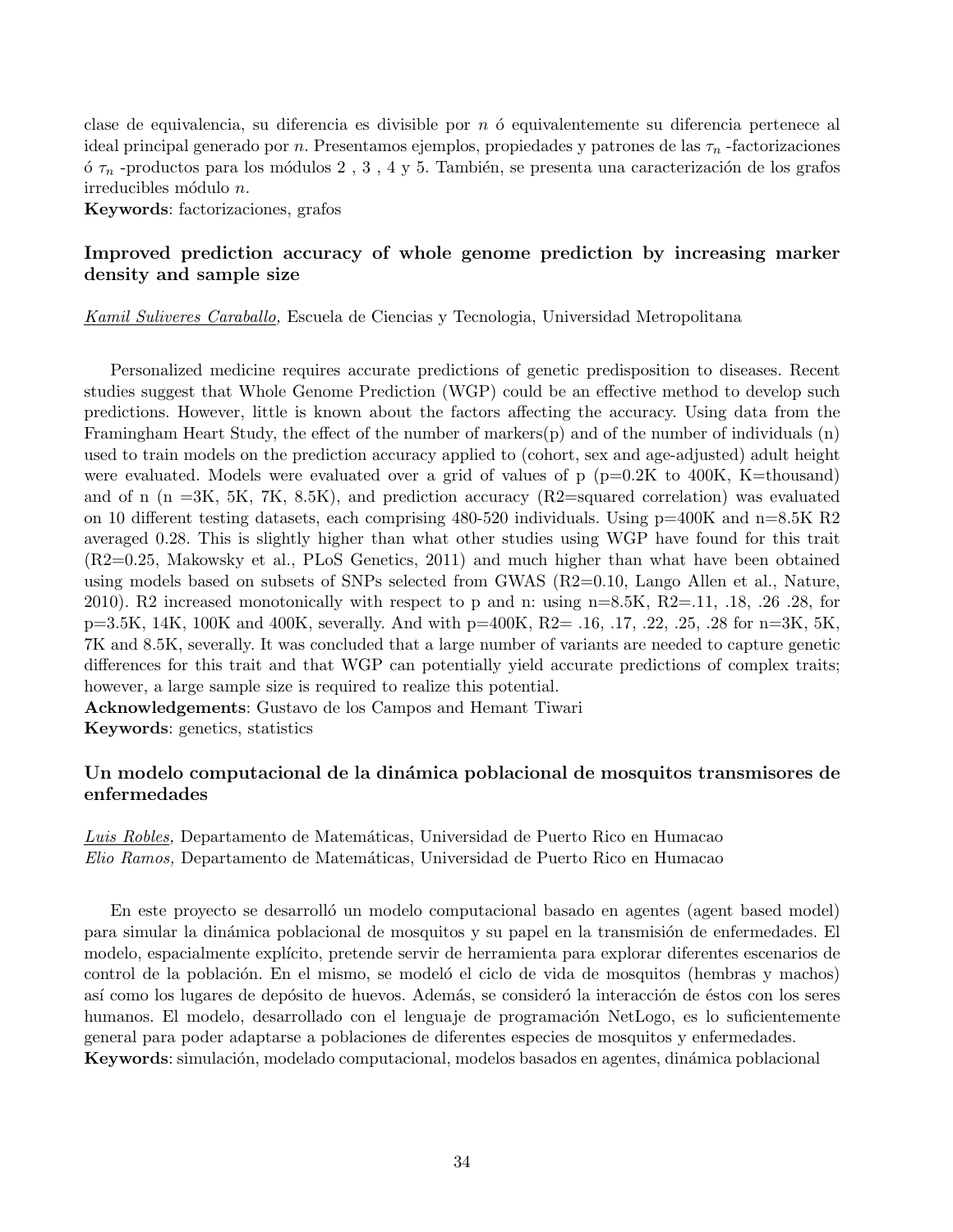## Evolutionary analysis of disease associated mutations of fibroblast growth factor receptor 3 (FGFR3) gene

Natalia C. Santiago Merced, Science and Technology Department, Universidad Metropolitana

The central focus of this research was to achieve a better understanding of the genetics of disease and provide assistance with the identification of disease-associated genes. Information from interspecific alignments can indicate amino acid residues in gene products that are likely to produce disease if mutated in humans. Disease mutation data and homologous gene sequences were analyzed for one disease-associated human gene: Fibroblast Growth Factor Receptor 3 (FGFR3). This protein is important for the cellular processes such as the regulation of cell growth and division, formation of blood vessels, and others. The FGFR3 gene is located on the short (p) arm of chromosome 4 at position 16.3. In this study the association between the prevalence of disease mutations and the extent to which corresponding amino acid sites in other species have been conserved throughout evolutionary history were determined. Using available information from online databases, data for single base pair replacement mutations observed in FGFR3 gene were obtained. The elimination of frequency information prevents bias in the results of properties of commonly observed mutations over those less frequently reported for a specific genetic disease. In humans, mutations are more abundant than in other species. The disease-associated amino acid changes are overabundant at conserved residues. Chemical differences of these disease-associated amino acid changes are more radical than the commonly encountered polymorphic amino acid variation found in humans or permitted by natural selection throughout evolutionary history.

Acknowledgements: Dr. Juan Arratia, Dr. Luis de la Torre, Carol Williams, Greg McInnes Keywords: bio-informatics, statistics

#### Modular maximum factor and modular greatest factor

Nathalie Luna-Rivera, Physics Department, University of Puerto Rico - Mayagüez Reyes-Ortiz Albino, Department of Mathematical Sciences, University of Puerto Rico - Mayagüez

The main goal of this work is to determine the differences between the Greatest Common Divisor (GCD) and Maximum Common Divisor (MCD) on unusual factorizations on  $\mathbb Z$ , as for example the modular factorizations or  $\tau_n$ -factorizations. The definition of MCD and GCD coincide in the theory of  $\tau_1$ -factorizations or the usual multiplication. We defined the MCD of any two numbers nonzero nonunit integers in the theory of  $\tau_0$ -factorization; and discuss some of the properties of the MCD on  $\tau_0 \subseteq \mathbb{Z}^{\sharp} \times \mathbb{Z}^{\sharp}$ . R. M. Ortiz showed that the GCD does not always exists for the theory of  $\tau_n$ -factorizations. He suggested to consider and alternative definition, similar as the MCD. This is a work in progress and the idea is to check whether the MCD in the theory of  $\tau_n$ -factorization always exists or not. Keywords: factorizations, factors, GCD

#### Missing class of solutions to the quantum harmonic oscillator

Raquel López - Medina, Department of Mathematics, Arizona State University

We present a missing class of solutions to the time-dependent Schroedinger equation for the simple harmonic oscillator in one dimension. These solutions are complemented by an intriguing computer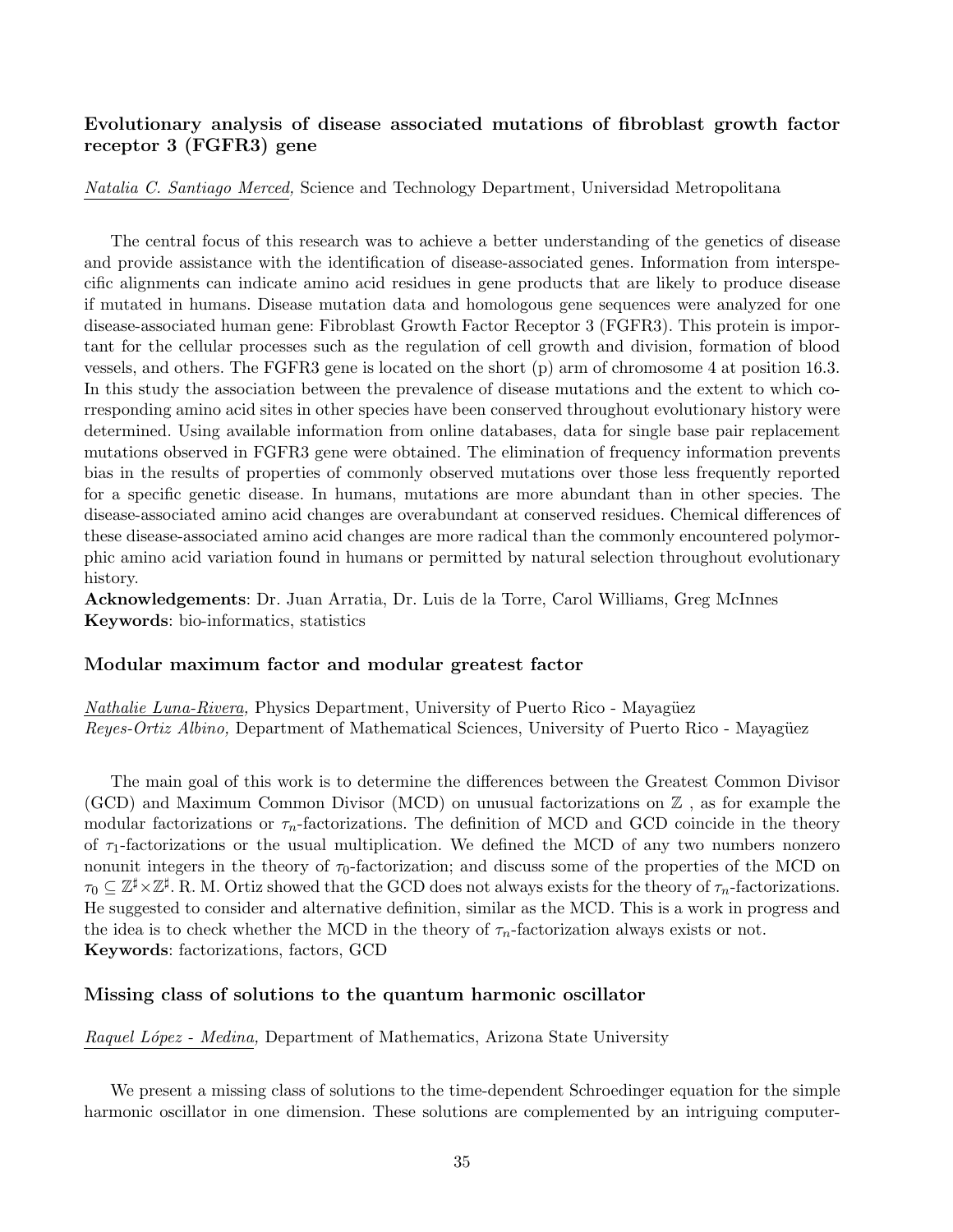animated aspect, namely the phase space oscillations of the electron density and the corresponding probability distribution of the particle linear momentum. As a result, a visualization of the Heisenberg Uncertainty Principle is demonstrated with these animations. Important in this research is the that this six-parameter family of the square integrable wave functions for the simple harmonic oscillator, cannot be obtained by the standard separation of variables. They are given by the action of the corresponding maximal kinematical invariance group on the standard solutions.

Keywords: harmonic oscillator, wave functions

## Finite element modeling of bending of micropolar plates

Roman Kvasov, Department of Mathematical Sciences, University of Puerto Rico - Mayagüez

In this work, the numerical modeling of bending of micropolar elastic plates is presented. The discretization is applied to a new theory of micropolar elastic plates, which is based on a generalization of a well known Reissner plate theory. The theory provides the governing bending system of equations that consists of six second order partial differential equations. The case of hard simply supported macro and free micro boundary condition includes the combinations of high order derivatives, which are difficult to approximate for arbitrary domains. We show that for the case of rectangular micropolar plates, the boundary conditions can be split into simpler forms of Dirichlet, Neumann and mixed type. The bending of rectangular micropolar plates was successfully simulated for a plate made of syntactic foam and the numerical results are shown to be consistent with the previously obtained analytical solution. The numerical algorithm was shown to also work for some nonrectangular plates and the results of the simulation are provided. We also solve the three-dimensional bending problem for a simple rectangular domain and calculate the error of the approximation of the three dimensional objects by the presented model, compared to the original 3D Micropolar theory.

Acknowledgements: Joint work with Lev Steinberg

Keywords: numerical modelling, discretization

## Factorizaciones en ideales

Ruben Delgado-Castillo, Departamento de Ingenieria Electrica, Universidad de Puerto Rico en Mayagüez Reyes Ortiz-Albino, Departamento de Ciencias Matemáticas, Universidad de Puerto Rico en Mayagüez

En el 2006 Anderson y Frazier, en la búsqueda de crear la teoría de factorizaciones generalizadas, definen  $\tau_S$  como un ejemplo, donde  $S \subseteq D^{\sharp}$  y D es un dominio integral. Tales fueron presentadas, brevemente analizadas, pero no se profundiz´o al respecto. Este proyecto analiza un caso particular, donde S es un ideal, en  $\mathbb{Z}$ . Se usa  $\mathbb{Z}$  pues es un dominio de ideales principales, pero la idea se puede extender en general para ideales en un dominio integral. Keywords: factorizaciones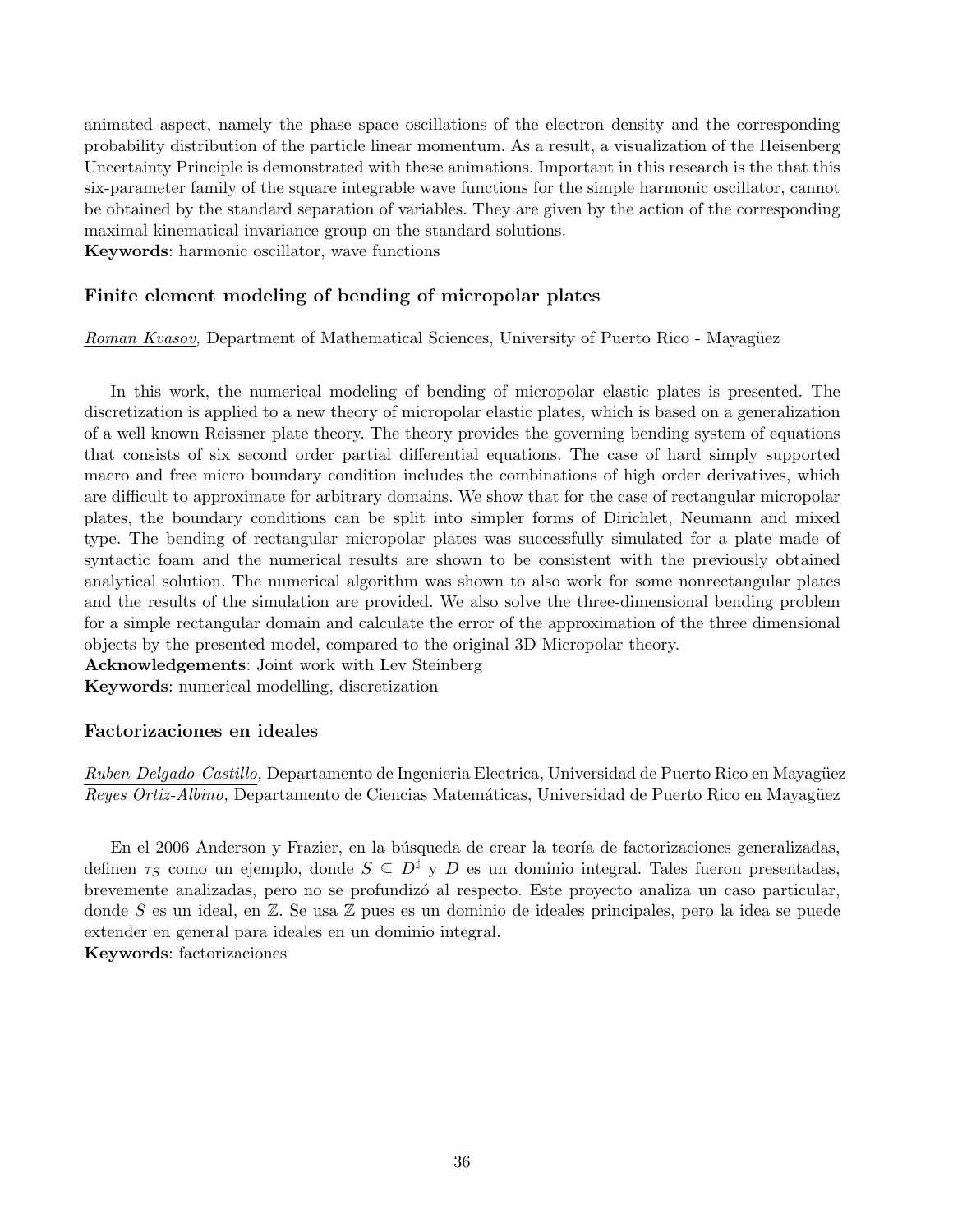#### Enumeración de arreglos de costas de tres dimensiones

Tahirí Laboy De Jesús, Departamento de Ciencia de Cómputos, Universidad de Puerto Rico en Río Piedras

Jhensen Grullón, Departamento de Ciencia de Cómputos, Universidad de Puerto Rico en Río Piedras Jonathan Vélez, Departamento de Ciencia de Cómputos, Universidad de Puerto Rico en Río Piedras José Ortiz-Ubarri, Departamento de Ciencia de Cómputos, Universidad de Puerto Rico en Río Piedras

Por sus aplicaciones en comunicaciones ópticas, marca de agua digital para video, y en audio y video combinados, los arreglos de costas multidimensionales ameritan estudio. Al igual que encontrar arreglos de costas de dos dimensiones, encontrar arreglos de costas de tres dimensiones por búsqueda exhaustiva es un problema de complejidad factorial. Este proyecto intenta acelerar la búsqueda de estos arreglos con la utilización de la arquitectura de computación CUDA, que permite paralelizar el problema y de esa forma aprovechar la optimización en rendimiento que ofrece el uso de múltiples núcleos provistos por las unidades de procesamiento gráfico (GPU). Se espera poder llevar esta implementación a arreglos de costas con dimensiones mayores.

Keywords: costas, CUDA, GPU, computación paralela

#### Binding mode interaction between isoalantolactone and dengue virus

Wilnerys Colberg Hernandez, Bio-Matemáticas, Universidad Metropolitana

Dengue virus is transmitted by the bite of a mosquitos commonly the Aedes aegypti. This type of virus is an endemic transmission very common in Puerto Rico. Because of this, citizens have had an involvement in the control of breeding sites at their homes and from a distance; their protection against the virus has been through using insecticides. There has yet to be discovered a cure for this atrocious disease. Control of dengue today remains a challenge. Dengue virus has four serotypes (I-IV). The aim of this project is to determine the binding mode interaction between Isoalantolactone and with an Envelope Glycoprotein from dengue II. The methods used are based on Autodock 4.2. Autodock was developed to provide a procedure for predicting the interaction of small molecules with macromolecular targets. Docking simulations has been used to determine active sites within the Envelope Glycoprotein. The results suggest that there are potentially two active sites within the protein. I'm aiming in finding a ligand that will have a more affective binding interaction to eliminate the virus more efficiently by using the procedure in Autodock.

Acknowledgements: Michael Cato

Keywords: computational chemistry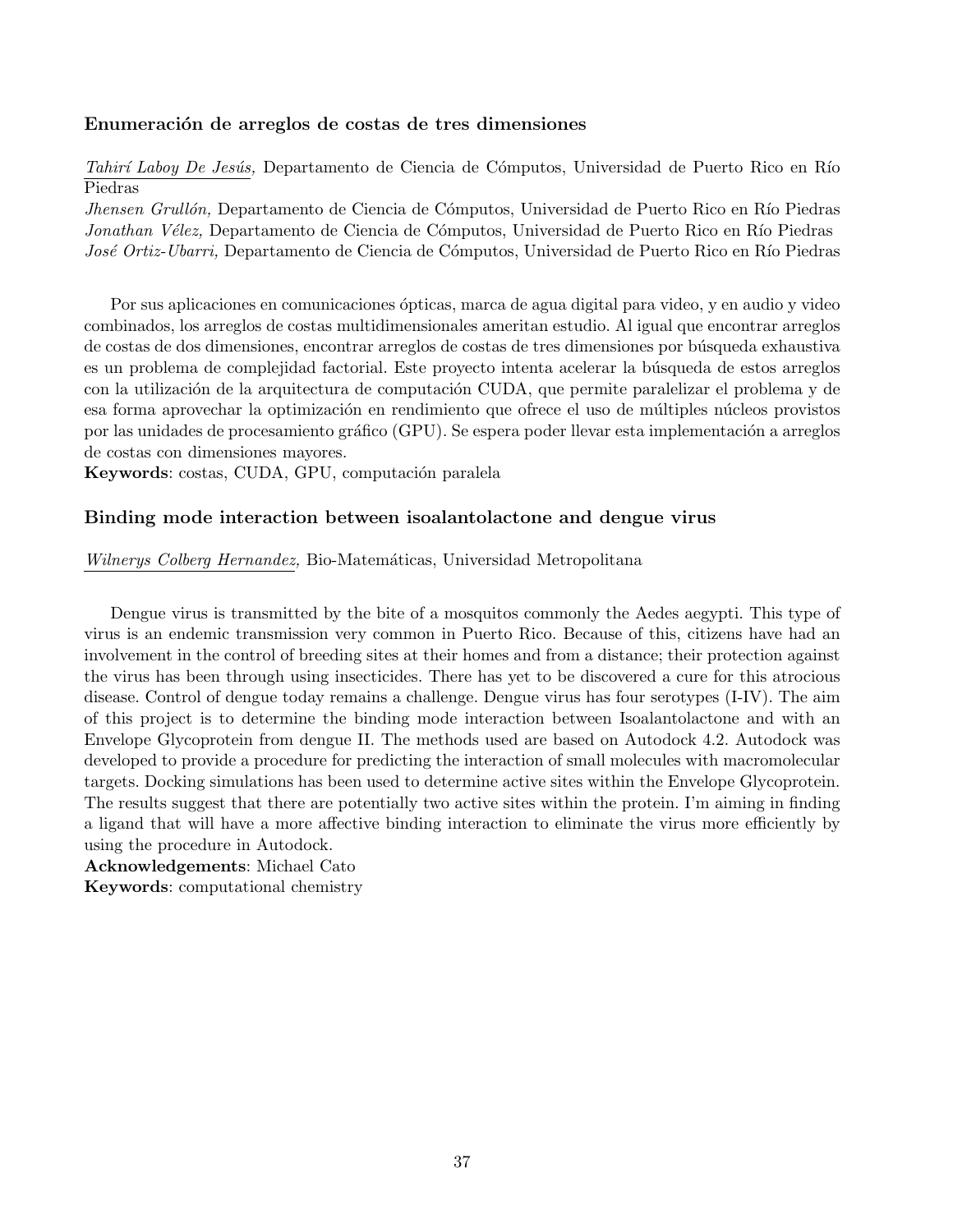#### A look into the logistic map

Wilson E. Alvarez, Department of Mathematical Sciences, University of Puerto Rico at Mayagüez Natalie E. Clark, Department of Mathematics, Truman State University Collin M. Tjepkes, Department of Mathematics, Central College Stephen W. Welch, Department of Mathematics, The University of Iowa Gerhard O. Strohmer, Department of Mathematics, The University of Iowa

A simple equation that models the number of organisms in a population over time, as the ratio of the existing population and the environment's maximum population capacity, is provided by the logistic map

$$
f(P) = kP(1 - P)
$$

where  $f(P)$  is the number of organisms in a population after one unit of time,  $k \geq 0$  is the growth constant, and  $P$  is the number of organisms in the population before that one unit of time. In other words, the number of organisms in a population in the first unit of time is measured by the first iteration of the logistic map. Thus, the  $n<sup>th</sup>$  iteration of the logistic map is the number of organisms in the population after n units of time. We simulated this model in Maple 15 and found that for almost any growth constant in [4,  $\infty$ ) the population leaves [0,1] and that for any growth constant in [0, 3) the population eventually settles to an equilibrium. For almost any growth constant in [3,4), where we focused our research, two things happen: first, the number of organisms in the population changes with a chaotic behavior or, second, the population eventually oscillates between fixed values. We used the bisection method to approximate the bifurcation points, i.e. the growth constants at which the period of the oscillations doubles, and found that the ratio of the differences between these points approaches the Feigenbaum constant. We also found oscillations with periods that are not a power of two for growth constants further from 3. At these growth constants, there exist oscillations with an arbitrary period, but only a certain number of these oscillations are stable.

Keywords: chaos theory, population modelling, logistic map

#### Search algorithms for highly non-linear Boolean functions

#### Yaira Karine Rivera Sánchez, Computer Science, University of Puerto Rico at Rio Piedras

The purpose of this research work is to find efficient methods to search Boolean functions with high non-linearity (the high non-linearity is calculated by using Walsh-Hadamard transforms). For this we use four main algorithms: the hill-climbing search algorithm, the simulated annealing search algorithm, the genetic algorithm and the genetic algorithm mixed with the hill-climbing algorithm. The hill climbing algorithm alone would only accept higher values as the iterations went by and at a certain point it would stick to a value thinking that it was the best solution when it wasn't. The simulated annealing algorithm takes lower solutions than the current one with a certain probability, the disadvantage was that some of the values that may lead to better solutions can get eliminated with a certain probability. The genetic algorithm alone allows us to create a population of genes that can be cross bred or mutated with a certain probability. With this algorithm we obtain good solutions but it takes a lot of time to compute it. By using the  $C++$  programming language we implemented these algorithms and determined which one of them produced the best solutions. We found that the algorithm with the best output was the genetic algorithm mixed with the hill-climbing algorithm. This one created new sequences at each iteration and if the solution of that sequence was higher than the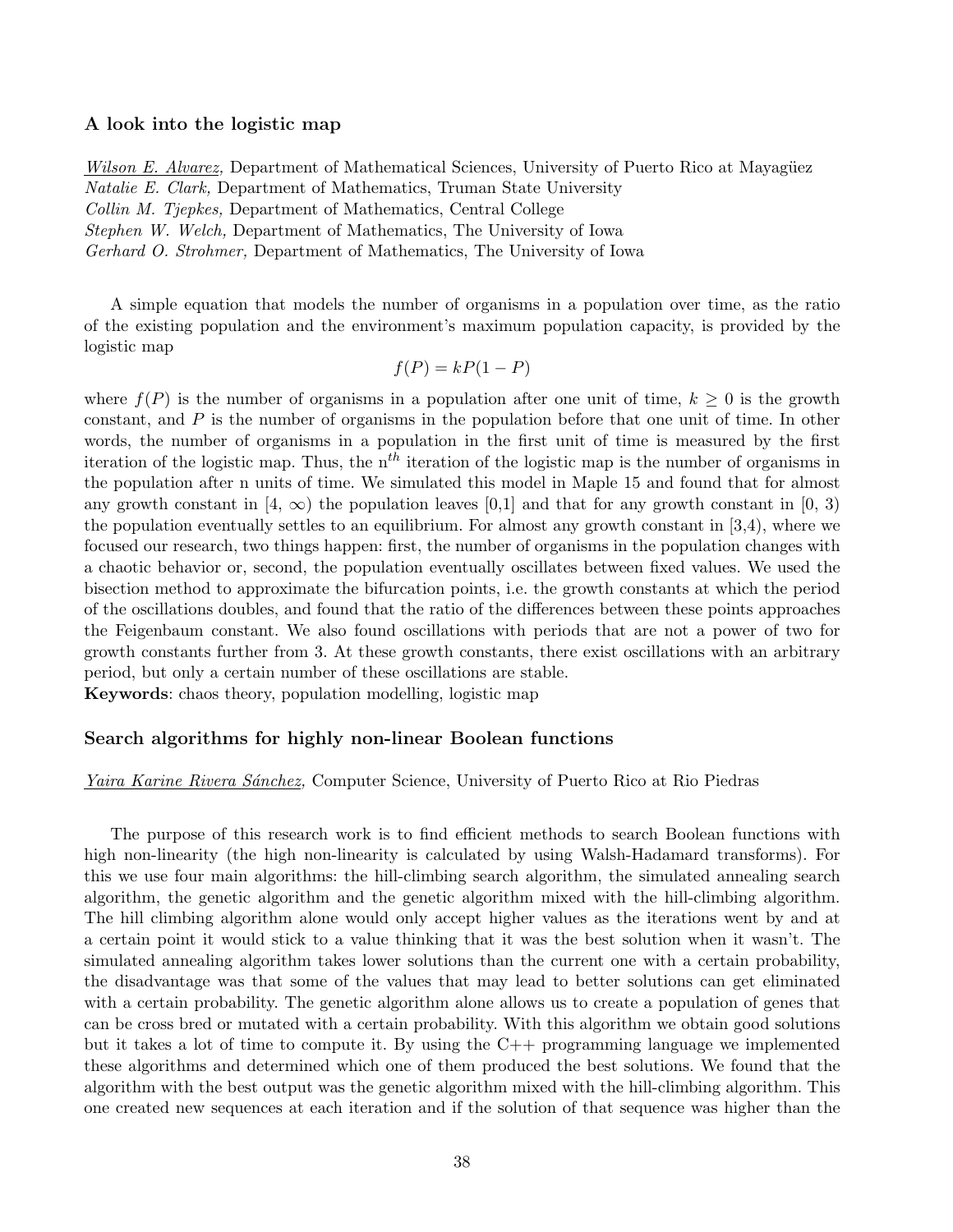last one we accept it., if not, we discard it. After finding the highest solution in a determined number of iterations, the sequence with the best solution is taken and we evaluate it with the genetic algorithm saving us time and number of runs. Finally, we are experimenting with an inverse method of searching where we apply the mentioned search heuristics on Walsh-Hadamard spectrums (rather than Boolean functions).

Keywords: Walsh-Hadamard transforms, algorithms, high non-linearity Boolean functions

## Estudios de severidad de enfermedades en cultivos de plátano y banano en Puerto Rico mediante modelos no lineales mixtos con distribución beta

Yuri Marcela García Saavedra, Departamento de Matemáticas, Universidad de Puerto Rico - Mayagüez Raúl E. Macchiavelli, Departamento de Ciencias Agroambientales y suelos, Universidad de Puerto Rico - Mayagüez

José A. Chavarría Carvajal, Departamento de Ciencias Agroambientales y suelos, Universidad de Puerto Rico - Mayagüez

Existen muchas situaciones en las que se involucran variables aleatorias con algún tipo de porcentaje, proporción o fracción. Muchos estudios han demostrado que los modelos de regresión lineal no son apropiados para modelar este tipo de datos. Sin embargo, la distribución beta es muy útil para modelar datos que se encuentran restringidos continuamente en el intervalo  $(0,1)$  y que además pueden ser explicados por otras variables a través de una estructura de regresión. Debido a esto, Ferrari y Cribari-Neto (2004) propusieron un modelo de regresión beta lineal en el que la variable respuesta está distribuida como una beta usando una parametrización diferente de su función de densidad, obteniendo así, una estructura de regresión para la media de la respuesta con un parámetro de precisión constante. En este trabajo extendemos esta teoría, proponiendo un modelo de regresión beta no lineal mixto, donde estudiamos sus propiedades mediante simulación y las comparamos con las obtenidas por un modelo de regresión no lineal mixto asumiendo distribución normal. Finalmente, aplicamos estos resultados a estudios de severidad (cantidad relativa de tejido afectado en un momento dado) de enfermedades en cultivos de plátano y banano en Puerto Rico, donde se estima usualmente el porcentaje del área de la hoja afectada. Comparamos los resultados del ajuste del modelo asumiendo que el índice de severidad se distribuye beta y normal.

Acknowledgements: Este trabajo fue parcialmente financiado por el proyecto T-STAR 123 (US Departamento de Agricultura)

Keywords: modelos no lineales mixtos, distribución beta, curvas de progreso de la enfermedad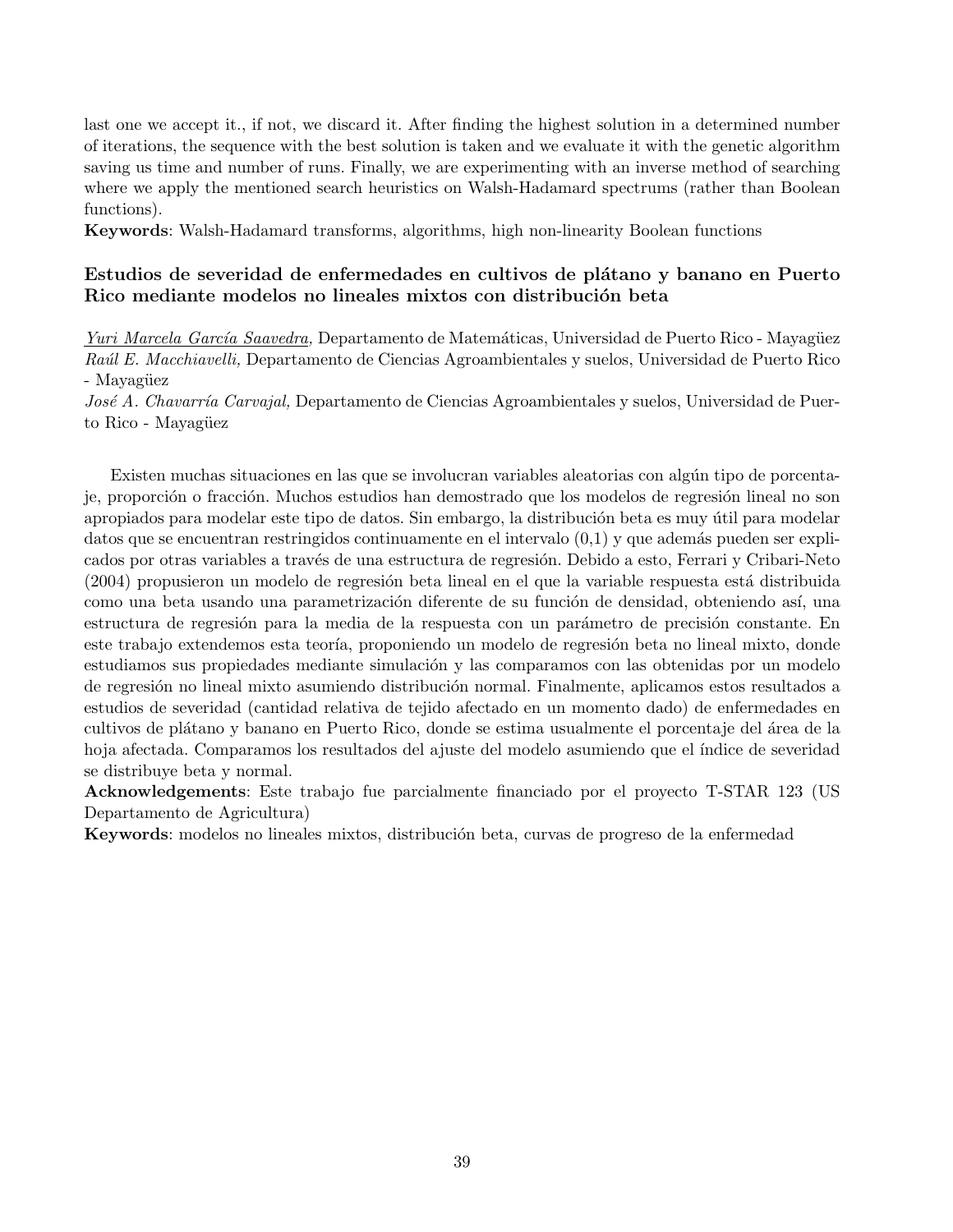# Índice alfabético

Allen, David, 20 Alvarado, Arlin, 12 Alvarez, Wilson E., 38 Arce-Nazario, Rafael, 29 Armond, Cody, 11 Auccaille Quispe, Yetsabel, 27, 28 Ayala Godoy, Jairo Arturo, 19, 20 Barragán, M. Julio, 12, 27 Barreto, César, 13, 20 Bartoszynski, Tomek, 26 Beelen, Peter, 16 Bollman, Dorothy, 14 Buehler, Markus, 32 Cáceres Duque, Luis, 8, 28 Carreon, Fernando, 9 Castellini, Gabriele, 16 Castillo-Chavez, Carlos, 9, 10 Castro, Francis, 16, 18 Chavarría Carvajal, José A., 39 Clark, Natalie E., 38 Colón-Reyes, Omar, 14 Colón, Janise, 33 Colberg Hernandez, Wilnerys, 37 Collins, Dennis, 14 Corrada Bravo, Carlos, 17 Cortés Martínez, Carlos J., 30 Cruz, Angel, 8 Dasbach, Oliver, 11 De Jesús Espinosa, Aixa, 29 de la Torre-Quintana, Luis, 21 Delgado Olortegui, Moises, 23 Delgado-Castillo, Ruben, 36 Dziobiak, Wieslaw, 26 Figueroa Rosado, Angel, 30 Fitzpatrick, Michael, 10 Frohman, Charles, 7, 10 García Saavedra, Yuri Marcela, 39 Giesa, Tristan, 32 Gratacos-Rasuk, Carlos, 31 Grullón, Jhensen, 37

Høholdt, Tom, 16

Hendrix, Stephen, 9 Henríquez, Iván, 12 Herrera Valdez, Marco Arieli, 15, 21 Janwa, Heeralal, 23 Kania-Bartoszynska, Joanna, 10 Kravchenko, A., 26 Kvasov, Roman, 36 López - Medina, Raquel, 35 López Serrano, Melissa, 22, 30 La Luz, José, 20 Laboy De Jesús, Tahirí, 37 Li, Yi, 9 Lucena Vega, Keishla, 33 Lucena-Roman, Cynthia, 29 Luna-Rivera, Nathalie, 35 Macchiavelli, Raúl E., 25, 28, 39 Maldonado-Sanchez, Albert E. , 11 Martínez Miranda, Frances, 30 Martinez Planell, Rafael, 8, 24 Matzavinos, Anastasios, 8 McKee, Ginger, 17 McKiernan, Erin C., 15 Medina Cuadrado, Mirgery, 30 Medina Morales, Jonathan O., 31 Medina, Luis, 18 Mendez Sotomayor, Elvin, 32 Morales, Einstein, 14 Murcia, Edwin, 16 Negrón Marrero, Pablo V., 23, 29 Orozco, Edusmildo, 29

Ortiz De Juan, Yahaira M., 31 Ortiz-Albino, Reyes, 25, 30–33, 35, 36 Ortiz-Ubarri, José, 11, 37

Pábon-Rodríguez, Félix, 32 Perez Gonzalez, Humberto, 18 Pericchi Guerra, Luis, 13, 26 Piñero, Fernando, 16 Portnoy, Arturo, 7

Quintero, Ana, 7